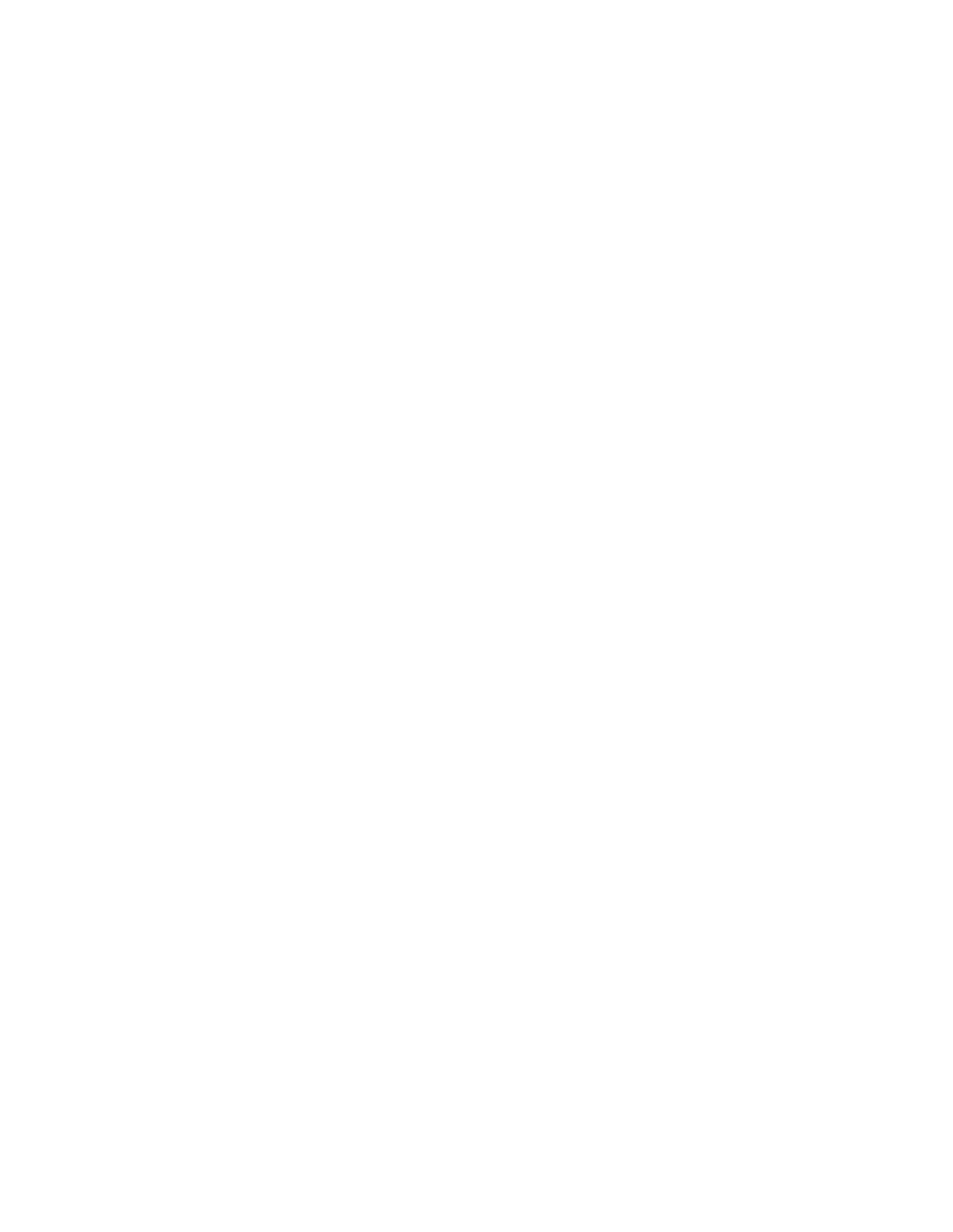# **MONTANA BOARD OF HOUSING LOW INCOME HOUSING TAX CREDIT PROGRAM QUALIFIED ALLOCATION PLAN 2011 (Amended)**

- Summary of Low Income Housing Tax Credits
- Administrative Process, Eligible Competitions, and Fee Schedule
- **QAP Implementation and Development Selection Criteria**
- Difficult to Develop Areas/Qualified Census Tracts
- 10% and 8609 Letters and Forms

MONTANA BOARD OF HOUSING PO BOX 200528 HELENA, MONTANA 59620-0528 (406) 841-2840 (406) 841-2841 FAX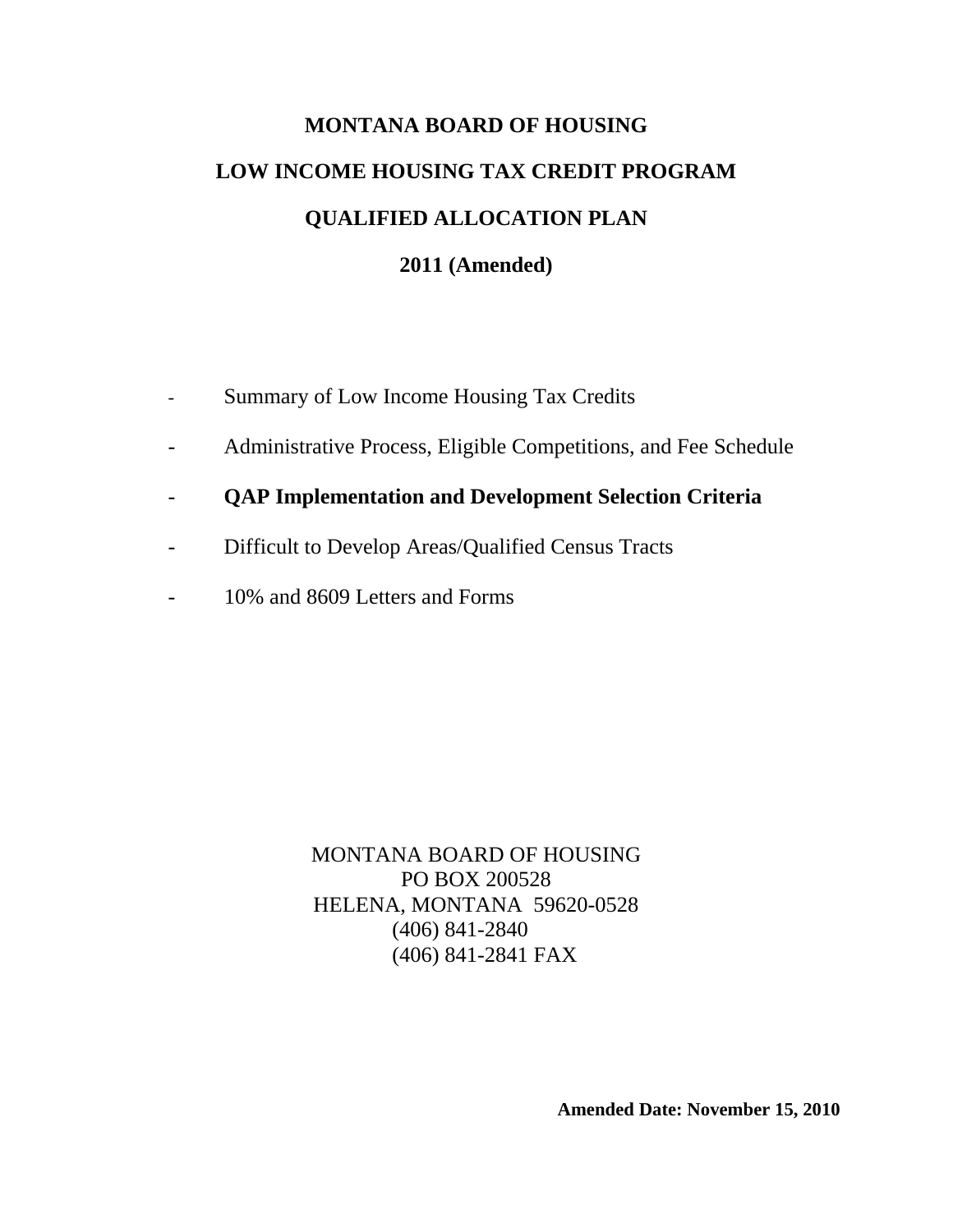### **SUMMARY OF THE LOW INCOME HOUSING TAX CREDIT PROVISIONS CONTAINED IN SECTION 42 OF THE INTERNAL REVENUE CODE**

1. Introduction. The low income housing tax credit is available under Section 42 of the Internal Revenue Code of 1986. The credit is a federal income tax credit for owners of qualifying rental housing which meets certain low income occupancy and rent limitation requirements.

a. Except for certain buildings substantially financed with tax-exempt bonds, an owner must first obtain a credit allocation from the appropriate state agency before claiming the tax credit. The Montana Board of Housing (MBOH) is the state agency that allocates the tax credits for housing located in Montana. The per state resident amount of tax credit allocated annually for housing is limited to \$2.00, with a minimum cap as allocated by IRS, whichever is larger. The current allocation of Tax Credits plus any inflation factor the IRS may calculate is posted to the MBOH web page, normally in August or September each year. Montana receives the minimum cap because of our population.

b. The following is a brief summary of some elements of the low income housing tax credit and is provided for informational purposes only. There are numerous technical rules governing a building's qualification for the tax credit, the amount of the tax credit, and an owner's ability to use the credit to offset federal income taxes. Anyone considering applying for tax credits should refer to Section 42 of the United States Internal Revenue Code (26 U.S.C. § 42). THE MBOH DOES NOT AND WILL NOT MAKE ANY REPRESENTATION CONCERNING THE APPLICABILITY OF THE TAX CREDIT TO A PARTICULAR BUILDING OR OWNER. DEVELOPERS OR OWNERS INTERESTED IN APPLYING FOR A CREDIT ALLOCATION SHOULD CONSULT THEIR OWN TAX ACCOUNTANT OR ATTORNEY IN PLANNING A SPECIFIC TRANSACTION.

#### 2. Overview of Low Income Housing Tax Credits.

a. Low Income Housing Tax Credits (LIHTC) are allocated by the State of Montana through the Montana Board of Housing to applicants based on the information submitted within applications, market studies, other information obtained by MBOH staff, and justification with support documentation supplied by the applicants. At or before the allocation is made, the applicant must solicit an investor who will purchase the tax credits, if awarded

b. The tax credits are awarded each year for a ten-year period. Hypothetically, a project awarded \$100,000 in tax credits is essentially awarded \$1,000,000 (\$100,000 X 10 years) for the ten-year period. When an investor purchases the credits, the money from the purchase is infused into the financing for the building of the project. The investor purchases the tax credits, for example,  $$.75$  on the dollar (\$100,000 X  $$.75$  X 10 years) equating to \$750,000. Typically, the investor pays at a range of \$ .70 to \$.90 on the dollar. This money directly reduces the amount of dollars financed in a project, thereby the amount each tenant must pay (Low Income) as well as assuring that the project cash flows.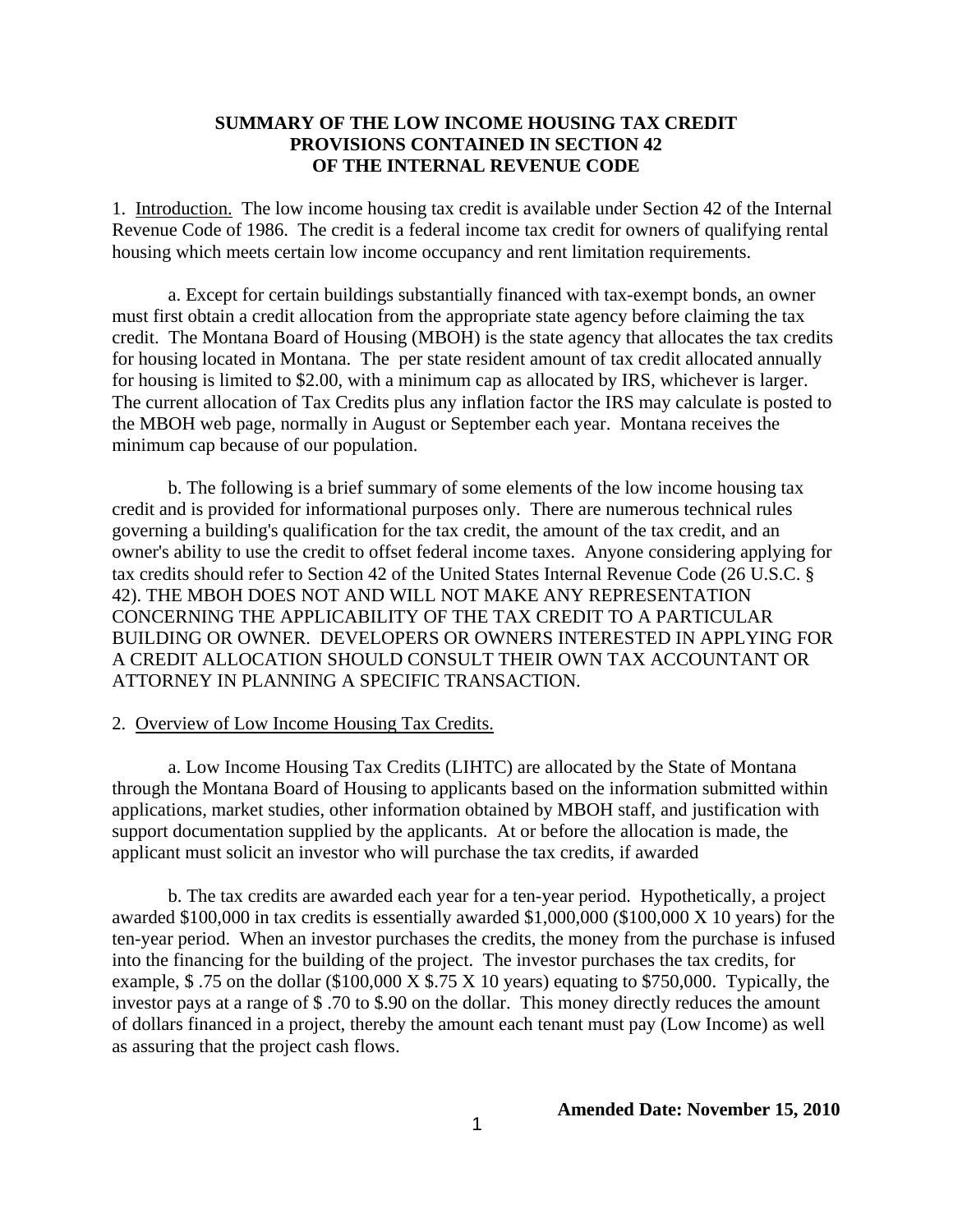c. There is a requirement that the investor, through a limited liability partnership (LLP) or a limited partnership (LP) be a 99.99% owner of the project for fifteen years during which the investor declares \$100,000 each year for ten years as credit on the investor's income tax. Generally, once fifteen years have passed, the project is sold back to the applicant (the .01% partner) for a negotiated amount and the ownership is transferred.

 d. Throughout the tax credit life (a minimum of 15 years, which may be extended to 31 years or more) the project must comply with the requirements of tax credit administration and receives periodic file audits and inspection of units by the staff of the Montana Board of Housing.

3. MBOH Policy on Non-Discrimination. The Montana Board of Housing is an Equal Opportunity concern. All employees, who work for or with this Agency, agree not to discriminate against any client or co-worker based on race, color, religion, sex, handicap, familial status, national origin and any other classes protected in Montana. The failure of any employee to take the Agency policy seriously and to in fact discriminate will lead to immediate termination of employment.

4. Eligible Types of Buildings and Rental Units.The tax credit is available for residential rental buildings which are part of a qualifying low income project. The rental units must be available to the general public. Residential properties which are ineligible for the credit generally include transient housing, housing initially leased for less than six (6) months, buildings of four (4) units or less which are occupied by the owner or a relative of the owner, nursing homes, life care facilities, retirement homes providing significant services other than housing, dormitories, and trailer parks.

#### 5. Credit Amounts.

a. The tax credit can be used in conjunction with the acquisition and substantial rehabilitation, substantial rehabilitation or construction of qualifying residential rental housing. Depending upon the type of building and its financing, the annual tax credit for buildings is approximately nine (9) percent or approximately four (4) percent, and is based on either a present value of 70% or 30% of the qualified basis of the building. As long as the building continues to qualify for the credit, the owner may claim the credit each year during the 10-year credit period. Except for certain buildings substantially financed with tax-exempt bonds, the credit is limited to the amount of credit allocated to the building by the appropriate state agency.

b. New Construction or Substantial Rehabilitation. For a new building placed in service which is not federally subsidized, the annual tax credit is approximately nine (9) percent of the building's qualified basis. The annual credit percentage for a new building placed in service which is not federally subsidized will be set in such a manner that the credit's present value over the 10-year credit period will equal 70 percent of the building's qualified basis. If an owner substantially rehabilitates a building (basically by incurring rehabilitation expenditures the greater of either \$10,000 hard costs per rental unit or an amount which is not less than 20% of the adjusted basis of the building during a 24-month or shorter period), the rehabilitation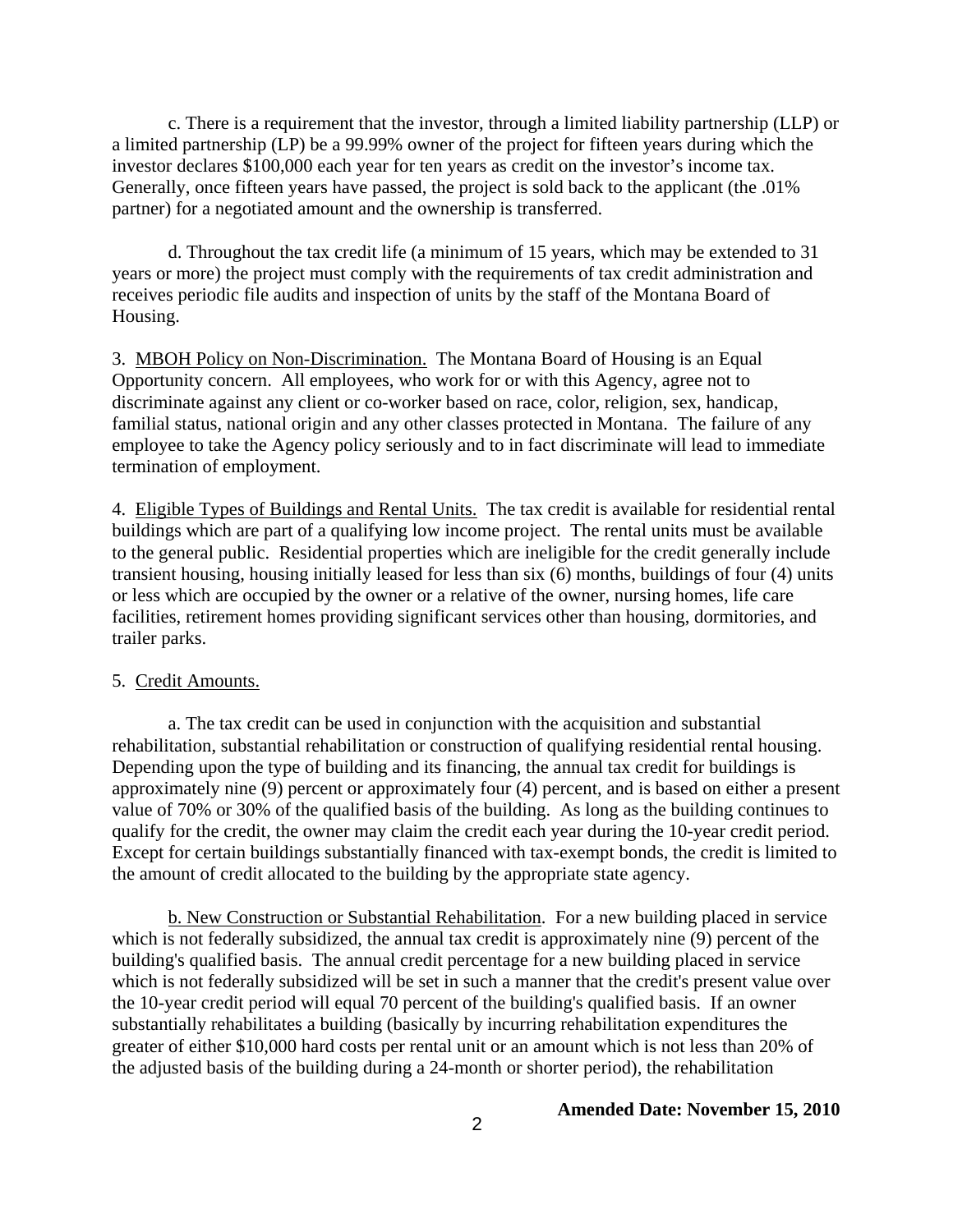expenditure is treated as a separate new building for purposes of the tax credit. The "per unit" calculation is the total amount of the project divided by the number of units within the project.

### c. Federally Subsidized Buildings.

1. Projects funded by tax exempt bonds are considered federally subsidized and qualify only for 4% of the qualified basis for new construction, acquisition, and rehabilitation.

2. Buildings directly or indirectly financed with below market federal loans are not considered federally subsidized. Below market loans made to the project from the proceeds of grants made under the HOME Investments Partnership Act or loans made to projects through the Native American Housing Assistance and Self Determination Act of 1996 are no longer considered to be subsidy. Section 8 rental "certificate" or "voucher" subsidy is not considered to be federal subsidy.

d. Acquisition and Substantial Rehabilitation. For an existing building which is acquired and substantially rehabilitated, the tax credit will be approximately four (4) percent for qualified acquisition costs and approximately nine (9) percent for the qualified substantial rehabilitation costs, provided that the rehabilitation is not federally subsidized. A minimum low income housing credit rate of 9% applies to new non-federally subsidized buildings and must be placed in service before December 31, 2013. The credit will be at a level providing a present value of 30 percent or 70 percent, respectively.

e. MBOH may make sub-awards under any federal program established through Congress or a federal agency for the purpose of capital investment in tax credit projects or funds in lieu of tax credits. Sub-awards will be made in accordance with statutory, regulatory or other guidance of Congress or the agency administering the funds. MBOH will provide administrative guidelines for making sub-wards of the funds if they become available.

6. Project Requirements.

a. Qualifying Buildings. In order to qualify for the tax credit, an eligible building must be part of a qualifying low income project.

b. Targeting. A project is a qualifying low income project only if it meets one of the following two requirements:

> 1. At least 20% of its units are rent-restricted and rented to households with income at 50% or less of area median gross income, adjusted for family size (the "20-50 test")(Maximum rent is calculated at 30% of 50% Area Median Income); or

> 2. At least 40% of its units are rent-restricted and rented to households with income at 60% or less of area median income, adjusted for family size (the "40-60 test") (Maximum rent is calculated 30% of 60% Area Median Income).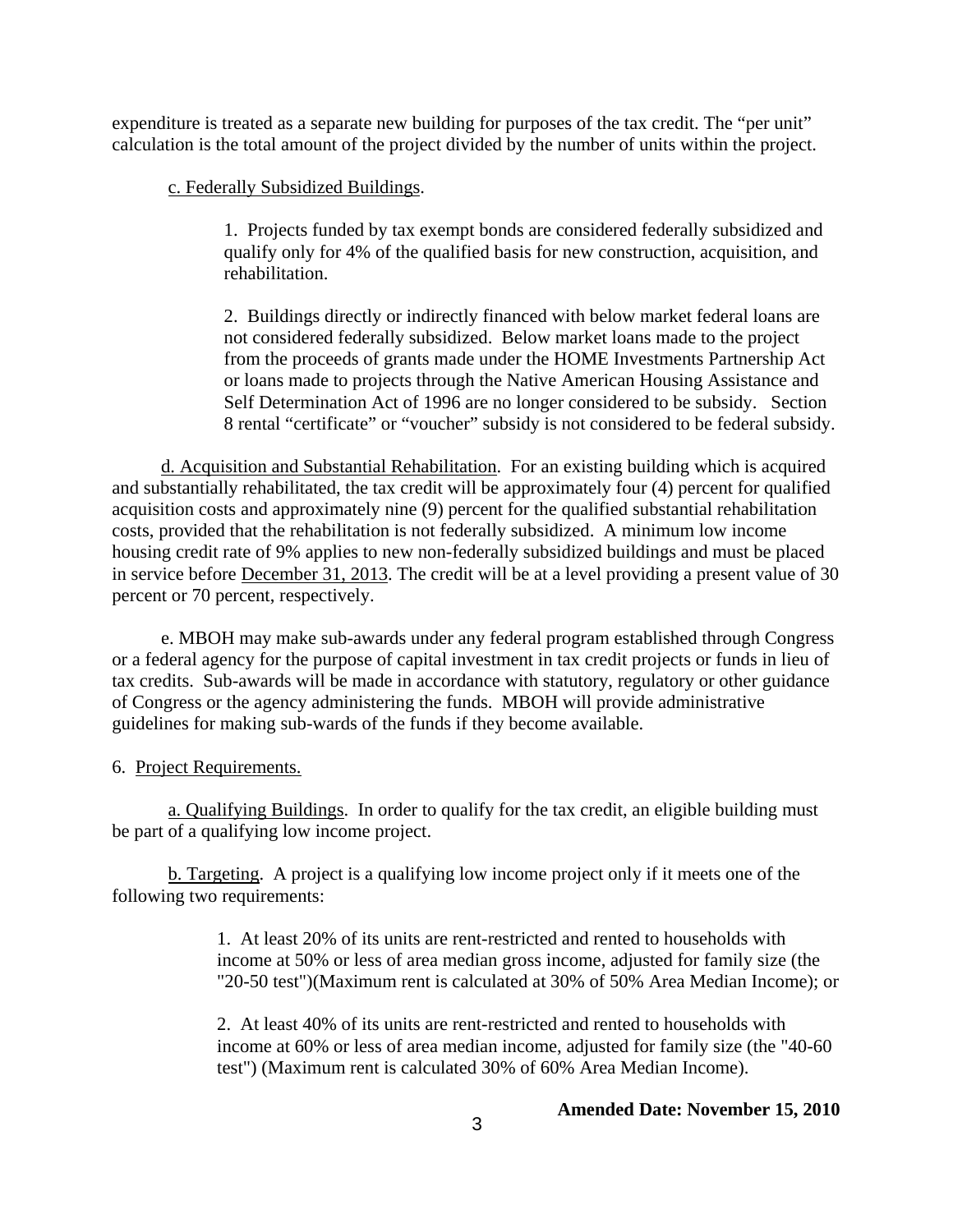c. Election. The owner must make an irrevocable election between the 20-50 test and the 40-60 test. Regardless of the election made, the credit is only allowed for the portion of the building dedicated to low income use (for example, if the owner elects the 40/60 test and only 40% of the units are low income, the owner would qualify for tax credits on 40% of the eligible basis as defined in this summary).

d. Rent Limitation. Gross rent for each low income unit may not exceed 30% of the applicable income ceiling (30% of 50% of median or 60% of median, as applicable, calculated based on the number of bedrooms in the unit). Gross rent includes the rent paid by the tenant, including utility costs, but excludes Section 8 or other federal rent subsidies. If the tenant pays utilities directly, the maximum rent must be reduced by a utility allowance.

e. MBOH may make sub-awards under any federal program established through Congress or a federal agency for the purposes of capital investment in tax credit projects or funds in lieu of tax credits. Sub-awards will be made in accordance with statutory, regulatory or other guidance by Congress or the agency administering funds. MBOH will provide guidelines for making sub-awards of the funds if they become available.

#### 7. Compliance Period.

a. An Owner must continue to meet the credit requirements for a 15-year period, five years beyond the 10-year credit period. Failure to comply, reducing the number of the low income units, or reducing floor space for which the credit is based during the 15-year compliance period, will result in a recapture, including non-deductible interest, of at least a portion of the credits taken previously by the owner.

b. To be eligible for Section 42 credits, a building must be subject to an extended low income housing commitment between the owner and the state agency, executing a 30 year extended use agreement with an option to sell the project at year fifteen (15). The owner must meet compliance criteria for the full extended use agreement.

c. Any application indicating an Extended Use period beyond the 15-year compliance period extends the time an owner may request sale of a Tax Credit project to that time identified on the restrictive covenants. An example would be a selection of 16 years extended use beyond the initial 15 years, totaling 31 years, forfeits the right to request that the Board locate a nonprofit buyer to maintain LIHTC units until the 32<sup>nd</sup> year.

d. Section 42 rent requirements will continue for a period of three years following the termination or expiration of the extended use period. The owner cannot evict or terminate the tenancy of an existing tenant of any low-income unit other than for good cause during the 15 year compliance period, during the extended use period, or for a three-year period following termination or expiration of the extended use agreement.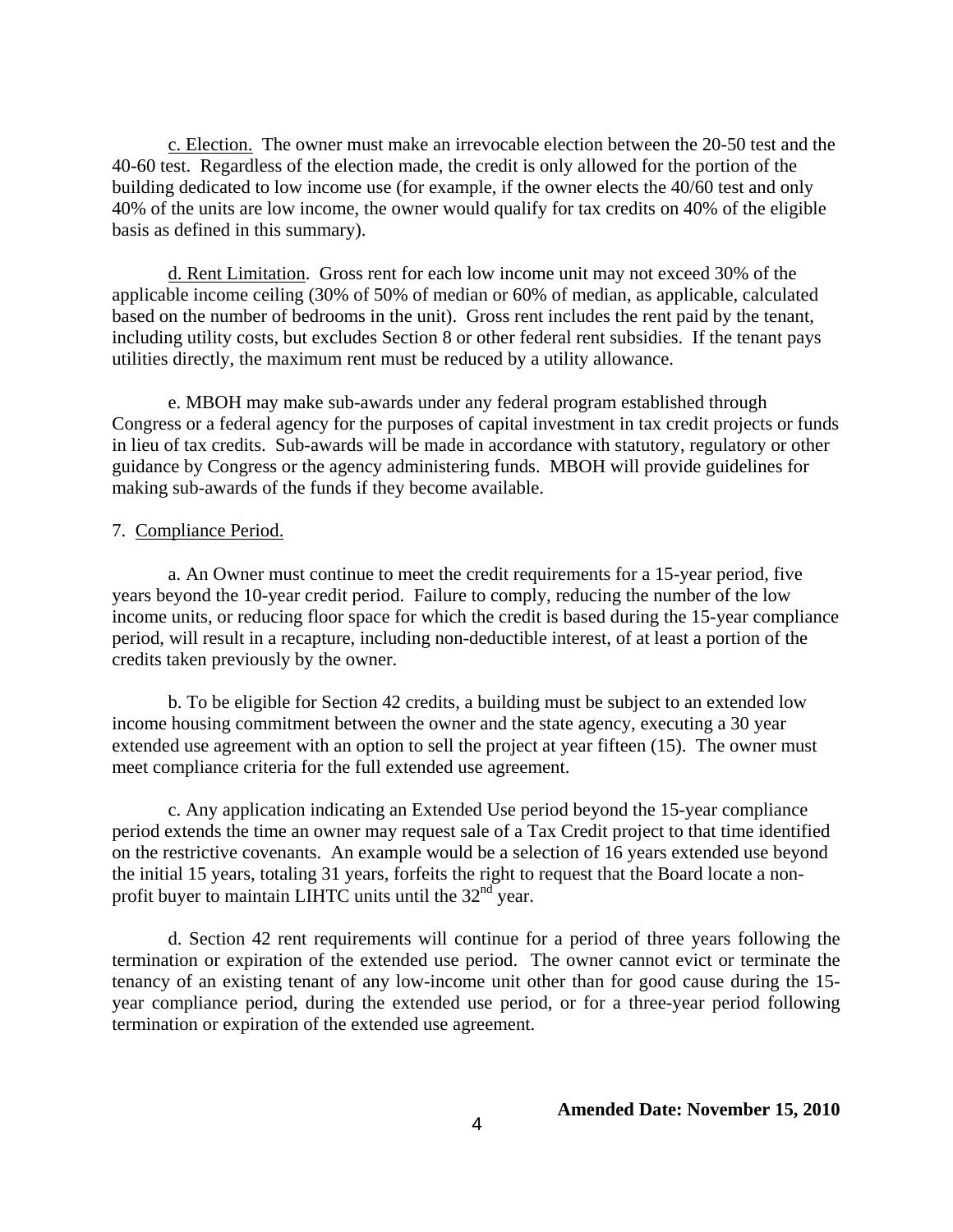8. Qualified Basis.

a. Credit Calculations. To calculate the credit each year, the taxpayer applies the applicable credit percentage to the qualified basis of a qualifying building. The "qualified basis" is that portion of the "eligible basis" attributable to low income units in the building.

b. Eligible Basis. Eligible basis of a qualifying building is generally the same as its adjusted basis for tax purposes, determined at the time the building is placed in service. Generally, eligible basis consists of:

1. The cost of new construction or substantial rehabilitation; or

2. The cost of purchasing an existing building and the cost of substantial rehabilitation.

3. Eligible basis includes costs of common areas and comparable amenities provided to all residential rental units in the building. However, eligible basis must be reduced to reflect any rehabilitation or historic preservation credit claimed with respect to the building. Eligible basis excludes land cost, costs attributable to any portion of the building which is not residential rental property (except common areas), and costs attributable to non-low income units which are above the average quality of the low income units in the project. Cost certifications must list all items in basis (parking lot, paving, community areas, covers for parking, etc.)

c. Qualified Basis. To determine the qualified basis of a qualifying building, the taxpayer multiplies the eligible basis of the building by the lesser of the "unit percentage" or the "floor space percentage". The "unit percentage" is the number of low income units in the building expressed as a percentage of the number of all residential rental units in the building. The "floor space percentage" is the total floor space of the low units in the building expressed as a percentage of the total floor space of all residential rental units in the building. Low income units are eligible units which are occupied by low income tenants (with income at or below 50% or 60% of area median gross income, depending on the owner's election of the 20-50 or 40-60 test) and which comply with the gross rent limitation (30% of the applicable 50% or 60% income limit). The credit is only allowed for the portion of the building dedicated to low income use.

d. Limits on Utilizing the Tax Credit. A building qualifying for the tax credit can be syndicated. Individual investors in the building are subject to the passive loss, passive credit, and at-risk rules in the Internal Revenue Code. Certain for-profit corporations not subject to the passive credit and at-risk rules may be able to use the project's tax credit more easily than individual investors. The low income housing credit is a part of the general business credit and therefore is also subject to the limits on such credit.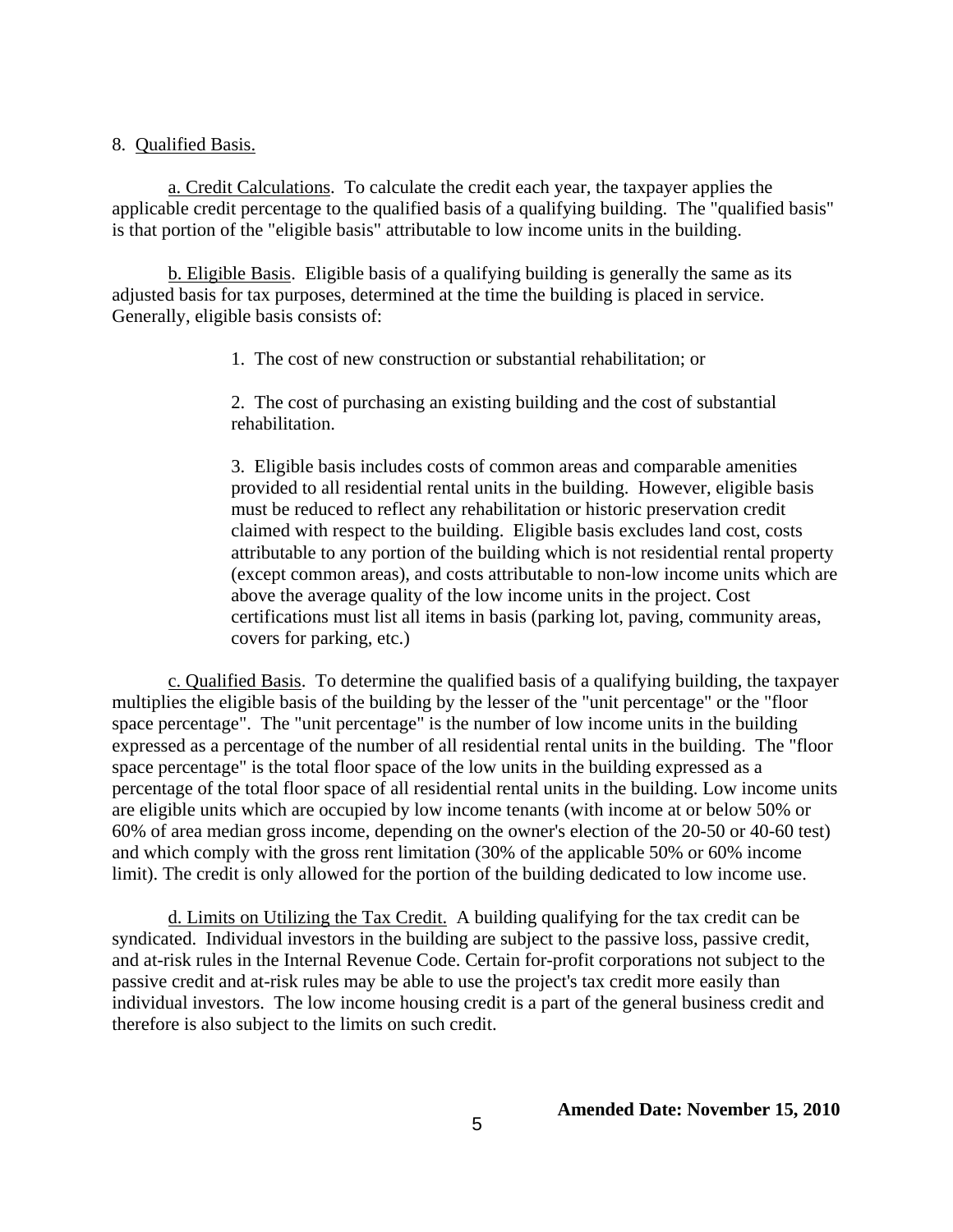### 9. Allocation of Credit.

a. Need for Allocation. Except for certain projects substantially financed with taxexempt bonds, an owner must first obtain a credit allocation from the MBOH before claiming the tax credit. Where tax-exempt bond financing is used to finance a project, the issuer of bonds must determine the amount of allocation using the same criteria as the MBOH's Qualified Allocation Plan. The MBOH makes an allocation on IRS Form 8609.

b. Allocation Applies Throughout Credit Period. An owner needs to obtain a credit allocation only once with respect to a building for which the credit will be claimed. The credit allocation then applies each year during the 10-year credit period. Regardless of the maximum credit otherwise available (based on applying the applicable credit percentage to the qualified basis), the credit claimed each year for a building may not exceed the credit allocation for that building.

c. Time for Obtaining Allocation. The owner must obtain a credit allocation for a building by the close of the calendar year in which the building is placed in service.

### OR

d. Carryover Provision. A carryover of tax credit allocation for a period of two (2) years may be permitted if the owner/developer can certify that more than ten percent (10%) of the project's costs have been expended prior to April 30 of the following year in which the allocation is made and the taxpayer has title to the property.

e. Ten Percent for Non-profits. Ten percent of each state's credit allocation must be set aside for buildings which are part of projects involving "qualified nonprofit organizations". To qualify as such, an organization must be exempt from federal income tax under Section  $501(c)(3)$ or (4) of the Internal Revenue Code and must have as one of its exempt purposes, the fostering of low income housing, must own an interest in the project, and must materially participate in the development and operation of the project throughout the compliance period. Such nonprofit organizations may not be affiliated with or controlled by a for-profit organization.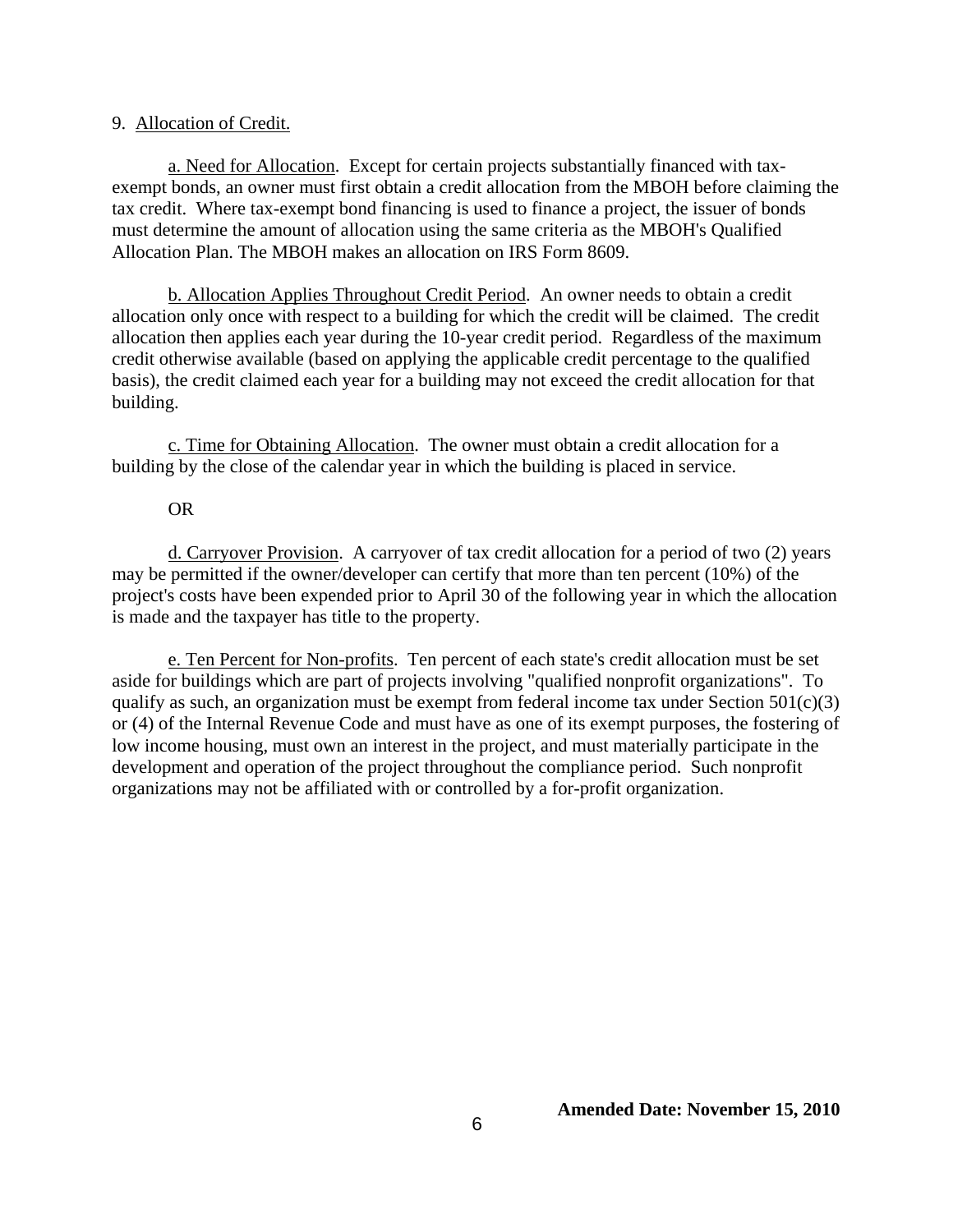### **ADMINISTRATIVE PROCESS, ELIGIBLE COMPETITIONS, AND FEE SCHEDULE**

1. Administrative Process.

a. Read this Qualified Allocation Plan (QAP) packet of material.

b. Determine the degree that your building(s) and development correspond to the MBOH's Development Selection Criteria, contained in the enclosed Allocation Plan.

c. Consult your tax attorney or accountant concerning: (a) each building's eligibility for the tax credit; (b) the amount of the credit, if any, for which your building(s) may be eligible; and (c) your ability and/or your investor's ability to use the tax credit.

d. Send the application for Reservation of Low Income Housing Tax Credits and the applicable fee (based on the fee schedule below) to the MBOH. A separate application is required for each project. A single application should be made for all buildings within a single project.

e. At submission of each application for tax credits, submit certificates that verify that the General Partner and the Management Company personnel each have successfully completed and passed a certified Low Income Housing Tax Credit course offered through a nationally recognized compliance trainer.

f. Applications received by the submission deadline of the application cycle will first be reviewed for completeness and soundness of the development.

 $\triangleright$  Applications must include evidence of site control, documentation of proper zoning, and a site plan. The application must include a preliminary financing letter from a lender indicating the proposed terms and conditions of the loan. The financing letter must be a formal expression of interest in financing the project, sufficient to support the terms and conditions represented in the application.

 $\triangleright$  Applications must also demonstrate that they are financially sound. This includes reasonable financing terms, costs, expenses, and sufficient cash flow to support the operations of the project.

 $\triangleright$  This includes documentation (market study) that a market exists to support the project and that the project meets the needs of the community. A market study that does not provide a synopsis with reference to page location specifically identifying items listed at Paragraph 4.j., QAP Implementation and Development Selection Criteria may be considered insufficient and returned without consideration.

 $\triangleright$  Incomplete applications will be returned for potential submission in the next round. The remaining applications will be reviewed according to the allocation plan, and its selection criteria.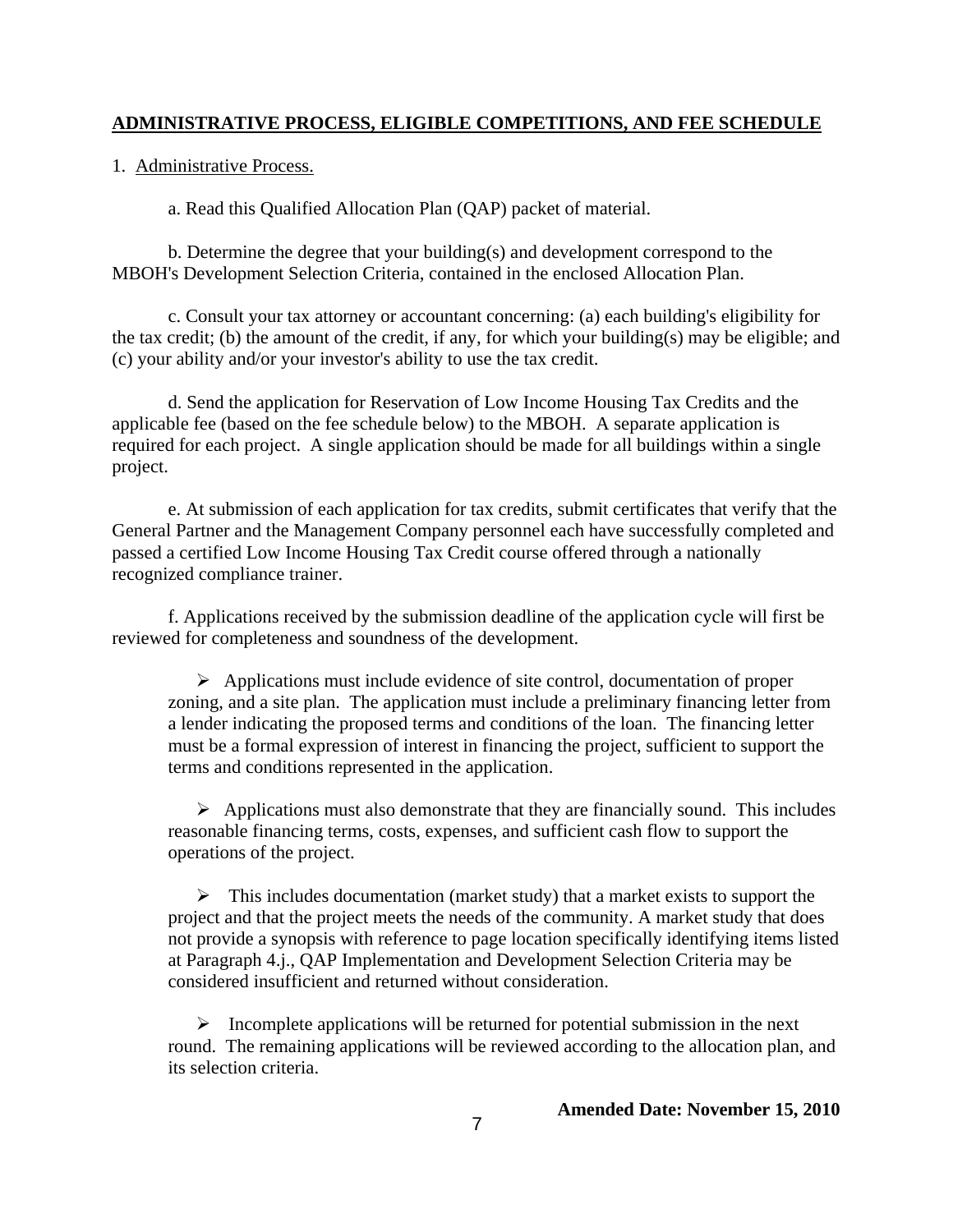$\triangleright$  Applications not meeting the minimum criteria will be denied. Applications meeting the criteria are evaluated for the amount of credit allocation needed for feasibility and long-term viability.

 $\triangleright$  The Board will determine whether or not to make a tax credit reservation for a development. Once the Board approves an application for future reservation of tax credits, the applicant has 90 days in which to provide evidence the project is progressing (i.e., purchase of land, conditional financing commitment). If the applicant cannot show significant evidence toward meeting the reservation requirements (detailed below), the Board may withdraw conditional approval of the application.

g. If the Board approves an application for a reservation of credit, the following will be required from the partnership, prior to entering into a Reservation Agreement:

- Demonstrated financial ability to proceed (conditional financing commitment)
- Completed purchase of site
- Final zoning approval
- Multi-year revenue and expense pro forma schedule
- Certain other updated application material

Upon receipt of the above, the MBOH will mail a Reservation Agreement to the partnership. The partnership should review, sign, and return this Agreement with the balance of the reservation fee (based on the fee schedule below). Upon receipt, the MBOH will sign the Agreement, and return a copy to the partnership.

NOTE: Reservation agreements must be completed and signed in the month the agreement is prepared and returned to MBOH not later than the 25<sup>th</sup> of that month. **Reservations for** Tax Credit projects funded through tax-exempt bonds must be completed, signed, and returned to MBOH not later than five days following the close of the bond financing agreement.

h. Once the partnership enters into a Reservation Agreement with the MBOH, the partnership must then meet the conditions described in the Reservation Agreement and provide the required documentation before they receive an allocation of tax credit**s**. Once an allocation, or carry forward allocation is made, the MBOH will send the partnership a certificate of allocation.

i. If a Carryover Allocation of tax credits is requested, prior to issuance of the Carryover, the MBOH will require a firm commitment from a lender outlining the terms and conditions of financing, or a letter evidencing acceptance of an approved loan by the lender.

2. Eligible Competitions.Applications must be complete when submitted to the MBOH. Minor corrections to applications may be allowed. Applications requiring substantial revision or which are substantially incomplete will be deferred to the next application round to allow for appropriate revision or completion. Developments need to meet the 10% carry forward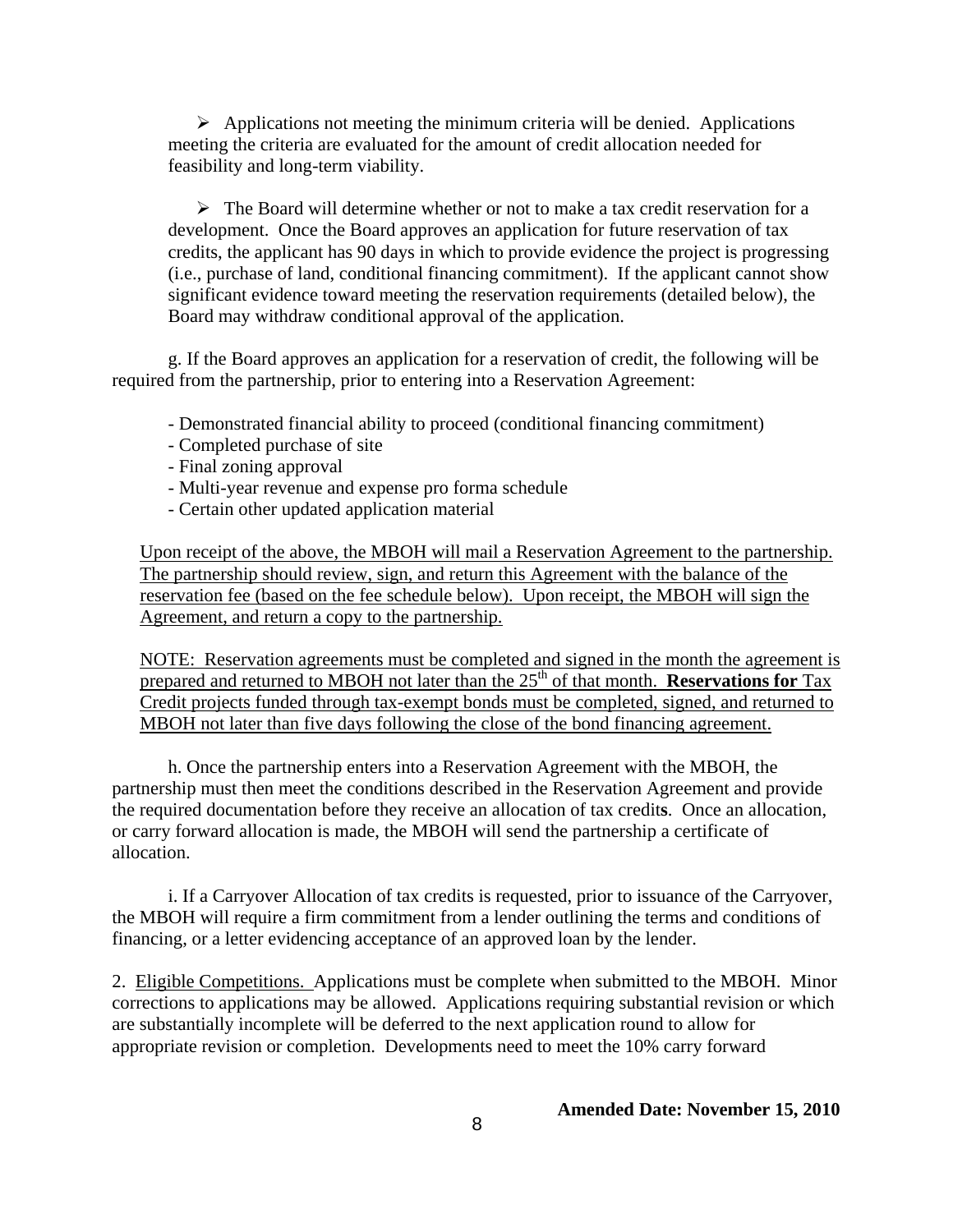requirements, including an accountant's cost certification, filed restricted covenants and other documents, by the second Friday of November of the year of the allocation.

### 3. Fee Schedule (Subject To Change).

a. An application fee equal to 4.5% of the amount of the tax credits requested is due at the time of submittal of the application. The Board will not consider applications submitted without an application fee. The Board will refund two-thirds of the application fee for applications not approved. One-third of the application fee will be retained by the Board and is not refundable. In the event that the Board awards more tax credits than requested, the applicant will be provided notice of the increased award and additional fee. If the Board awards funds in lieu of all or a portion of the tax credits requested, no adjustment will be made to the application fee.

b. Projects, owners, or partnerships that fail to meet the conditions described in the Reservation Agreement forfeit the entire fee to the MBOH.

c. Developments will incur a reasonable compliance monitoring fee to offset the costs for MBOH compliance monitoring. The compliance monitoring fee of \$35.00 per low income unit (subject to change), is payable at the time of the Owner's Submission of the Owner's Certificate of Continuing Program Compliance.

### 4. Information Request And Release Policy.

a. General Program Information. All general program information will be provided as requested either by mail, facsimile or on the MBOH website. General information may include, but is not limited to, program terms and guidelines, income and mortgage limits, funds availability, project lists etc.

b. Request Procedure.If requesting information from an application and/or compliance file, a written request must be submitted and must include a description of the specific information or documents being requested. Depending upon the size of each request the Board may provide copies of the documents being requested free of charge as a courtesy. However the Board reserves the right to require the party making the request to have the copying done themselves at the Board's office and pay for the expense of making the copies.

### c. Policy on Confidentiality and Disclosure of Information.

1. Information submitted to the Board is subject to the public's right to know guaranteed by the Montana Constitution except where the demands of individual privacy clearly exceeds the merits of public disclosure.

2. Information contained in an application or compliance file is subject to disclosure as described in the Board's administrative rule, ARM 8.111.203, which follows: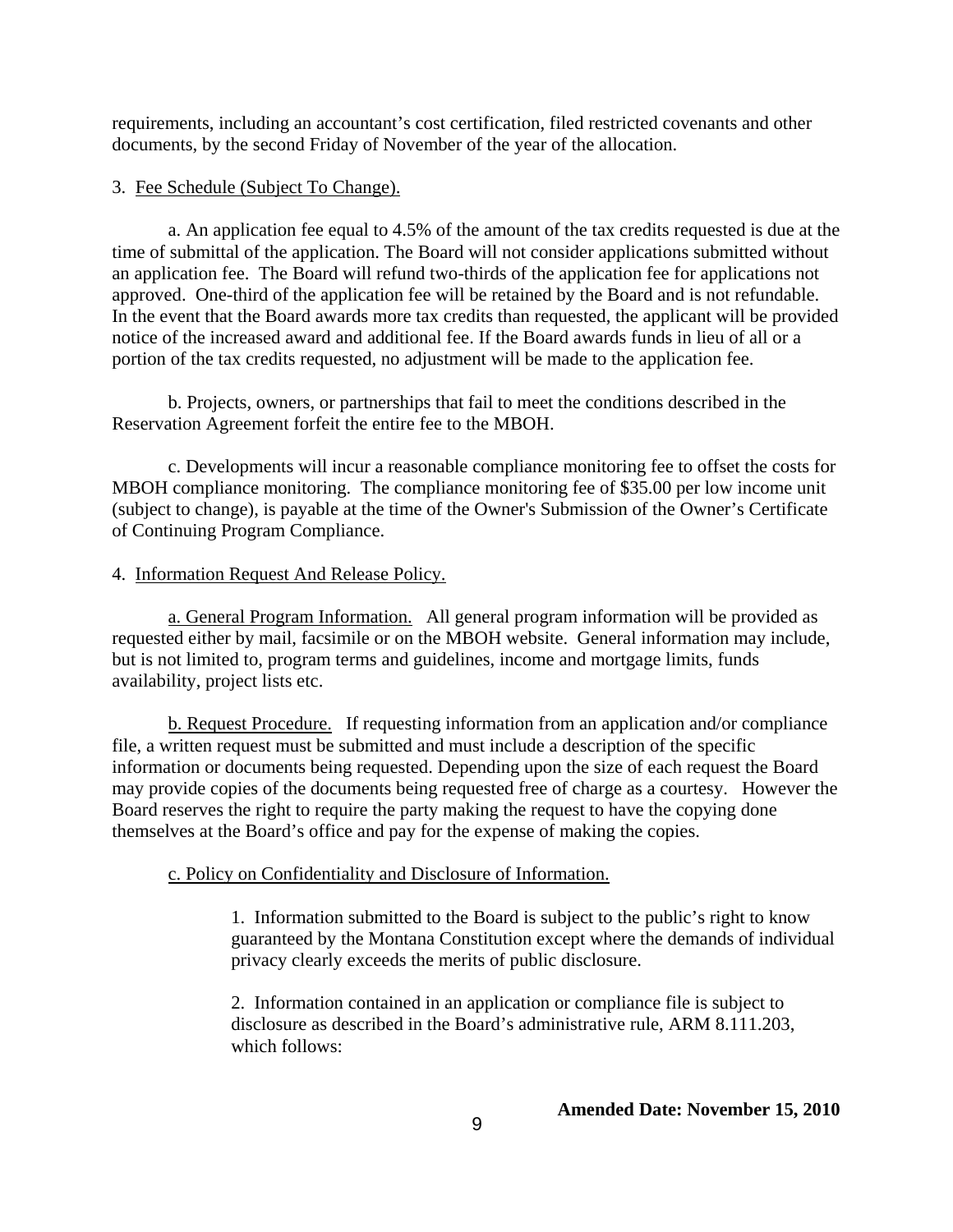#### 8.111.203 CONFIDENTIALITY AND DISCLOSURE OF INFORMATION

(1) Information submitted to the board by private parties is generally open to public review and disclosure. Therefore, applications, financial information and other information submitted to the board under any of its programs are subject to inspection and copying by interested members of the public except as provided in this rule. Some information may be protected from public disclosure. Information that is constitutionally protected from disclosure is information in which there is an individual privacy interest that clearly exceeds the merits of public disclosure.

(2) If a person or entity submitting information to the board considers any of that information confidential and wishes the information documents to be withheld from public disclosure, the submitting party must identify which part of the information is considered confidential upon their submission and the basis upon which the party believes the information should be withheld from public disclosure.

(3) The type of information which may be withheld from the public disclosure is very limited. If individual documents are not specified and a basis not identified, the board will deem all the information submitted to the board as subject to public disclosure. A submitting party should consult with legal counsel to determine what information may be protected and for what reason. A statement that all information submitted by a submitting party is confidential will be considered ineffective.

(4) The board will take reasonable steps to protect information designated as confidential from public disclosure and for which a reasonable basis is stated for the confidentiality. If information has been designated as confidential and a basis for confidentiality stated, upon receiving a request to review any such information board staff will notify the submitting party of the request in writing by United States mail at an address provided by the submitting party. The notice will identify the party making the request, and the stated purpose for the request.

(5) It is the responsibility of the submitting party upon receipt of the notice to take such action as is necessary to protect the information from disclosure, including obtaining a court order protecting the documents from disclosure if necessary. If the board does not receive an order from a court of competent jurisdiction ordering the board to maintain confidentiality of the requested information or the board is not notified of other arrangements made between the requesting and submitting parties within 10 days from the date of the notice of the request, the information will be disclosed to the requesting party. The board will not assert the right of confidentiality for a submitting party in a court of law.

(6) Any information not designated as confidential with a specified basis for confidentiality will be subject to public disclosure without notification to the submitting party.

(7) Tenant certifications, income information and information in individual loan files are confidential and will not be disclosed to the public. (8) If a requesting party wants copies of information maintained by the board, and depending on the number of copies to be made, the board may require the requesting party to provide for their own copying, either by making the copies with a copier and paper provided by the requesting party or by paying the expense of a copy service to make the copies.

Information in compliance files and application information submitted to the Board prior to the effective date of the rule (June 8, 2001) will not be disclosed until the person who submitted the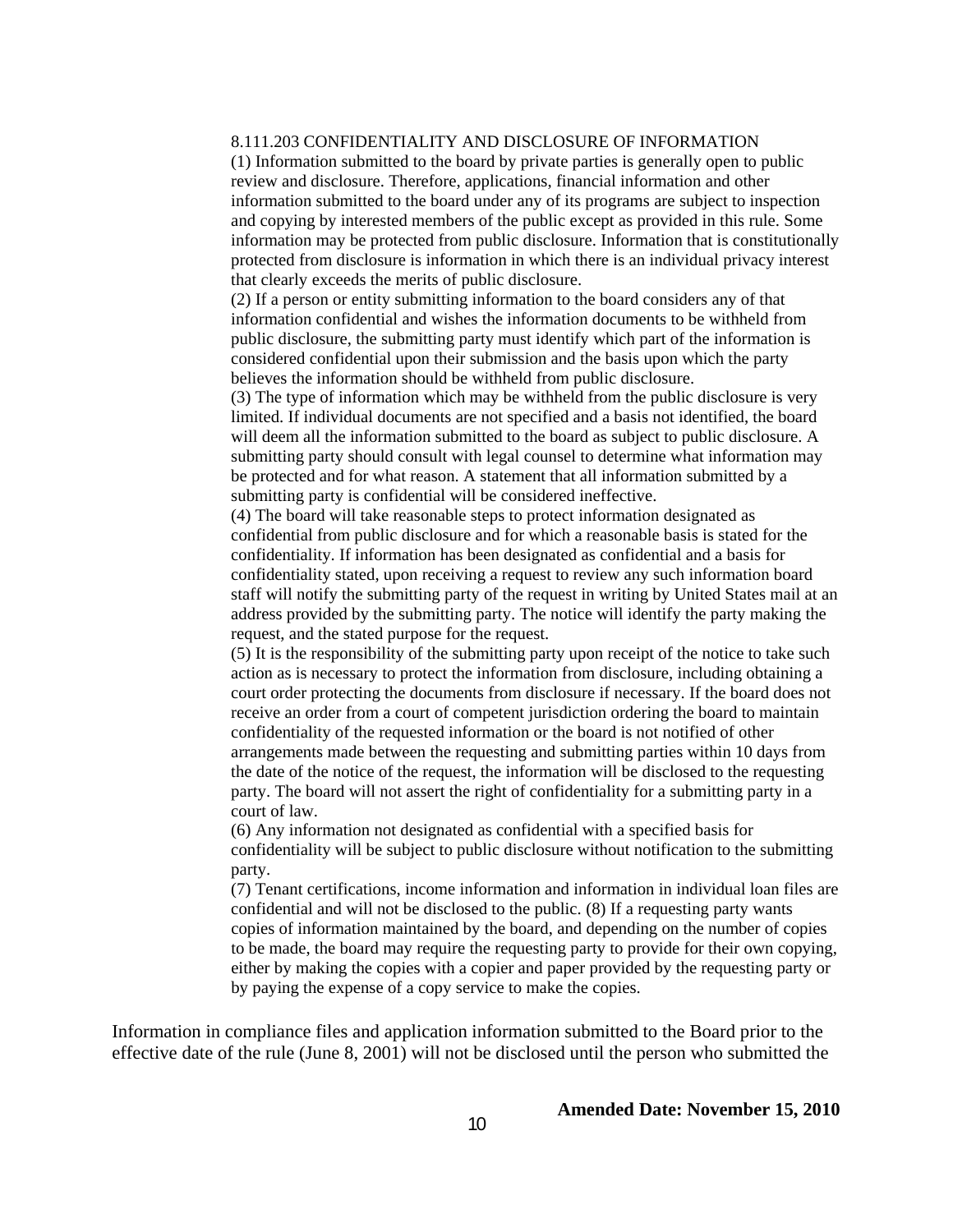information is given notice of the request and the opportunity obtain an order protecting the information from disclosure as provided in ARM 8.111.203.

## d. Ex Parte Communication Policy.

"In instances where the Board of Housing acts as a quasi-judicial body, its members should refrain from ex parte contact with parties who will be appearing before it or their representatives.

Additionally, any ex parte communication made where a quorum of the Board is present, outside of a hearing scheduled for the purpose of entertaining the issue before it, would violate Montana's open meeting requirements and the right of public participation under Article II, section 8 of the Montana Constitution and § 2-3-203, MCA. A quorum of the Board is defined as a majority of the membership § 2-15-124(8), MCA.

The policy when the Board is sitting as a quasi-judicial body is:

- $\triangleright$  Not to receive any evidence, individually, or collectively, except as a part of the public record at a publicly noticed hearing scheduled for that purpose;
- $\triangleright$  If a member is not able to avoid receipt of information or contact with parties outside of a public hearing the remedial action in that instance is for the Board member to disclose at the public hearing the full content of the information received.
- $\triangleright$  Avoidance of ex parte communications is preferred over relying on the public disclosure remedy because an incomplete or inaccurate conveyance of the ex parte contact, even if inadvertent, may bias the outcome and subject the Board action to challenge.

All information an applicant wants distributed to board members should be provided to staff who will disburse consistently to all members. Board Approved July 9, 2007."

### e. Compliance File Policy.

1. If the information or documents being requested are from an application, the project owner will be notified of the request by telephone or facsimile, the project owner will be told the identity of the party making the request. If the project owner believes that its application contains trade secrets, confidential or proprietary information, it is the project owner's responsibility to obtain a court order protecting their documents from release. If the Board does not receive a court order within 7 working days from the day the request is received by the Board, the documents will be released to the person requesting them.

2. Tenant Certifications and Income Information will be considered confidential and will not be released.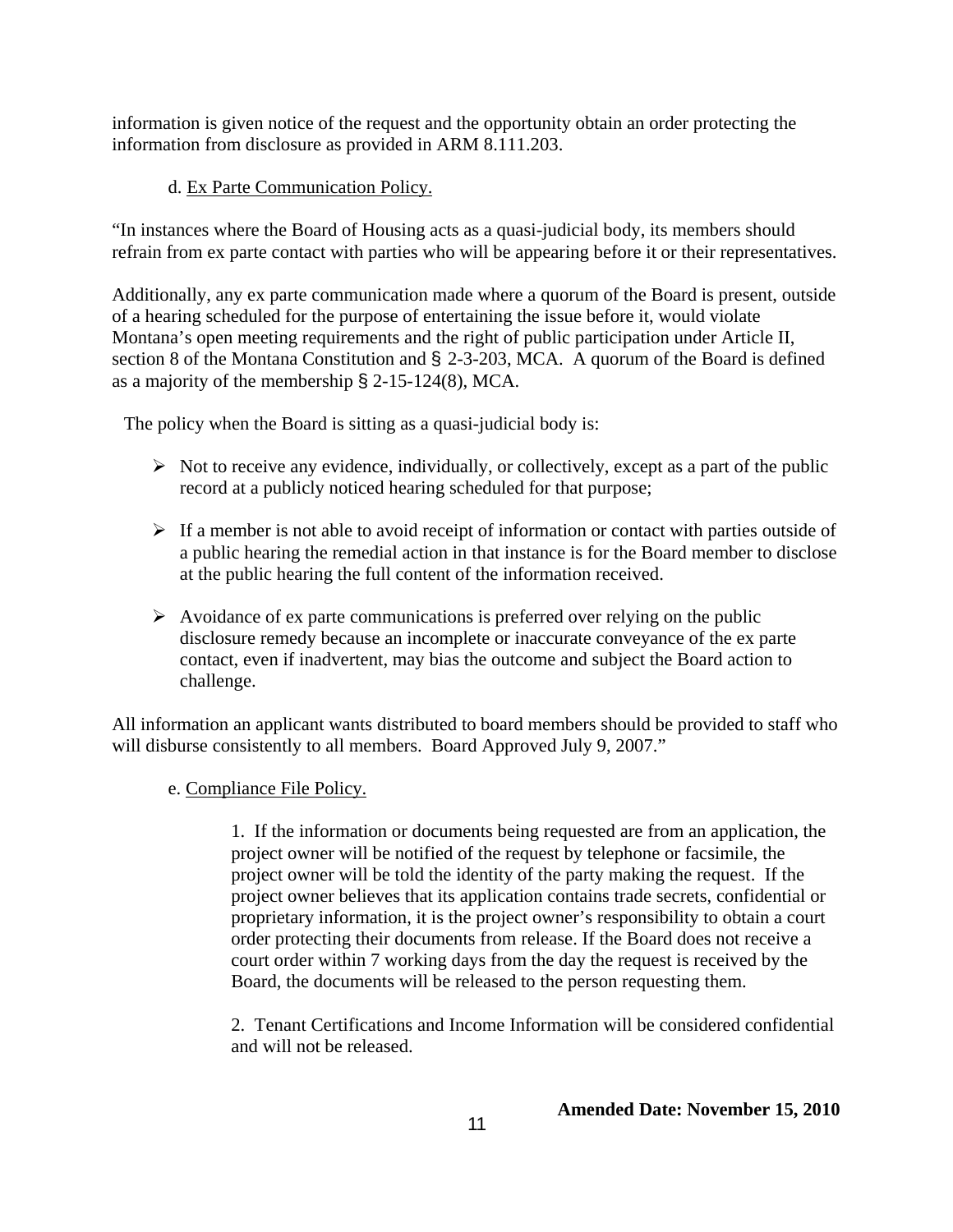f. Individual Loan Files. Personal financial information will be considered confidential and will not be released.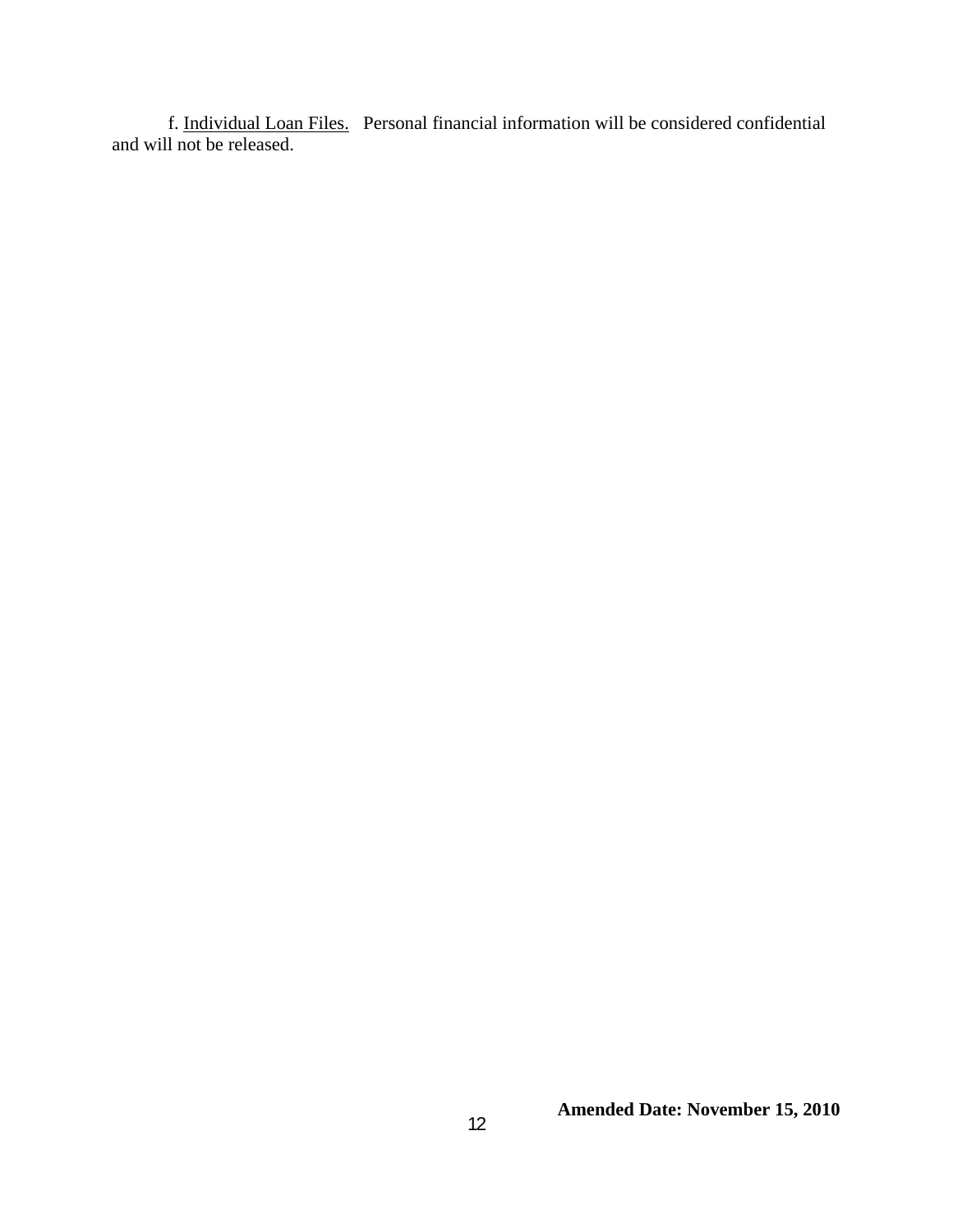#### **QAP IMPLEMENTATION AND DEVELOPMENT SELECTION CRITERIA**

#### 1. Introduction.

a. Congress established the Low Income Tax Credit program by enactment the Tax Reform Act of 1986. The Montana Board of Housing (MBOH) implemented and began administering the Low Income Housing Tax Credit program in 1987 in the State of Montana. Since then, it has assisted in providing for the retention, rehabilitation, and construction of rental housing for low income individuals and families for over 4,144 units throughout Montana.

b. The Omnibus Budget Reconciliation Act of 1989 required the appropriate administering agencies (in this case, the MBOH) to develop a Qualified Allocation Plan (QAP) defining the process to distribute Low Income Housing Tax Credits to low income rental housing developments in Montana. The Omnibus Budget Reconciliation Act of 1993 provided a permanent extension for the Low Income Housing Tax Credit.

c. This QAP is intended to ensure the selection of those developments which address the most pressing housing needs of the state in accordance with the guidelines and requirements established by the federal government.

d. The final Qualified Allocation Plan (QAP) for administration and distribution of the Low Income Housing Tax Credit was reviewed by the MBOH Board on **June 14, 2010**, was distributed for public comment and accepted public comment in Great Falls, MT, then approved by the MBOH Board on **August 9, 2010**. The Governor of Montana, Brian Schweitzer, approved the final plan on **August 13, 2010. Amendments to the 2011 QAP were distributed for public comment September 27, 2010 with formal oral or written comment accepted November 15, 2010. The MBOH approved the amendments November 15, 2010. The Governor, Brian Schweitzer approved the Amendment November 22, 2010.**

e. The MBOH annually makes available its authorized volume cap of credit authority (go to**http://housing.mt.gov/About/MF/lihtcallocation.mcpx)**. The MBOH evaluates, decides, and allocates credits to the selected developments. Federal legislation requires that the administering agency allocate only the amount of credit it determines necessary to the financial feasibility of the development.

f. Tax credits not allocated during a given round or any unused credits from earlier allocations may be carried forward for the next round of allocation.

g. The MBOH does not forward allocate tax credits from future years to projects included in the applications for current year tax credit allocation.

 h. 130% of the normal credit amount may be allocated to buildings which are designated by the MBOH as requiring an increase in tax credits to enhance the project's financially feasible. The board, at the time of allocations, may determine that applications having buildings not in a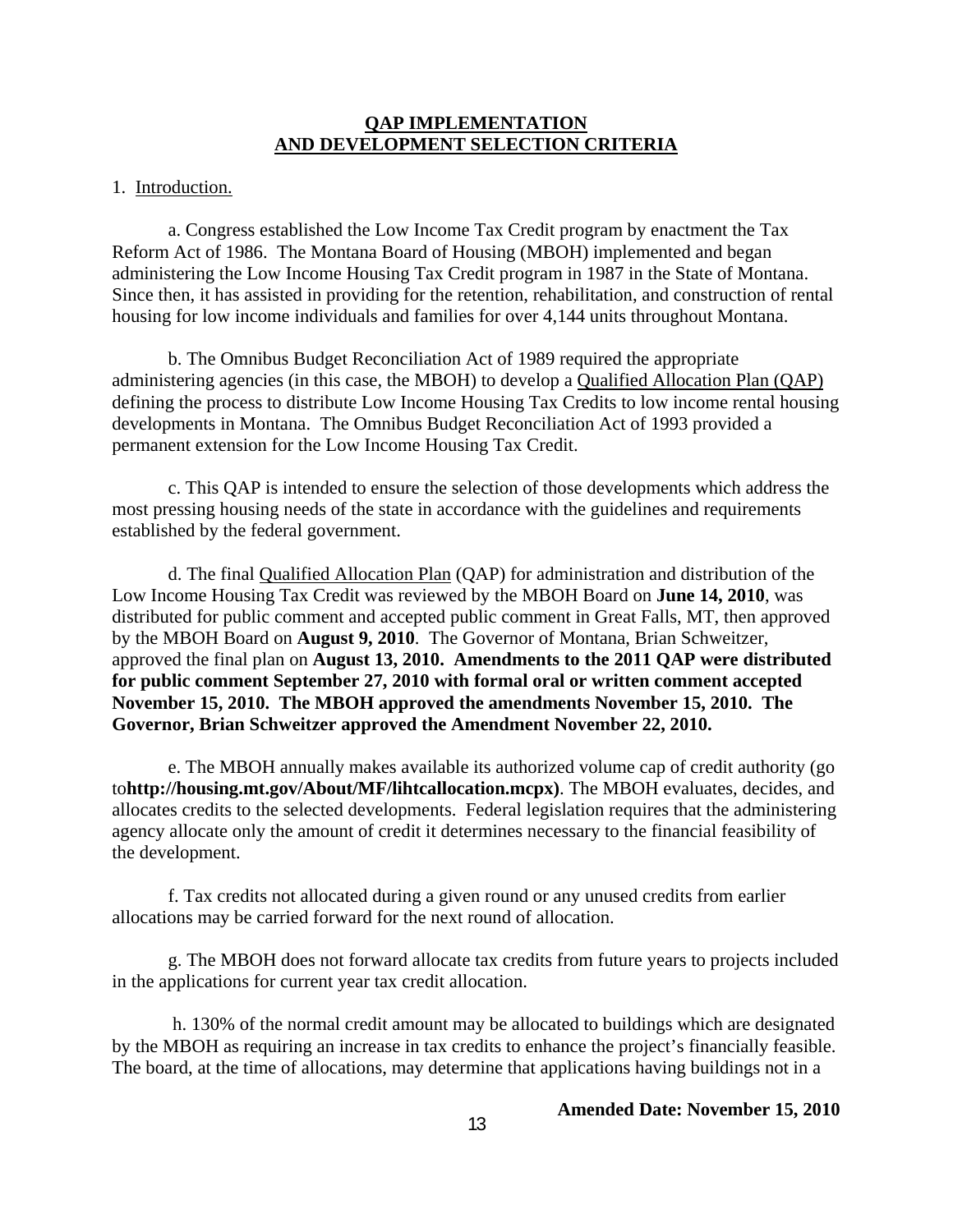QCT or DDA area may be considered for and allocated additional tax credits. Applications for projects not located in a DDA or QCT may be submitted with calculations for tax credits to be allocated at 130% at the 9% rate. Applicants must justify in the narrative their reasoning for receiving the 130% boost. At review, by the staff, the application will be analyzed to determine an amount up to 130% that ensures the project's financial feasibility. Considerations for buildings that may require a boost include but are not limited to equity gap, higher cost of land, construction material, unit size, lower rents, elements of energy or green building, and credit pricing.

#### 2. Administrative Requirements.

a. Any public relations actions by a recipient of tax credits that require notification to the public involving MBOH funds or tax credits must specifically state that a portion of the funding is from MBOH. This will be included in radio, television, and printed advertisements (excluding rental ads), public notices, and on signs at construction sites**,** e.g., "Low Income Housing Tax Credits allocated by the Montana Board of Housing, Montana Department of Commerce."

b. MBOH, or its staff, may query an applicant or other persons regarding any concerns related to tax credit application, the management, construction, or operation. Questionable or illegal housing practices or management, insufficient or inadequate response by the applicant, general partners, or management company as a whole or in part may be grounds for nonconsideration.

c. Applicants with a tax credit project in Montana for the first time will not receive an approval of a second Tax Credit project until the first project **(Amended) has achieved 100% qualified occupancy and a compliance audit has been conducted which revealed no significant problems**.

d. Due to the increasing need to maintain low income rental housing in Montana, the MBOH will consider established rehabilitation of existing housing stock, acquisition rehabilitation, new multifamily rental units, and eventual home ownership, in that order, as the priorities of the tax credit program.

e. A General Partner must notify the MBOH of any desired changes to be made during application/construction/rent-up by first requesting authorization to change accompanied by the proposed change(s) and justification.

f. Rehabilitation Tax Credit applications must include a detailed list of rehabilitation activities to be accomplished in each unit. Once rehabilitation is completed, the applicant must provide an itemized status for each unit. Work not completed as identified, or changed without prior approval may result in the loss or reduction of tax credits.

g. Deadline for submission of required 10% information falls on the April 30 of the year following the year of the allocation. Failure to submit certification for 10% documentation will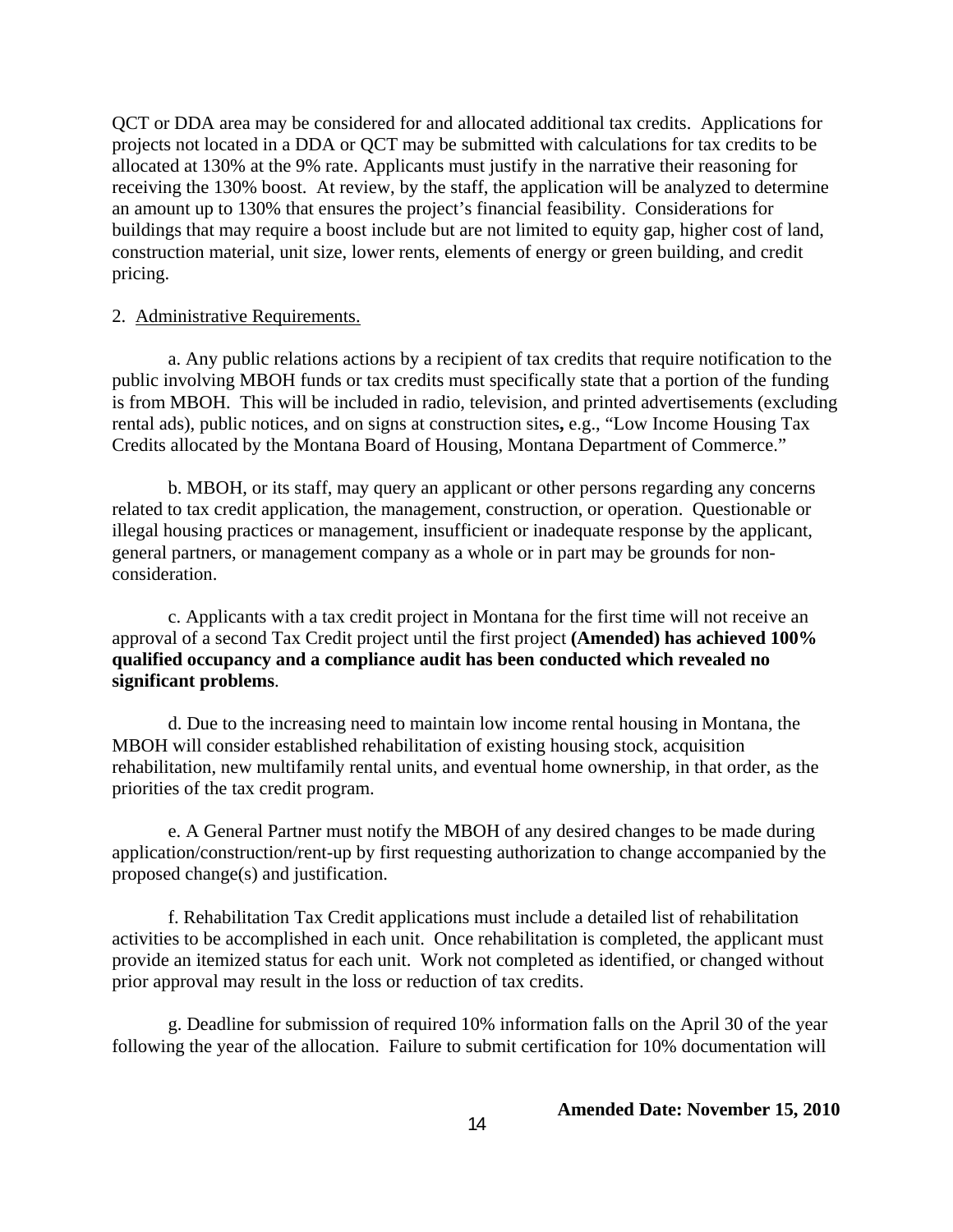cause forfeiture of allocated tax credits for the project. The Board may extend the deadline when other governmental processes beyond the owner's control impede the process.

h. Subsequent changes submitted to application criteria requiring MBOH action may incur additional fees. Changes to tax credit sites, construction of building(s), architectural, engineering, or any on-site review by staff or any member of the MBOH will incur additional charges in addition to the annual compliance fees. This action is not meant to discourage communication between the applicant and the MBOH, but rather to fund un-programmed travel and expenses for review of changes. Fees will be determined based upon the cost of travel for that purpose.

i. Eventual Home Ownership. The opportunity for Eventual Home Ownership allows for projects to, with sufficient justification, make units available after 15 years of successful performance as an affordable rental property to be purchased by the current tenants. In the application, the consultant, in conjunction with the developer/owner, must provide several supplemental requirements to make this portion of LIHTC viable. The application must address how the owner actuates the transfer ownership to a qualified homebuyer at the end of the 15-year compliance period. Secondly, the application must identify the price at the time of the title transfer or a reasonable process to determine the price. The third element for obtaining points for this area includes documentation in the plan for the potential owner to complete a homebuyers counseling program. The applicant must identify how Reserve for Replacement funds will be used at the time of sale of the properties. At the time of sale, the LIHTC owner must provide a copy of the title transfer together with a certificate verifying that the new homeowner completed a homebuyers program within five years prior to the transfer of title. Enforceable covenants must maintain the home as affordable and prevent sale or re-sale to a realtor, financial institution, or a family with an income over 80% AMI, or more than 80% of FHA appraised value. Families who exceed income levels of 80% of AMI at the time of the sale must have qualified at the appropriate AMI contained in the recorded restrictive covenants for the project evidenced by the Tenant Income Certification at the initial rent-up for the family. Units not sold under the Eventual Home Ownership Program must remain in compliance with Section 42 until such time as it is sold to a qualified buyer.

#### 3. Application Process.

a. The MBOH will allocate tax credits on IRS Form 8609 when a qualified building is placed in service (available for occupancy). In order to facilitate planning by owners and developers of potential tax credit developments, MBOH will provide credits through a two-step process (reservation and allocation).

b. Applicants may apply for reservation of tax credits for a particular development during the following Eligible Competition periods.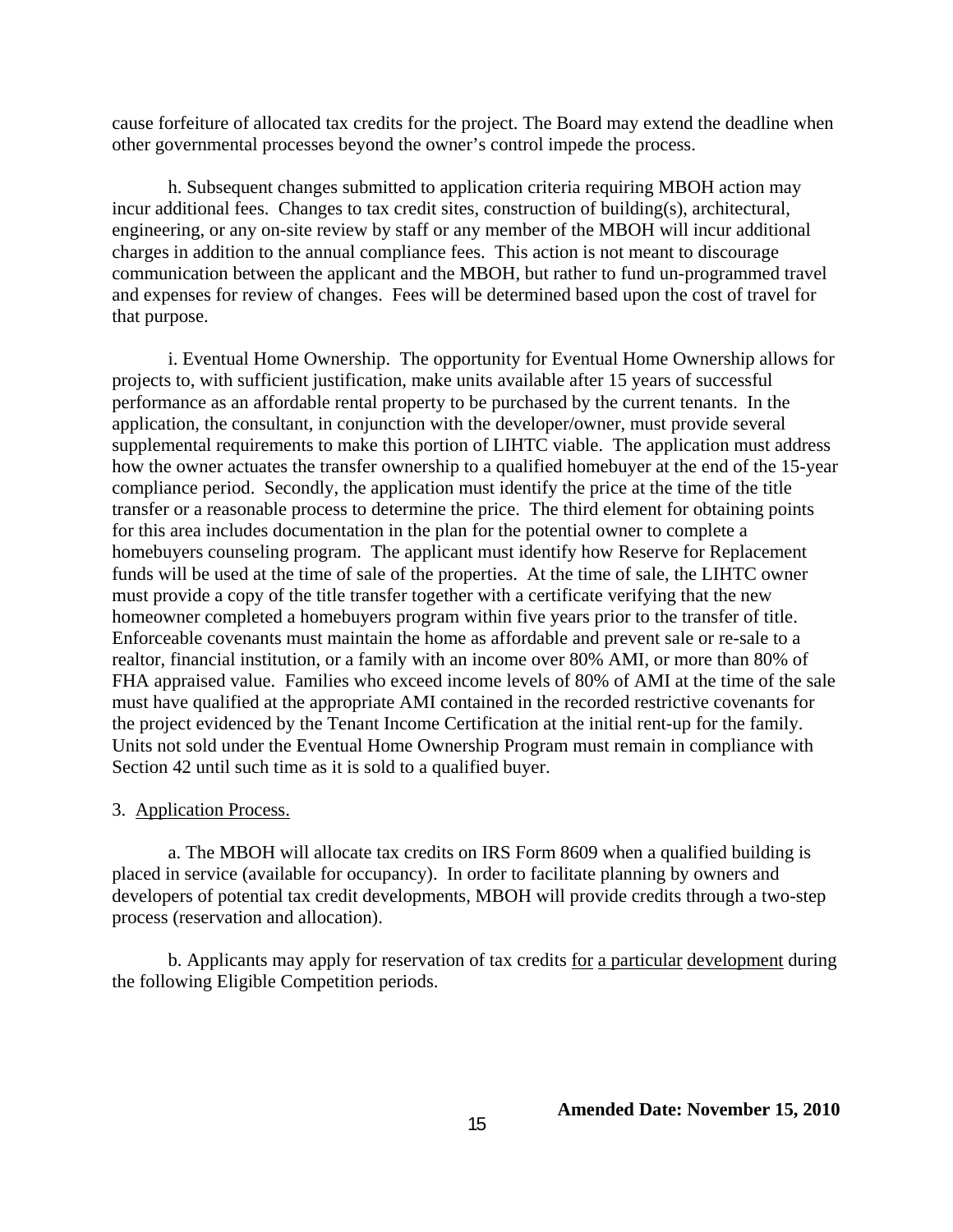#### 4. Eligible Competitions.

a. Applications must be to the MBOH's office by 5:00 pm Mountain Time on the application submission date.

| Submission              | <b>Application Presented to Board</b> |
|-------------------------|---------------------------------------|
| Third Friday in January | April or May Board Meeting            |
| First Friday in May     | July or August Board Meeting          |

Application deadlines and/or presentations to the Board at a time other than identified may be announced when circumstances warrant.

b. Submit complete applications to the MBOH. MBOH may allow minor corrections to applications, but will return applications requiring substantial revision or those that are substantially incomplete.

c. Between the submission deadline and the Board meeting, as required by federal law, MBOH notifies the chief executive officer of the local jurisdiction of each proposed development to solicit comments on the development. The MBOH notifies community housing providers, low income housing advocates, and local community legislatures, to solicit comments on the proposed development.

d. If all of the authorized credits are reserved after a particular cycle, MBOH may place qualifying applications which did not receive an allocation of tax credits on a waiting list for potential allocation of tax credits in the event credits become available at a later date.

e. MBOH will review applications received by the submission date for completeness and soundness of the development. Tax credit recipients must demonstrate effective compliance as prescribed by the projects restrictive covenants during the initial rent-up. This must be considered prior to consideration for subsequent tax credit projects. MBOH staff will review applications that have another tax credit project currently being completed to determine if the applicant has sufficient resources to complete two or more projects at one time. In this review, criteria that may be used includes, but is not limited to, the percentage of completeness of current project(s) and/or past project work performance. If staff or the Board determines that an application for a new project does not demonstrate viability to cash-flow or need within the community, the new application may be turned down without scoring.

f. Applicants with current project(s) that have outstanding substantial IRS Form 8823's may be turned down without the application being scored.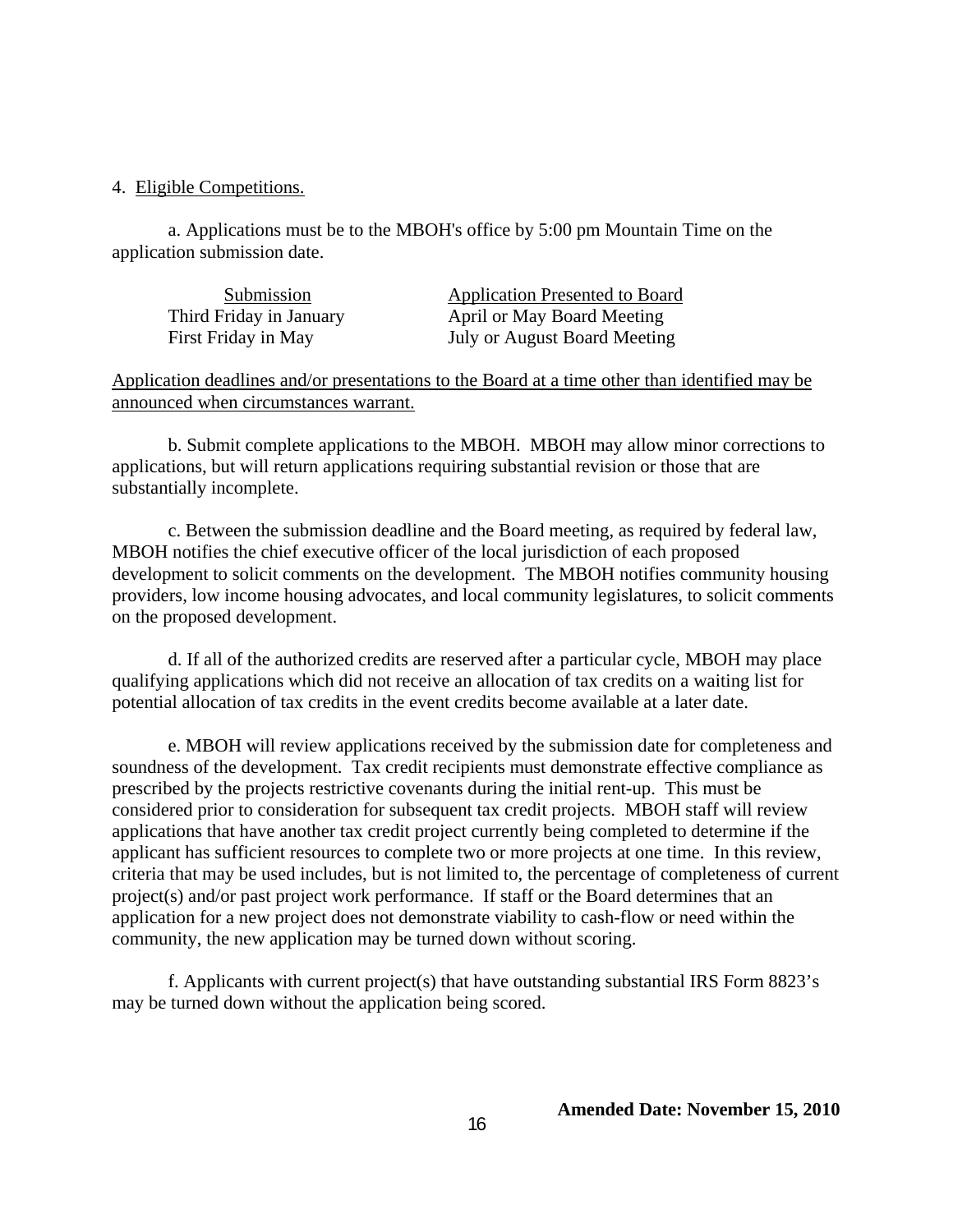g. Applicants must provide evidence of site ownership (or a valid option on the property), documentation of proper zoning, a site plan, and architects preliminary floor plan and elevations for the project.

h. A preliminary financing letter from a lender indicating the proposed terms and conditions of the loan must be included. The financing letter must formally express interest in financing the project in sufficiency to support the terms and conditions represented in the project financing section of the application.

i. Applications must demonstrate financial soundness, including reasonable financing terms, costs, expenses, and sufficient cash flow to support the operations of the project. The application must include:

- Project/unit amenities
- Profit or non-profit status
- Total years of commitment to project
- Selection of target audience  $(20-50)(40-60)$
- If targeted for ownership, number of years
- Letters of community support
- Proof of ownership or a signed commitment to purchase
- Elderly stipulation of 55 or 62 and over if the project is for elderly.
- The application must include a market study documenting that a market exists to support the project and that the project meets the needs of the community, be verified that analysis was conducted at "arms length", and be signed and notarized with date.

### j. The market study must clearly identify the following on a summary sheet:

- Average (comparable) market unit rents in immediate area
	- 0 Bedroom \$ 1 Bedroom \$\_\_\_\_\_\_\_ 2 Bedroom \$ 3 Bedroom \$\_\_\_\_\_\_\_  $\frac{4}{4}$  Bedroom \$
- Vacancy Rate **\_\_\_\_\_\_**% Reference page \_\_\_\_\_\_
- Capture Rate **\_\_\_\_\_\_**% Reference page \_\_\_\_\_\_
- (projected income eligible tenants who will move in next year / proposed units)
- Units needed in market area **\_\_\_\_\_\_\_** Reference page \_\_\_\_\_\_
- Absorption Rate **\_\_\_\_\_\_**% Reference page \_\_\_\_\_\_ (proposed units / existing LIH, market area units required)
- Penetration Rate  $\frac{9}{6}$  Reference page (existing LIH units/total eligible households)
- Number of LI households that can afford rent of proposed project

Reference page \_\_\_\_\_\_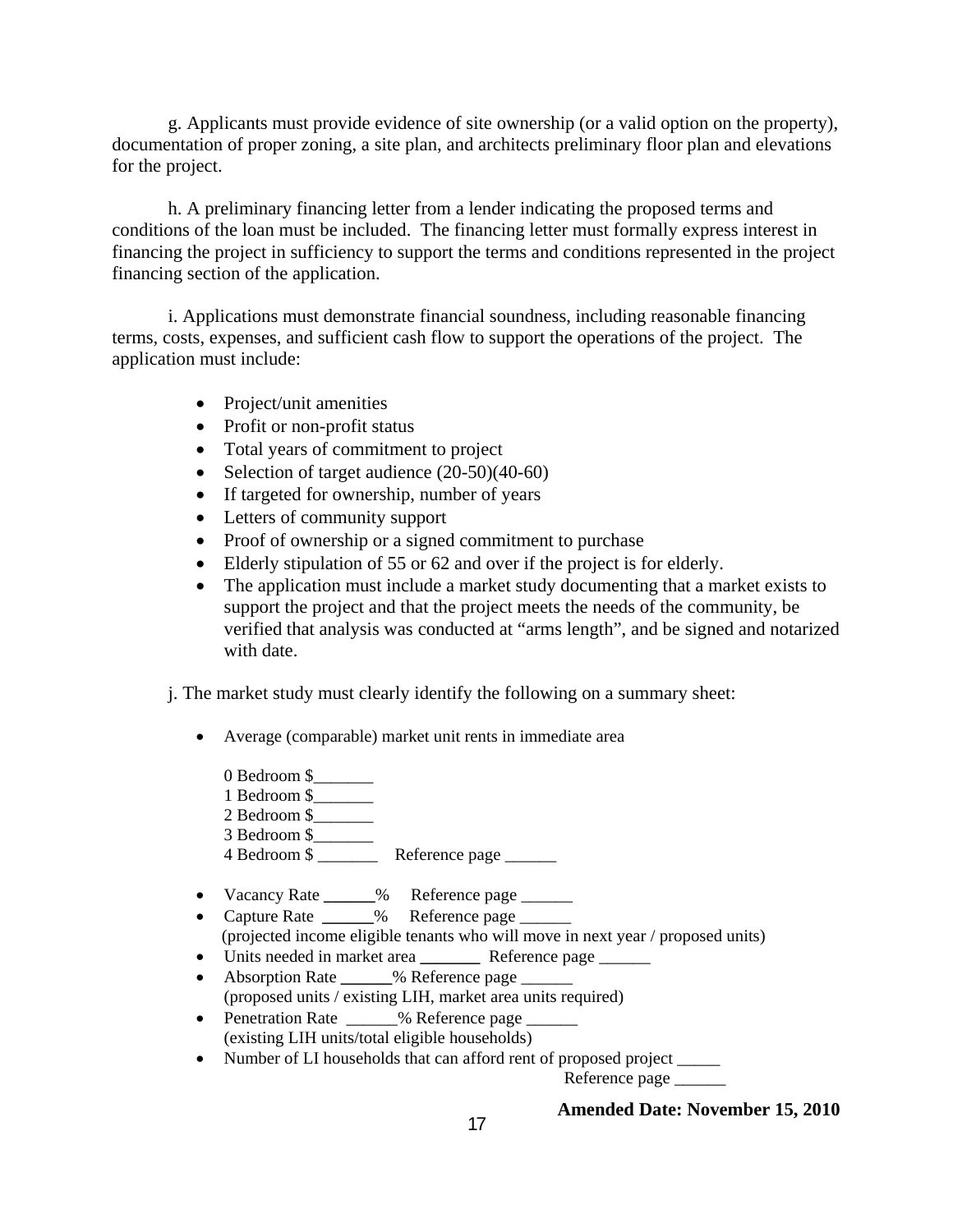k. If a not-for-profit owner proposes a property tax exemption, documentation of intent to conduct a public hearing must be submitted with the application and conducted by the owner. Without documentation of intent, the project will be underwritten as if no exemption was received. Documentation of public hearing(s) must be submitted prior to the time the  $10\%$ documents are issued.

l. A Tax Credit Applicant must place an advertisement in the local newspaper of the intent to apply, and by doing so, encourage public comment to be submitted to the MBOH. Such notice must include Name of Project, Number of Units, Location of Project, For-profit or Nonprofit status, and, if applicable, Intent to Request Tax-exempt Status for the project. The notice will be placed as a box advertisement in the newspaper within 30 days prior to or not more than 5 working days after the due-date of the application and will allow for not less than 30 days for response. The advertisement must be published twice within a seven-day period. A copy of the notice, annotated with dates published, must be included in the application.

#### Example of Public Notice

(Name of Developer, address, telephone number), a (for-profit/non-profit) organization, hereby notifies all interested persons of (city, town, community name) that we are planning to develop, (Name of project) an affordable multi-family rental housing complex on the site at (street location). This complex will consist of (number) (one bedroom, two bedroom, three bedroom) units for (elderly persons/families). This project (will/will not) be exempt from property taxes.

An application (will be/has been) submitted to the Montana Board of Housing for federal tax credits financing.

You are encouraged to submit comments regarding the need for affordable multi-family rental housing in your area to the Montana Board of Housing, PO Box 200528, Helena, MT 59620-0528 or FAX (406) 841-2841. Comments will be accepted through February 28 (for the first round), and May 30 (for the second round).

m. MBOH will return incomplete or unsound applications. These applications may be resubmitted for consideration during the next round once completed or fully justified. An application submitted by an entity with a demonstrated poor track record in completed development or management of low income housing, whether located in Montana or another state, will also be returned. The remaining applications will be reviewed according to the criteria in the QAP. Applications not meeting the minimum criteria will be denied.

n. Application Threshold Criteria – To meet the threshold for scoring an application packet must:

- 1. Be complete;
- 2. Include the application fee;
- 3. Be received by the deadline date;
- 4. Contain proof of compliance training to successfully conduct compliance;
- 5. Contain proof of ability or capacity to construct two or more LIHTC projects simultaneously; and
- 6. Include a cash flow analysis.
- 7. Market Study
- 8. Site control through ownership or a legal form of option to purchase.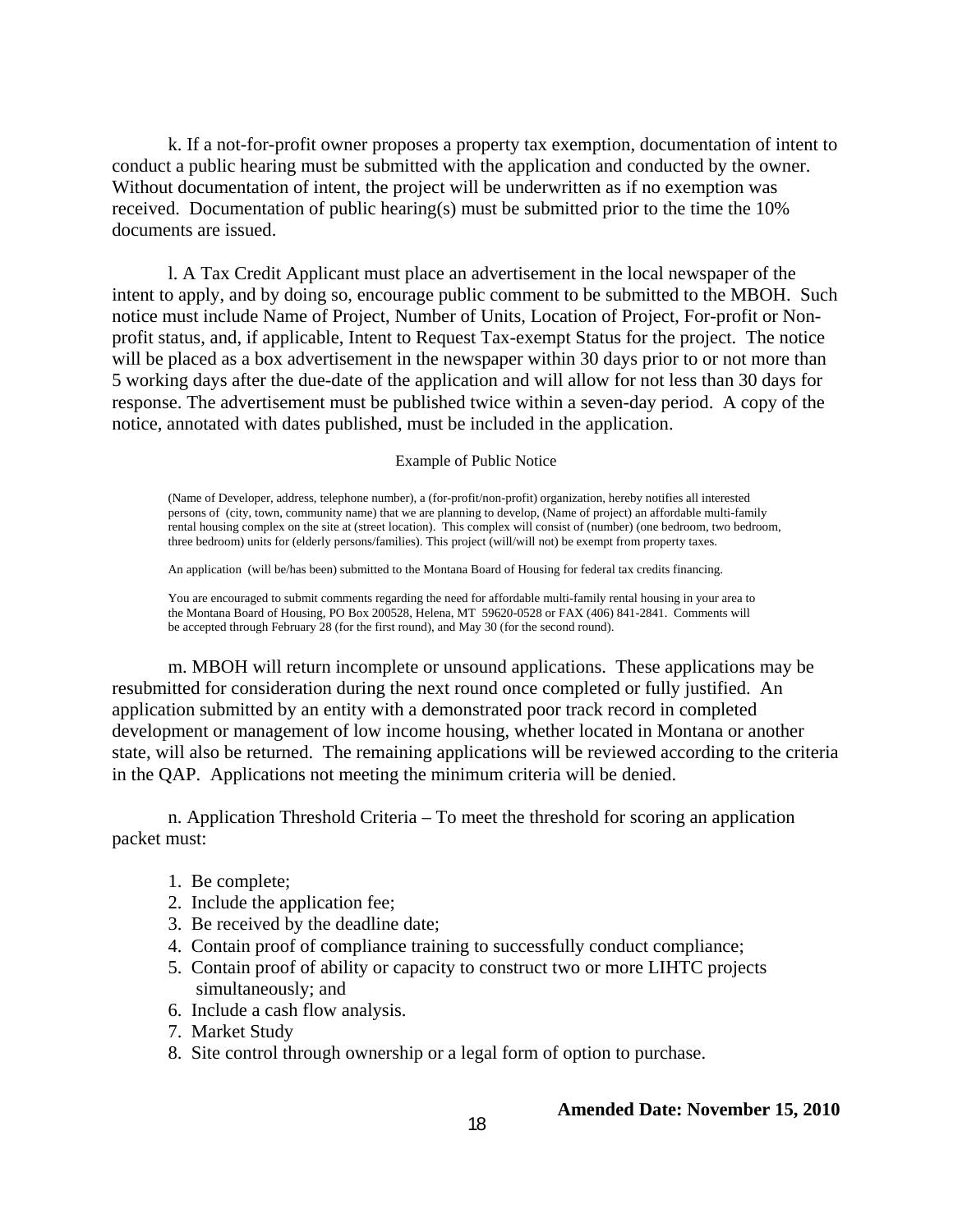n. As part of its review of applications, the MBOH will contact community officials of the project location to discuss relevant selection criteria information pertaining to the application and the proposed project. The MBOH may also confirm specific information in the application or seek clarification regarding information represented in the application. This will include checking developer team references and all other sources as appropriate (i.e. credit reports and direct contact with the project developer). Failure to respond to written MBOH request by the application within 10 working days may result in reductions in application scoring results.

o. Eligible developments meeting QAP criteria in the application cycle will be evaluated for the amount of allocation needed for feasibility and long term viability. Three underwriting evaluations will be conducted prior to awarding credit (a.) at application, b.) **at 10% Carryover**, and c.) prior to issuance of Form 8609). Tax credits will be limited to the amount that the MBOH, in its sole discretion, deems necessary to make the development feasible. However, the evaluation is not a warranty that the owner or developer should undertake the development, or that no risk is involved for the investor.

p. Projects intending to use Project Based Section 8 vouchers targeting rents less than 40% AMI must provide a written guarantee from the local housing authority issuing vouchers (subject to congressional appropriation and HUD income layering approval). Without a written guarantee, the Board will underwrite the project at the application rent rate.

q. Accessibility. All new construction and major rehabilitation that replaces interior walls and doors will incorporate the following:

- 36 inch doors for all living areas (except pantry, storage, and closets).
- Levered handles for exterior and interior doors (except exterior swing doors)
- Outlets mounted not less than 15 inches above floor covering.
- Light switches, control boxes and/or thermostats mounted no more than 48 inches above floor covering.
- Walls adjacent to toilets, bath tubs and shower stalls require reinforcement for later installation of grab bars.
- Lever style faucets for laundry hook-up, lavatory and kitchen sink.
- **No-step entry to all ground floor units.**

r. Energy and Green Building initiatives and goals for Montana.

1. Integrated Design Process and Community Connectivity. Project development and design includes a holistic approach. Processes include neighborhood and community involvement to ensure project acceptance and enhancement. Integrated design processes ensure higher quality finish project. Existing neighborhood edges, characteristics, fabric are considered in the project design. Some consideration may include but are not limited to a community design charrette, incorporating project into neighborhood fabric, energy modeling, commissioning, blower door testing, etc.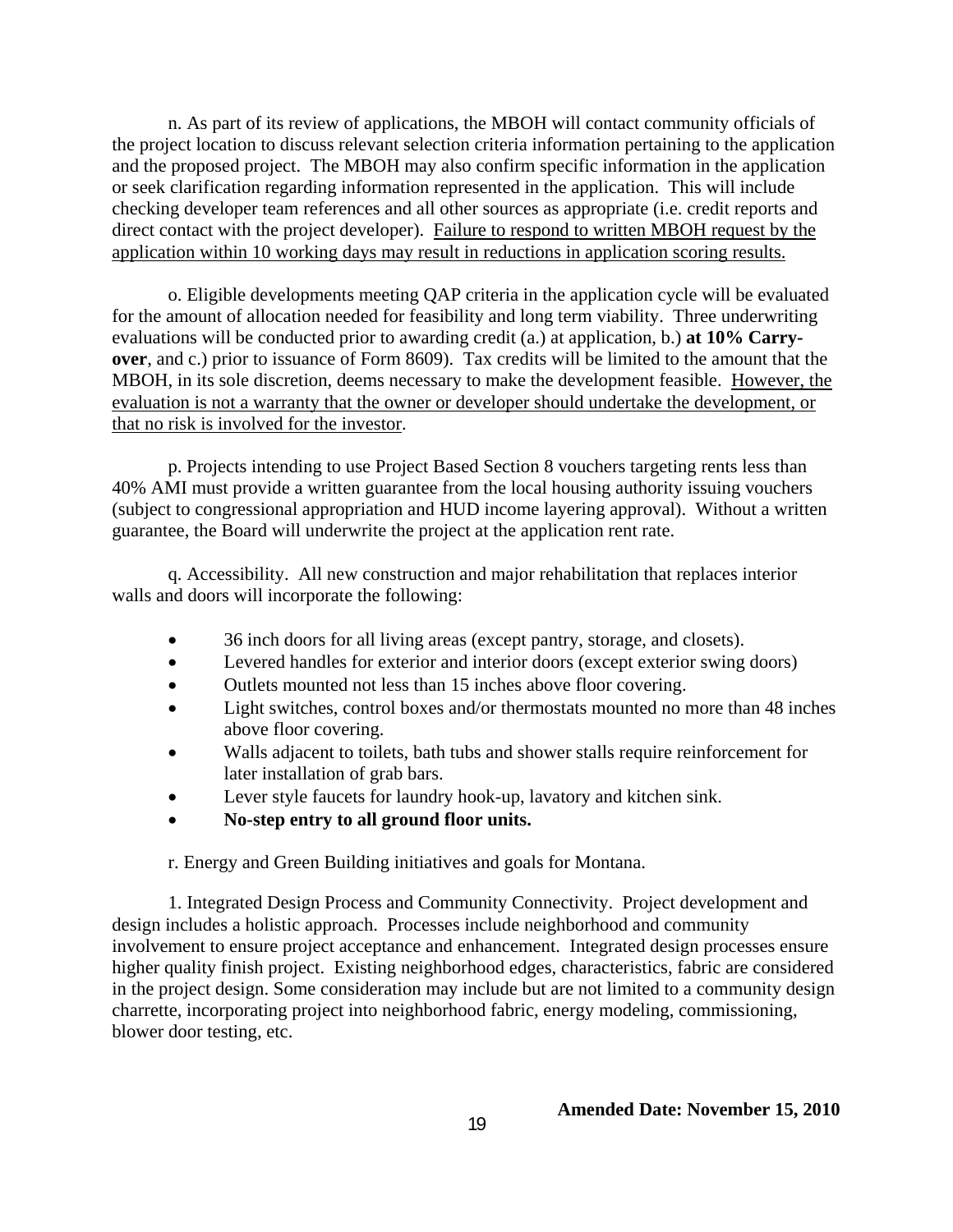2. Sustainable Site, Location and Design. The building(s) and project site, including the surrounding area, provide opportunities for education, alternative transportation, services and community facilities. This is evidenced by projects using existing infrastructure, reusing a building or existing housing, redeveloping a greyfield/brownfield, and developing in an existing neighborhood. Design elements use the site's characteristics and reduce impact on the site allowing for open space and other amenities including infill project, rehabilitating existing building, rehabilitating existing housing, carpooling opportunities, using well water for landscaping, parking reductions, etc.

3. Energy and Water Conservation. Design features, product selection and renewable energy options directly reduce use of resources and result in cost savings. Design and product selection exceeds applicable energy codes in performance. Examples include but are not limited to Energy Star appliances, drip irrigation, low flow fixtures, dual flush or composting toilets, ground source heat, duct sealing, rain water collection, and low water consumption plants.

4. Material and Resource Efficiency. Material selections are better quality, designed for durability and long term performance with reduced maintenance. Products used are available locally and/or contain recycled content. Construction waste is reduced in the project through efficient installation or recycling waste during construction. Considerations include but are not limited to construction waste management specification, recycled content products, local materials, reuse existing building materials, certified lumber, and sustainable harvest lumber.

5. Healthy Living Environments (Indoor Environmental Quality). Materials and design contribute to a healthy and comfortable living environment. Mechanical system design, construction methods and materials preserve indoor air quality during construction as well as the long term performance such as fresh air circulation and exhaust fans, bathroom and kitchen fans exhausting air and moisture, material selection with low toxicity and low VOC (volatile organic compounds) paints, sealants and adhesives.

### 5. Set-Asides.

a. Ten percent [10%] of the available credit available is required to be set-aside for the entire year for projects involving qualified non-profit organizations. A qualified non-profit must: a) be a 501 (c)(3) or 501 (c)(4) organization which has as an exempt purpose of fostering low income housing; b) own an interest in the project; and c) materially participate in the development and operation of the project throughout the compliance period. Such non-profit organizations may not be affiliated with or controlled by a for-profit organization. This is a requirement of federal law.

b. Twenty percent [20%] of the available credit amount is set-aside for small developments of \$200,000 or less in credits. If there are insufficient small developments meeting the criteria within the first round of the application year to exhaust the small development set-aside, the credits will be available for general allocation. If, within the first round, there is a large project application that was not fully funded with tax credits, but scored well enough to be considered, it may be funded by the board during the first round when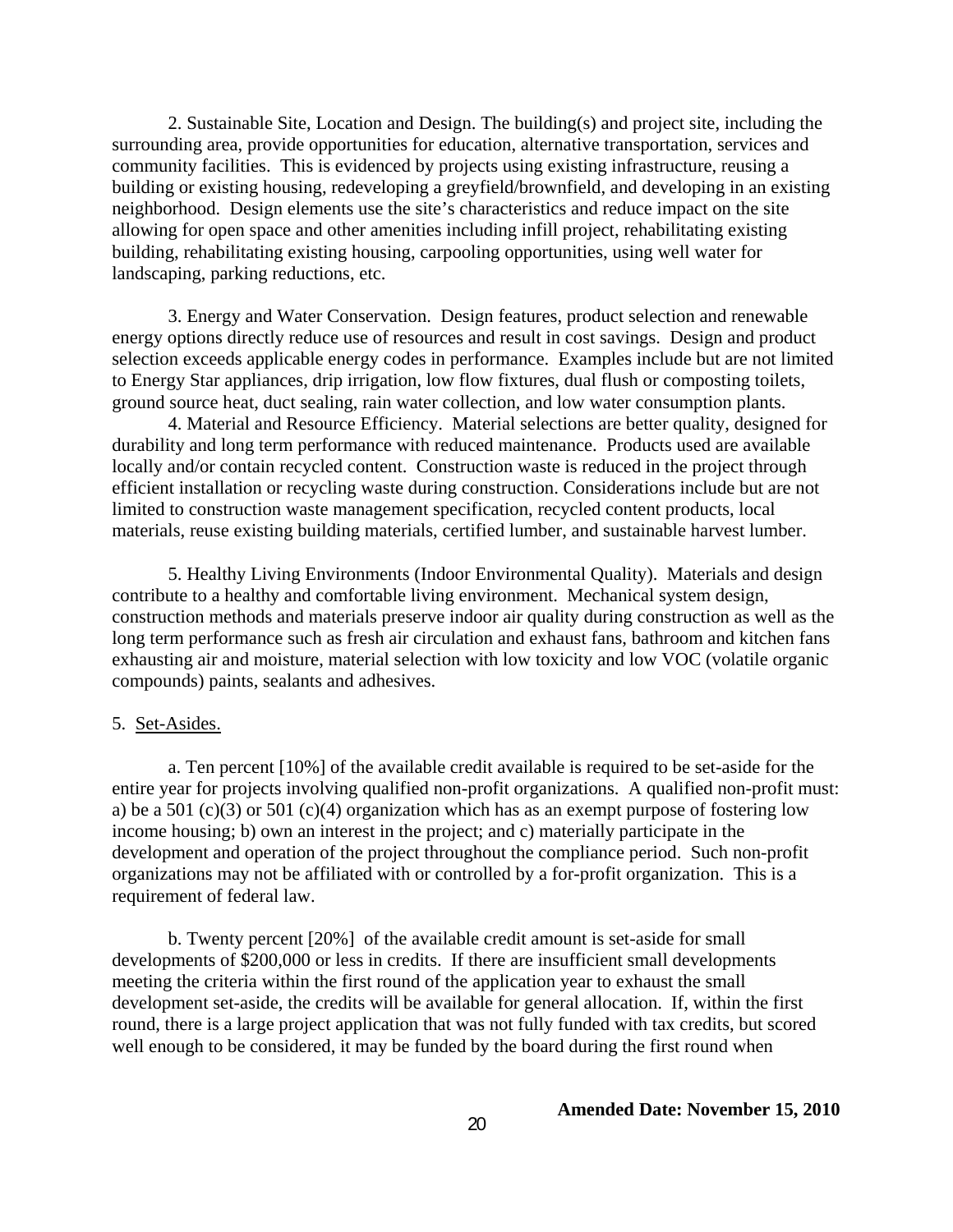applications for small projects have been fully funded and the board deems that remaining funds should be applied toward the partially funded large project.

#### 6. Development Selection Criteria.

a. The MBOH staff will review all applications received in the application cycle for completeness, soundness, and eligibility based on federal requirements. The MBOH staff will provide to the MBOH only those applications meeting the minimum threshold (as established below). Analysis of applications and points awarded to these applications are both subjective and objective. Subjective scoring will be the result of the feasibility of each project and its justification in sufficient detail to establish conformance with the QAP criteria. Applications are scored against other applications in the same round. Criteria listed below are the minimal required but subject to change should an applicant provide better or more pertinent information. The MBOH considers the applications that meet the minimum threshold according to the Development Selection Criteria and subsequently allocates tax credits to those projects that it determines best meet the needs of low income people in the state of Montana.

b. Twenty-five percent [25%] of the total annual credit allowance adjusted upward to reflect current available total will be the maximum credit allocated to any one development or developer.

c. MBOH reserves the right to determine in which set aside a project will be reviewed (subject to eligibility thereof), regardless of eligibility for any other set-aside outlined above. If a project is submitted as a small project in order to utilize the small project set-aside when it is clearly part of a larger project, the project will be placed in the proper category as determined by MBOH staff.

d. Provisions included in the Restrictive Covenants will include Exhibit A-1 (Legal Description of Project Land); Exhibit A-2 (Conditions of Tax Credit Allocation) indicating the number of units at the appropriate elected rent levels, e.g., 30%, 40%, 50%, 60% AMI as determined by the application. Owners will be required to maintain those rent levels through the extended use period of the project; Exhibit A-3 (Energy and Green Building) indicating the architect's letter provided in the application outlining those energy and green building initiatives. The Board has the authority to allow for changes at a later date.

e. The ranking provides guidance to MBOH in its approval of tax credit applications but does not control. MBOH retains the discretion to approve the applications that it believes best meets the needs of low income people within the State of Montana regardless of the ranking of the applications.

f. Each application must include a narrative addressing the thirteen development criteria and how the application meets each criterion, the market study as well as all other documentation requested in the application.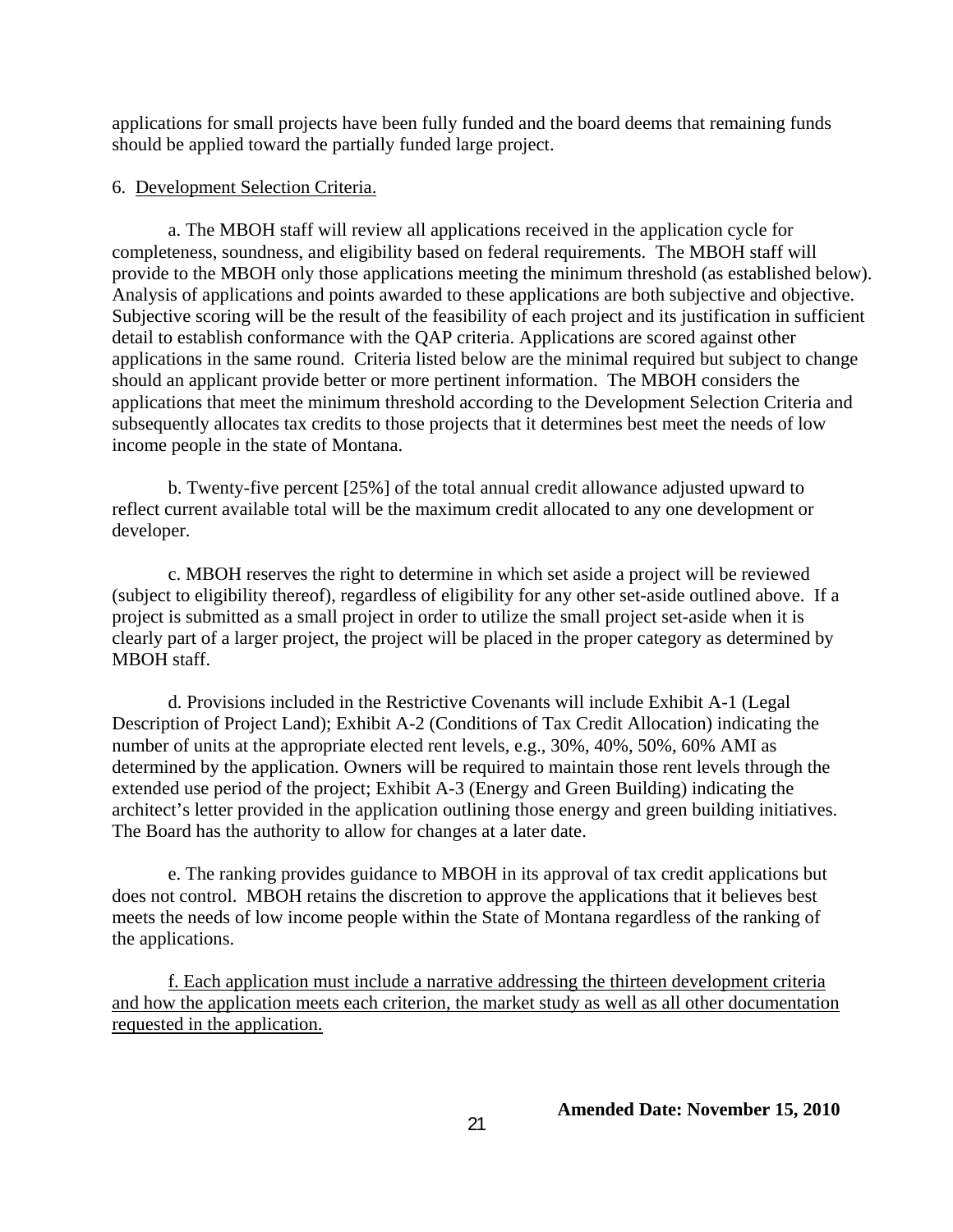**1. Extended Low Income Use\* (0-10 points):** Federal law requires a 30-year extended use agreement with an option to sell the project at year 15. A development which maintains units for low income occupancy beyond the fifteen year minimum compliance period will receive special preference. Developments bound by the terms committed to in the application process through the use of a Land Use Restriction Agreement will receive points listed herein for extended beyond the initial compliance period.

| 0 points $(30 \text{ total years})$ |
|-------------------------------------|
| 4 points $(31 – 35 \text{ years})$  |
| 6 points $(36 – 40 \text{ years})$  |
| 8 points $(41 – 45$ years)          |
| 10 points $(46 \text{ years} +)$    |
| $10$ points*                        |
|                                     |

\*Development targets projects intended for eventual low-income tenant ownership. Applicant must provide at time of application, a) a feasible plan that transfers property in whole at the end of year 15, b) the future selling price at the end of year 15, c) a method for the completion of homebuyers counseling by the tenant, and d) any other information requested by the MBOH. Information will be reviewed for conformance with Section 42(H)(6) and IRS Ruling 95.49.

2. Lower Income Tenants<sup>\*</sup> (0-22 points): Federal law requires that to be eligible for tax credits, developments must choose as a threshold, either a minimum occupancy of 20% of total units by tenants at 50% of area median income, or a minimum of 40% of total units affordable at 60% of area median income. A proposal will receive points for the percentage of eligible units at area median income levels **listed below**. A development will receive points **for 40%**, 50%**,** and 60% **categories when** the development targets **those** income levels. **Points awarded for 40% units are independent of and not calculated as part of 50% or 60% units.** Developments will be bound by the terms committed to in the application process through the use of **the Restrictive Covenants**.

| Area Median         | Percentage of         |                  |
|---------------------|-----------------------|------------------|
| <b>Income Level</b> | <b>Eligible Units</b> | Points           |
| 40% or below        | 10% (or greater)      | $2*$             |
| 50\% or below       | 15-20%                | 6                |
| 50\% or below       | 21-40%                | 8                |
| 50% or below        | 41-60%                | 15               |
| 50% or below        | 61-100%               | 20               |
| $60\%$ or below     | 40%                   | $\boldsymbol{0}$ |
| 60% or below        | 41-60%                | $\overline{2}$   |
| $60\%$ or below     | 61-100%               | 4                |
|                     |                       |                  |

\* Rents @ 40% allowed to income qualify to 49% AMI.

#### **3. Project Location (0-7 points):**

a. Developments located in a community identified as distressed or hard-to-develop areas. Please note this is not the same as IRS or HUD identified areas. To receive credit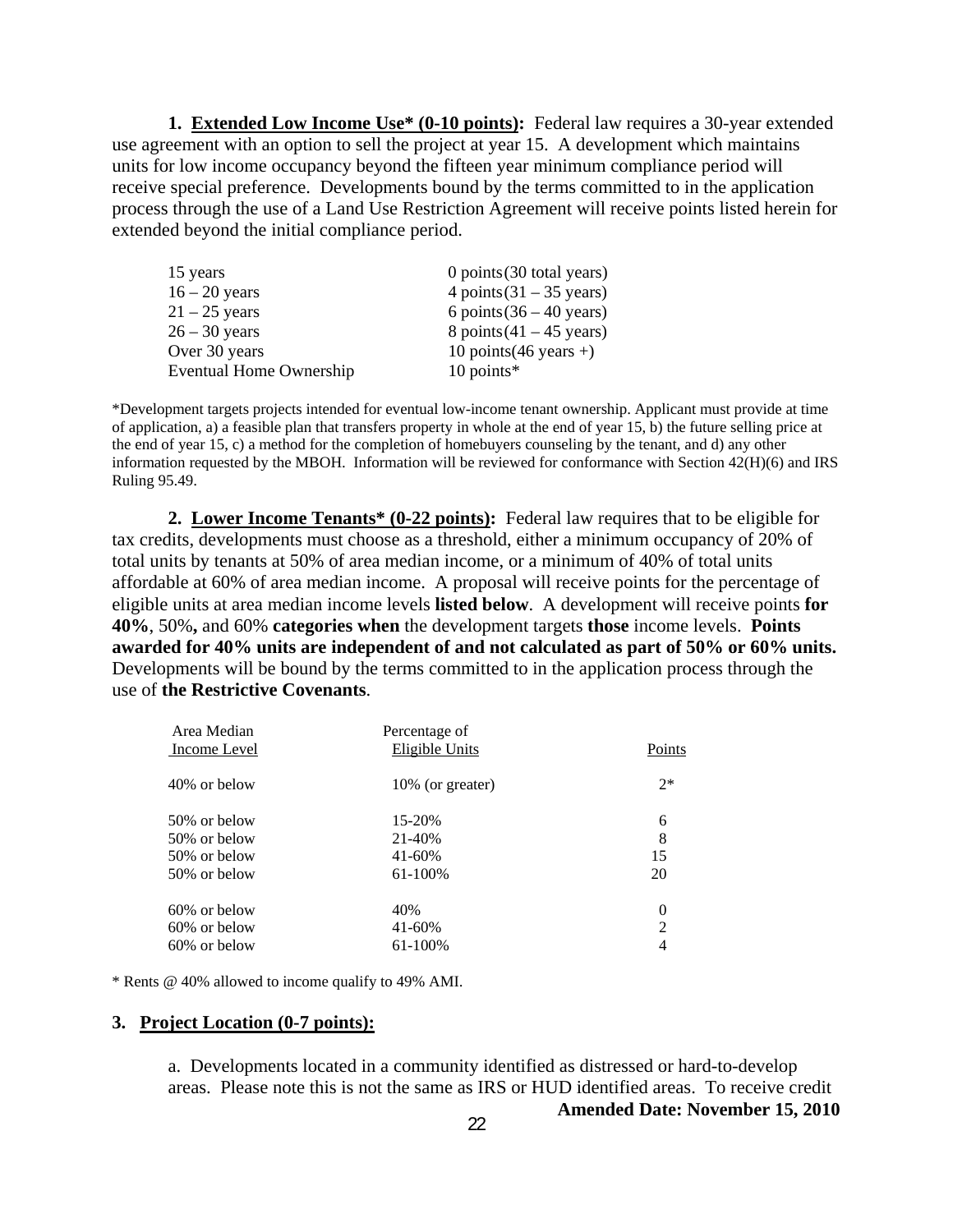for this, the city, county, or local PHA must have identified within its "housing plan" that a specific area has been deemed a "distressed" or "hard-to-develop" area (0**-**2 points).

b. Developments located in an area with a high concentration of substandard units as identified by local organized housing entities (0**-**2 points).

c. Developments located in a given area in regard to services to tenant. (schools, medical services, shopping, transportation) (0**-**3 points).

 **4. Housing Needs Considerations (0-10 points):** Meets area housing needs and priorities as evidenced by area housing providers. Addresses area market concerns, such as vacancy rate and type of housing required. Evidence provided in the application indicates that the community supports the project through neighborhood meetings with attendance rosters, minutes, and/or local charrettes with supporting documents, concept drawings, and input from community, etc. (0-10 points).

#### **5. Project Characteristics (0-23 points):**

a. Proposes the preservation of existing federally assisted housing stock or increases the affordable housing stock through the use of either the Rural Development 515 program, HOME program, Community Development Block Grant program or the FHLB Affordable Housing Program (AHP**)** (0**-**2 points).

b. Appropriateness for area housing market. (rehab. versus new construction, or addressing vacant buildings). Comparisons will be made with the Market Study to determine how it addresses the considerations for rehabilitation or preservation of existing housing versus need for new construction (0**-**4 points).

c. Appropriateness of size of development for community (0**-**3 points).

d. Developments that include higher quality and amenities provided by the facility in comparison with other applications in the same round of competition. Items which may be considered would be higher quality cabinets, floor and wall finishes, dishwashers, carports, central computer or recreation rooms, emergency buttons in each unit, on site managers, air conditioning (especially if medically warranted) and playgrounds. Items deemed luxury would be similar to swimming pools or tennis courts. These items are meant only to be examples and are not to be considered complete lists. In each round all projects will be compared with the other applications. The amenities and qualities itemized will be analyzed and awarded points accordingly. Projects submitted having the same blueprint appearance as other projects completed in, or out of state, may not receive as great a consideration as those, for example, that use cutting-edge design; maximize energy efficiency; use existing terrain and landscaping that matches the surrounding area to enhance the grounds; use of innovative accessibility. The added costs attributed to the project because of efficiency, higher quality and amenities will be considered on a project by project basis for a cost to benefit assessment. (0-4 points).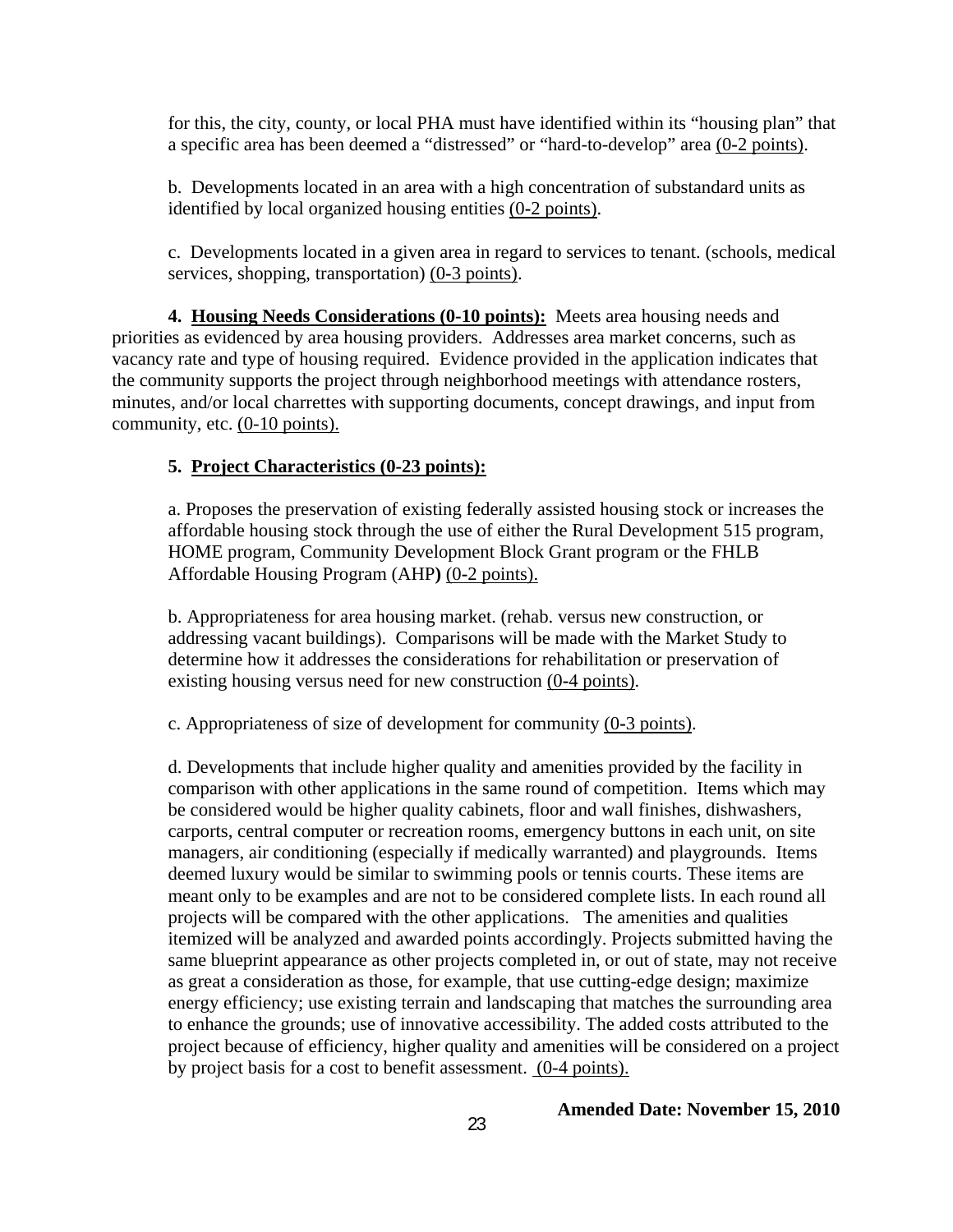**e.** Applicant's justification for green building and energy conservation includes but not limited to Energy Star building and appliance initiatives, water saving devises, green construction and materials, heating and insulation applications. Criteria for each application will be compared to other applications. The applicant's architect must provide a letter confirming the initiatives incorporated into the project.*The architect will explain how, and by what amount, threshold items will exceed the IECC 2009 standards.* NOTE: The applicant's architect must provide certification upon completion of the project confirming that the initiatives were incorporated (0-10 points).

| Energy          | <b>Scoring Items</b>                                      | <b>New</b> | Rehab |
|-----------------|-----------------------------------------------------------|------------|-------|
| *Threshold      | Insulation, Windows - Exceeds IECC 2009 standards,        |            |       |
|                 | Add Air Lock Doors (Single Bldg hi-rise Rehab) (2 points) |            |       |
| *Threshold      | Furnace/Boiler - Exceeds IECC 2009 standards,             |            |       |
|                 | Electric heating – Energy Star (1 point)                  |            |       |
| *Threshold      | Energy Star Appliances (1 point)                          |            |       |
| **Discretionary | <b>Water Flow Saving Devises</b>                          |            |       |
| **Discretionary | Florescent Lights                                         |            |       |
| **Discretionary | <b>Photovoltaic Panels</b>                                |            |       |
| **Discretionary | Ceiling Fans - LR & Bdrm                                  |            |       |
| **Discretionary | Hydromatic heating/Ground Source                          |            |       |
| **Discretionary | Light Colored Roofing/Metal Roofing                       |            |       |
| **Discretionary | Whole Unit Circulating Fan                                |            |       |
| **Discretionary | Permeable Paving                                          |            |       |
| **Discretionary | Programmable Thermostats                                  |            |       |
| **Discretionary | Hot Water Pipe Insulation                                 |            |       |
| **Discretionary | Minimize Glass on East/West Exposure                      |            |       |
| **Discretionary | <b>Building Orientation</b>                               |            |       |
| **Discretionary | <b>Commissioning Conducted</b>                            |            |       |
| **Discretionary | <b>Window Overhang</b>                                    |            |       |
| **Discretionary | Other (List)                                              |            |       |
|                 |                                                           |            |       |

NOTE: Standards prescribed by ResCHECK will NOT be accepted.

\*Threshold items – 2 points for insulation/windows, 1 point each for remaining scoring item

\*\*Discretionary items for new construction– 1 point for 4 to 7 of 15 items, 2 points for 8 to 15 of 15 items

\*\*Discretionary items for rehab construction– 1 point for 3 to 5 of 12 items, 2 points for 6 to 12 of 12 items

| Green Building  | Scoring Items                            | <b>New</b> | Rehab |
|-----------------|------------------------------------------|------------|-------|
| *Threshold      | Low/No VOC paint/adhesive (1 point)      |            |       |
| *Threshold      | Use of Montana products (1 point)        |            |       |
| **Discretionary | Engineered Lumber (GluLam, etc.)         |            |       |
| **Discretionary | Flyash Concrete Greater than 30%         |            |       |
| **Discretionary | Recycled Insulation                      |            |       |
| **Discretionary | Recycled Sheetrock                       |            |       |
| **Discretionary | Water Efficient Landscaping              |            |       |
| **Discretionary | Formaldehyde Free/Full Sealed Counter-   |            |       |
|                 | Top and Cabinets                         |            |       |
| **Discretionary | Dimmable Lights (Common Areas)           |            |       |
| **Discretionary | Task Lighting (Shine Down)               |            |       |
| **Discretionary | Motion Sensor Light Switches             |            |       |
| **Discretionary | On-site Recycle of Construction Material |            |       |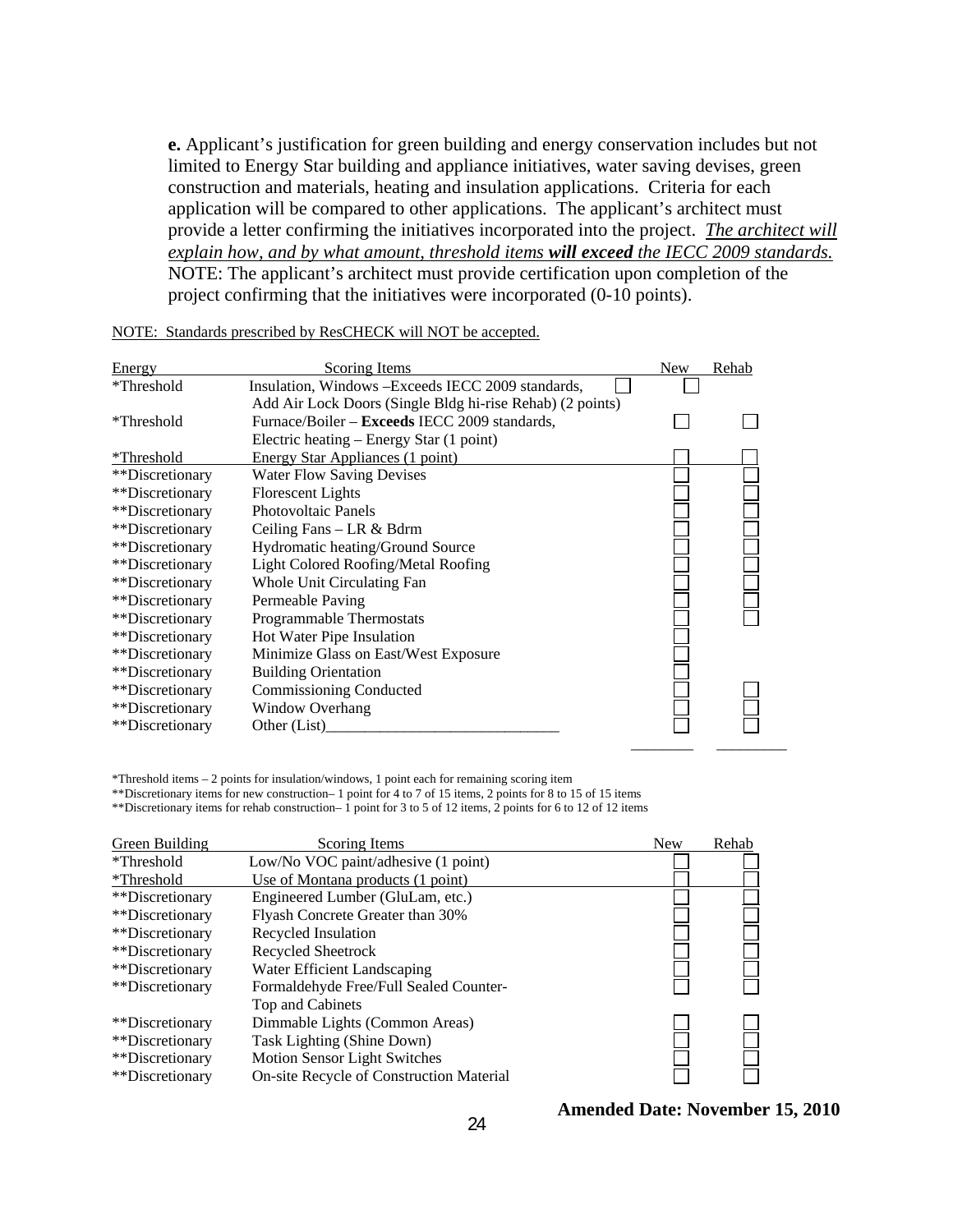| **Discretionary<br>**Discretionary<br>**Discretionary<br>**Discretionary<br>**Discretionary | Vented Range/Bathroom Fans<br>Recycled material Carpet/Flooring<br>Other (List)<br>Other (List) |  |
|---------------------------------------------------------------------------------------------|-------------------------------------------------------------------------------------------------|--|
| *Threshold items $-1$ point for each scoring item                                           | **Discretionary items $-1$ point for 3 to 5 of 15 items, 2 points for 6 to 10 of 15 items       |  |

TOTAL (up to  $10$  points)

### **6. Sponsor Characteristics (0-10 points):**

a. Participation by an entity with a demonstrated track record of quality experience in completed development or management of low income housing tax credit projects. The Board will consider all members of the development team and whether housing projects have been developed and operated with the highest quality either in Montana or another state. Special attention will be paid to existing projects, amount of active local community participation used to develop projects and a management entity with a good compliance track record and specialized training. If an entity has a poor demonstrated track record with respect to developments in Montana or in another state, the Board reserves the right to allocate up to ten (10) negative points. The MBOH reserves the right to contact community officials, developer team references, credit bureaus, other state tax credit administering agencies and all other sources as appropriate (0**-**5 points or as much as minus (-) 10 points for failure to respond within 10 working days of MBOH letter of inquiry).

b. Demonstration of a Montana presence. In order to assist in providing a better quality product consistent with the purposes of the MBOH and federal law, a development will qualify for points if a member of its development team is Montana based. One (1) point will be awarded for each of the following (0**-**4 points maximum):

- Developer or Project Manager
- Contractor or Construction Manager
- Either the Consultant, Syndicator, Attorney, Accountant, Architect or Engineers
- If a developer has existing project(s) in Montana with a demonstrated quality product. A developer must demonstrate an active local community participation used to develop projects.

 c. Project involves existing housing as part of a community revitalization plan. Written confirmation must be submitted from a qualified public official stating that the project involves the use of existing housing as part of a community revitalization plan (1 point).

**7. Readiness of the Development to Proceed (0-6 points):** A development may qualify for some or all of the points in this category.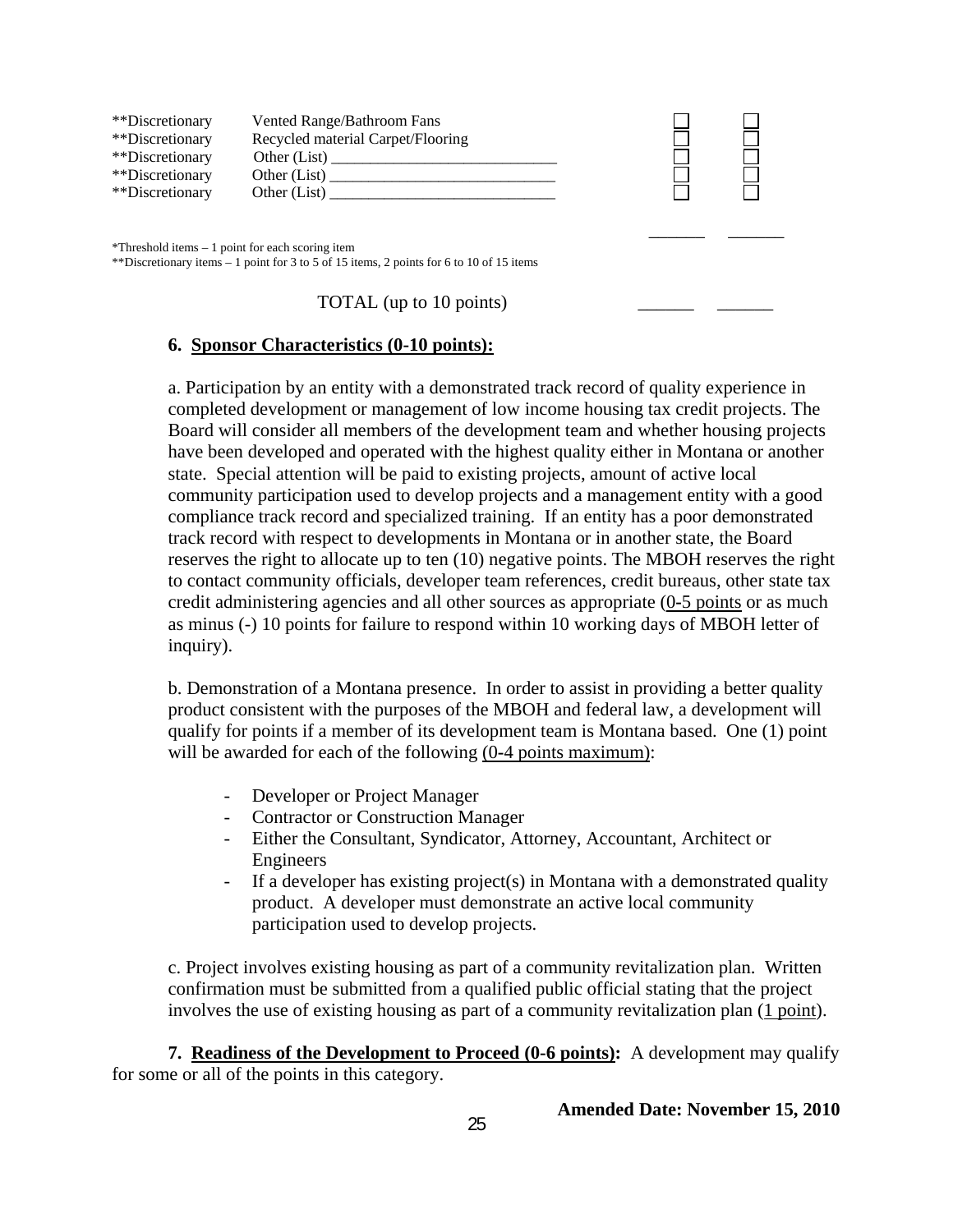a. Commitment for Financing. The financing letter must clearly state that there has been a complete underwriting of the project including cash flow and market considerations (0**-** 3 points).

b. Proper zoning in place including but not limited to intended use, Planned Unit Development (PUD) approval, conditional use approval, etc., (0**-**3 points).

**8. Participation of Local Tax-Exempt Organization (0-5 points).** A proposal involving significant participation by a local tax-exempt organization (local government, public housing authority, private non-profit housing providers), must be evidenced by a signed agreement to participate. Examples of significant participation would be non-profit organizations providing on-site services, screening and referring tenants through a formal agreement, donation of land or sale at a reduced price to enhance affordability, use of grant money to develop infrastructure, or significant fee waivers on city fees. Note: Information submitted during each round of applications will be compared to other applications within the same round. Only new agreements, land donations, and/or grants requested or negotiated for the current round will be considered for awarding points.

**9. Tenant Populations With Special Housing Needs\* (0-10 points).** The rating received for this category will be based on identified community and state housing needs, and whether the proposed project addresses those needs. A project will receive one (1) point for each 10% of the units targeting the following identified needs:

a. Units targeted specifically for individuals with children (Family units 2 bedrooms).

b. Large Family (3 and 4 bedroom).

c. Handicapped Units Exceeding Minimum Fair Housing Requirements.

d. Units Targeted specifically for elderly and/or persons of disability (must include written agreement with service provider or advocate for the target group).

**10. Preservation of Affordable Housing Projects (0-2 points).** For the acquisition and**/or** rehabilitation of buildings with local, state, **or** federal historic preservation designations, existing housing stock, **or** projects applying for rehabilitation tax credits that have completed their initial 15-year compliance period (0-2 points).

**11. Market Need & Community Support (0-5 points).** Developments with demonstrated **(Amended) market need** will receive preference under the plan. The development must document (market statistics or market study) that a market exists to support the project and that the project meets the needs of the community. Developments with the highest priority concerning market need in comparison with other applications in the same round of competition as well as overall level of need will receive a preference.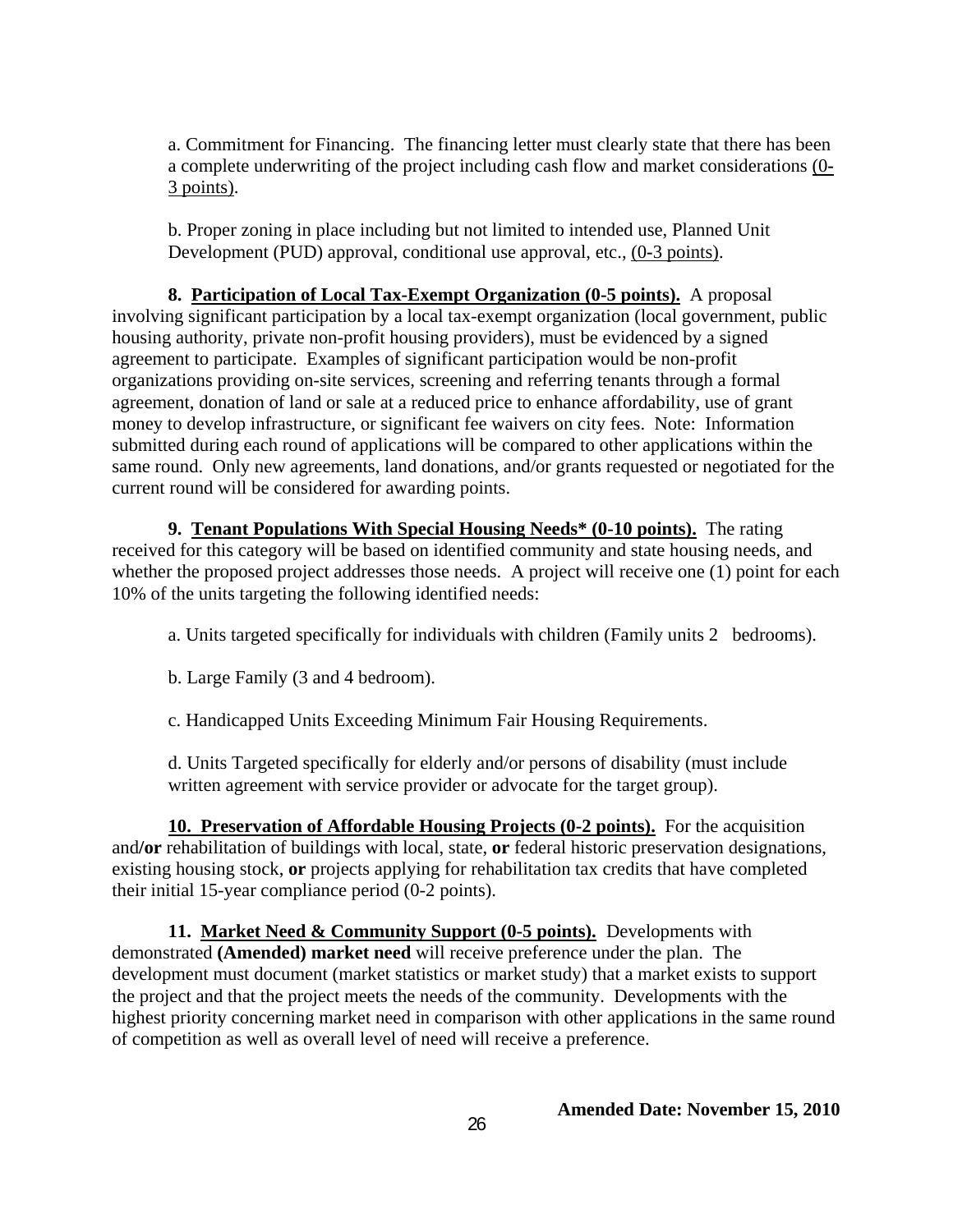**(Amended) Community support letters will not receive preference points under the plan but are required to be included. These support letters must be project specific and address how the project meets the needs of the community. New letters of support (as well as new letters of non-support) must be submitted for each application for each round of competition. Generic support for affordable housing will not be considered support for the specific project being considered. These letters will be provided to the Board for their consideration.**

**12. Intermediary Costs (0-10 points).** Developments with the lowest percentage of intermediary costs are compared with other applications in the same round of competition. (Development fees, attorneys, consultants, architects, etc.) For projects with identities of interest, developer overhead and construction overhead, fees may also be considered intermediary costs. Soft costs will also be considered in this analysis.

### 13. Developer Knowledge and Responsiveness (Up to minus (-) 20 points).

a. Applicants (consultants, developers, owners) with past demonstrated management weaknesses, including those listed below may impact on points for developer knowledge (Up to Minus (-) 10 points), for example:

- Has not followed-through on the development of a project from application to rent-up and operation,
- Has not maintained a project to Section 42 standards,
- Has received one or more IRS Forms 8823 (unresolved/uncorrected),
- Has not been trained in a certified compliance training program,
- Has not retrained management on compliance every four years.
- Has not submitted request for 8609 within six months after placed-in-service of previous project(s).

b. Additional negative points may be levied (Up to Minus (-) 10 points) for:

- MBOH correspondence requesting clarification or explanation not responded to within ten (10) working days from date sent,
- Omissions of threshold or pertinent items required for MBOH processing and analysis of the application.

\* Indicates federally mandated preference

Total Points Achievable = **(Amended)120**. Developments must score a minimum threshold of **(Amended) 85** points for further consideration.

*The awarding of points to projects pursuant to the QAP is for the purpose of determining that the projects meet the requirements of the QAP and to provide guidance to the Board, but do not control the allocation of tax credits. The Board will allocate tax credits to the projects that it determines best meet the needs of low income people within the state of Montana regardless of*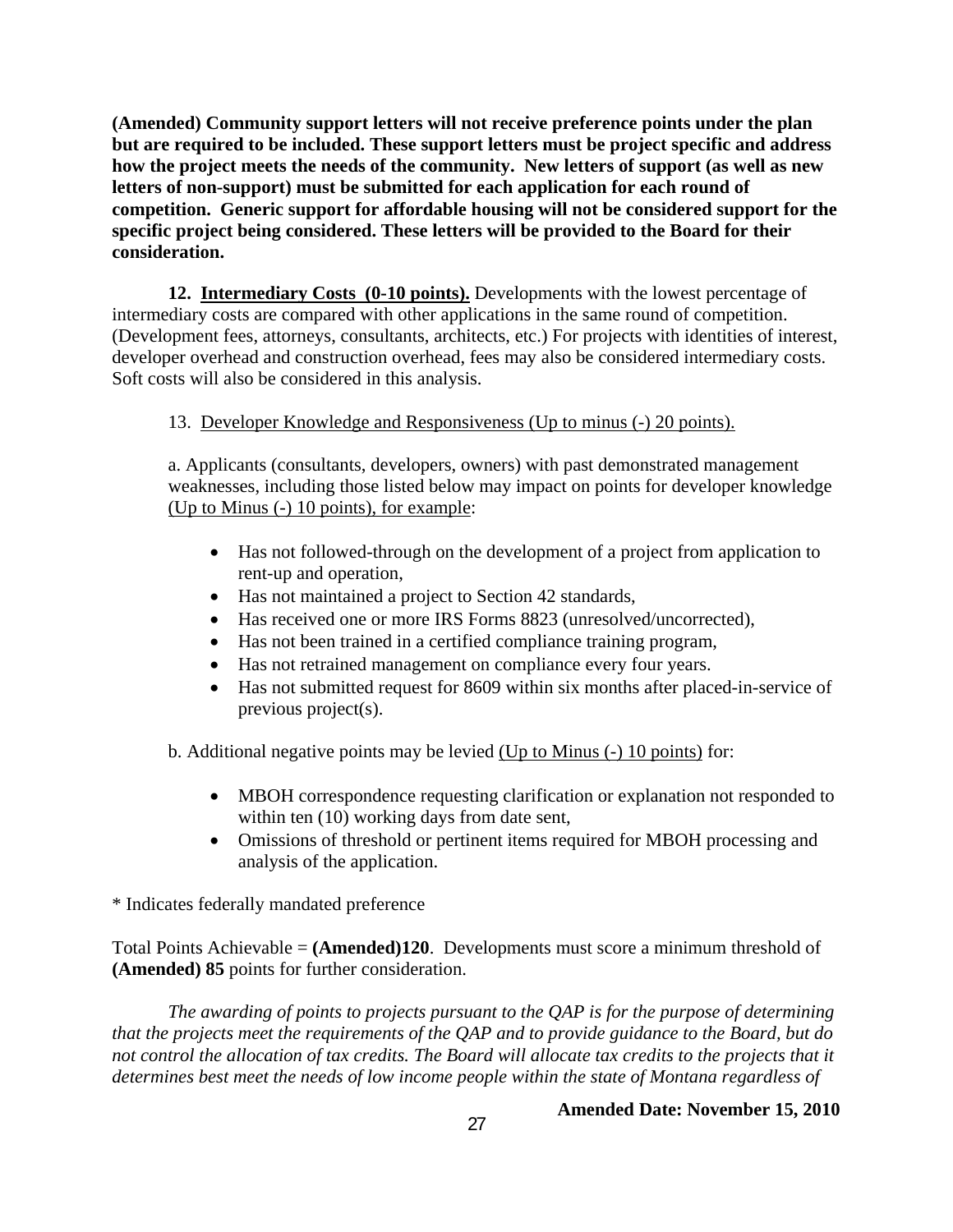*the score awarded to each of the several projects or staff recommendations. The Board may consider the following factors in allocating tax credits to qualifying projects:* 

*(a) The geographical distribution of tax credit projects;* 

*(b) The rural or urban location of the qualifying projects;* 

*(c) The overall income levels targeted by the projects;* 

*(d) Rehabilitation of existing low income housing stock;* 

*(e) Sustainable energy savings initiatives;* 

*(f) Financial and operational ability of the applicant to fund, complete and maintain the project through the extended use period;* 

*(g) Past performance of an applicant in initiating and completing tax credit projects; and (h) Cost of construction, land and utilities.* 

#### 7. Determination Of Credit Amount.

a. Federal law mandates that, although a proposed development may be technically eligible for a certain credit amount, the MBOH may not allocate more credit than is necessary for the financial feasibility of the development and its viability as a qualified low income housing project throughout the compliance period. With the passage of the Omnibus Budget Reconciliation Act of 1993, federal law now requires the MBOH to consider:

1. The sources and uses of funds and total financing planned for the project. Sources of Funds including loans using "federal funds" i.e., HOME grant money, Rural Development, etc., made by or through a parent organization to a project may be loaned at a rate below AFR. Such loans will not reduce the basis for the project providing they are true loans made with monthly payments and an annual debt. Loan agreements must be provided at issue of 8609s to verify loans made to the project. Grants made with federal funds directly to a project will reduce basis.

- 2. Any proceeds or receipts expected to be generated by the tax credits.
- 3. The percentage of costs used for project costs other than the cost of intermediaries.
- 4. The reasonableness of the developmental and operational costs of the project.

b. Based on its evaluation, MBOH will estimate the amount of credit it will reserve for each application. This determination is made solely at MBOH's discretion, and is not intended to be a representation to anyone as to the feasibility of the development. Rather, it will serve as the basis for making a reservation of credits. A similar analysis will be done at the time of allocation and placement in service, when development costs are finalized.

c. Federal law permits MBOH to reserve a greater amount of credits than otherwise available for projects in a Qualified Census Tract or in HUD designated Difficult Development Areas. The increased credit amount is not automatic, and will only be approved on projects when the MBOH determines the credit is needed for financial feasibility.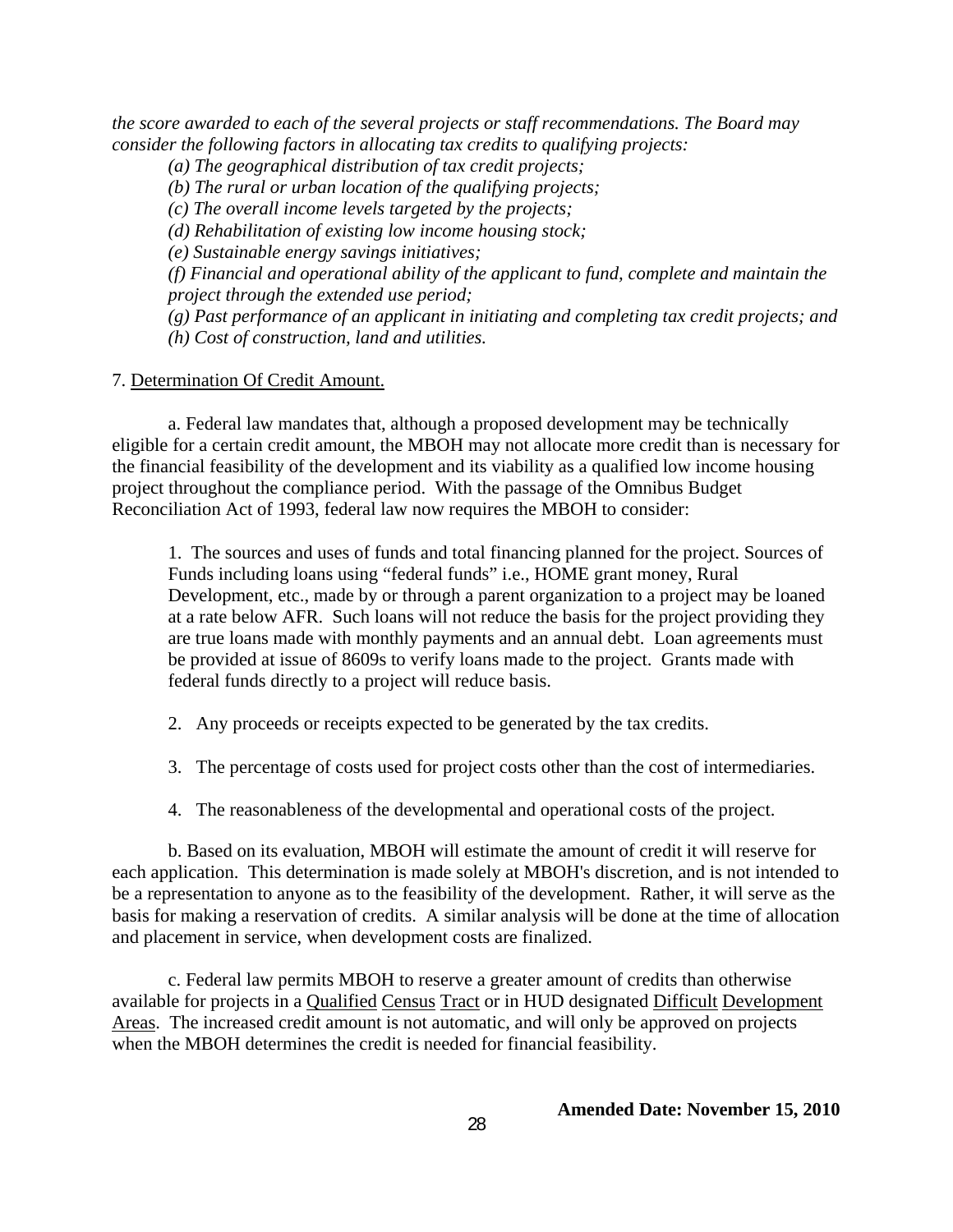8. Development Cost Limitations. In an attempt to balance housing needs in Montana with appropriate use of the state's allocation of tax credit authority, the MBOH has adopted the following cost limitations for the purpose of calculating the tax credit.

 a. Per unit costs/cost per square foot. The MBOH will evaluate per unit costs and cost per square foot for all projects for reasonableness, taking into account the type of housing, other development costs as detailed below, unit sizes, and the intended target group of the housing. The MBOH will also consider the area of the state and the community where the project will be located in this review.

b. Builder's overhead. Builder's overhead will be limited to a maximum of 2% of construction costs and improvements (i.e., site work, demolition, construction, construction contingencies, and other construction related costs including general requirements) in accordance with NCSHA standards.

c. General requirements. General requirements will be limited to 6% of total construction costs as defined above, excluding general requirements, in accordance with NCSHA standards.

d. Builder's profit and developer fees. The following fee limitations are in accordance with NCSHA standards:

1. Builder profit will be limited to 6% of construction costs as defined under the Builders Overhead Section above.

2. Developer fees will be limited to a maximum of 15% of total project costs (excluding the developer and builder fees, land costs, and costs of acquisition if a rehabilitation project). Consultant fees will be included as part of the developer fee. Architectural, engineering, and legal fees are considered to be professional services, not consultant fees. Fees for professional services will be examined for reasonableness.

3. Developer fees will be limited to a maximum of 8% of costs of acquisition (excluding land costs) if a rehabilitation project.

4. Disclosure of developer/consultant fees commingled within the project and/or profit as a result of brokered activities will require a statement of total profit. If the developer/consultant receives a commission on the sale of the homes or structures to the multifamily project and also receives the contractor profit, at a minimum, the cost of the homes and the contractor profit and overhead must be subtracted from the total development cost before calculating the 15% maximum. Failure to fully disclose such activity may result in the project's disapproval. (See identities of Interest, below)

 e. Identities of Interest. Identities of interest are defined as a financial, familial, or business relationship that permits less than arms length transactions. This includes, but is not limited to, existence of a reimbursement program or exchange, common financial interests, common officers, directors, or stockholders, or family relationships between officers, directors,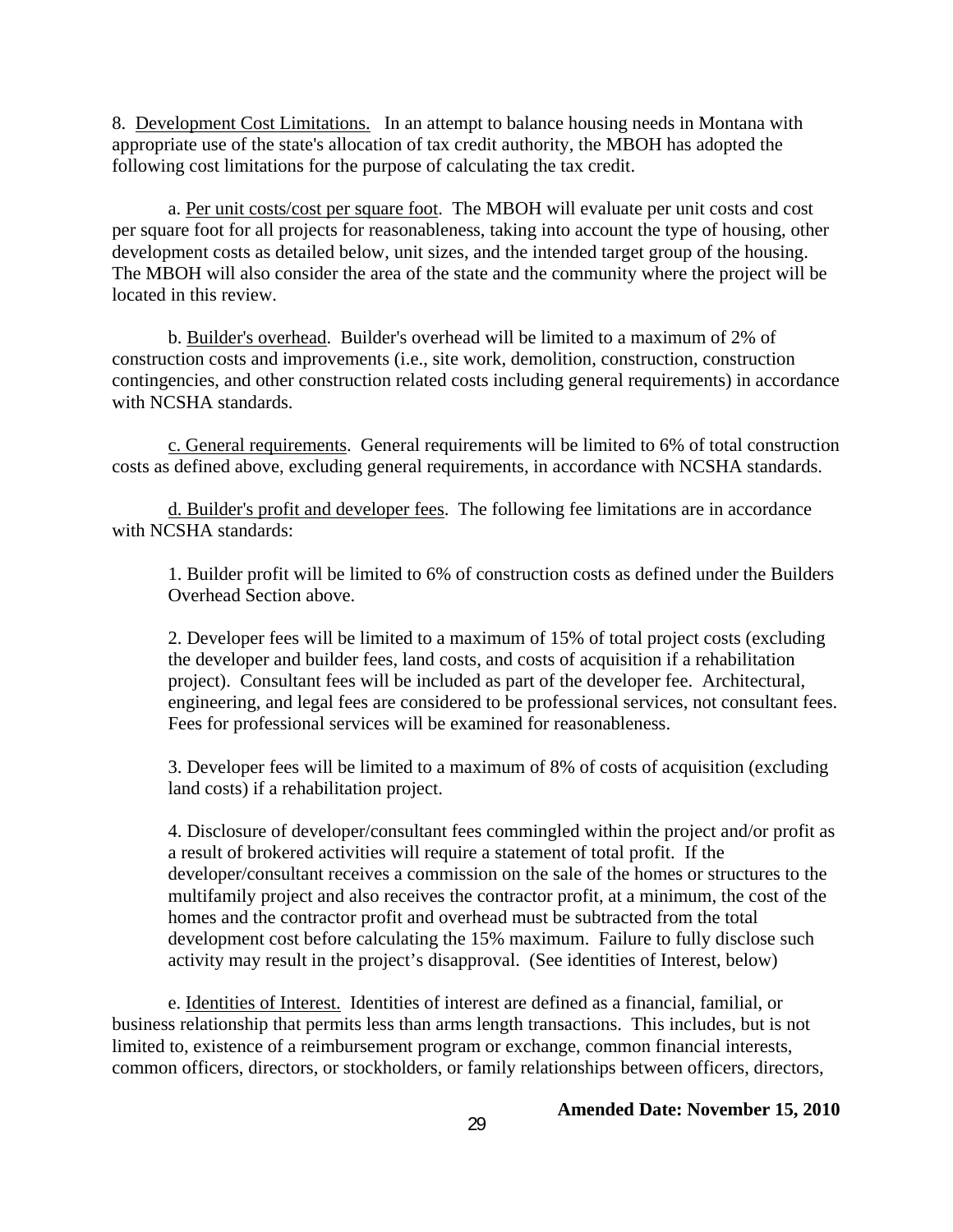or stockholders. The MBOH reserves the right to negotiate lower Developer and Builder fees on projects when an identity of interest exists between parties.

 f. Operating Expenses. The MBOH will evaluate operating expenses and vacancy rate projections for all projects for reasonableness, taking into account the type of housing, unit sizes, and the intended target group of the housing. The MBOH will also consider the location of the project within the area of the state and the community.

 g. Operating Reserves. Minimum operating reserves must equal four months of projected operating expenses, debt service payments, and annual replacement reserve payments. Using an acceptable third party source, this requirement can be met by either cash, letter of credit from a financial institution, or a developer guarantee that a syndicator has accepted the responsibility for a reserve.

 h. Replacement Reserves. Minimum replacement reserves must equal \$250 per unit annually for new construction developments for seniors and \$300 for new construction and rehabilitation developments. The goal for replacement reserve is \$1,000 per unit. Upon allocation of tax credits, the project has five years to attain then maintain replacement reserves at that level.Exceptions may be made for certain special needs or supportive housing developments. Exceptions will need to be documented and will be reviewed on a case by case basis. In projecting replacement reserves (15 year pro-forma), developments should take into account a realistic rate of inflation foreseeable at the time of application. The applicant will require continuous compliance with the development cost limitations established in this Qualified Allocation Plan. The applicant will provide the MBOH with a disclosure of fees as part of the Accountant's Certification discussed in this document.

 i. Utility Rates. The HUD Section 8 Utility Rates are the only acceptable rates allowed for applications unless provided by USDA (Rural Development) or an approved local public housing authority. Utility rates provided by utility providers will not be considered.

9. Market Study. Developments submitting an application must submit a complete comprehensive Market Study prepared by a disinterested third party. Only Market Studies are acceptable. A Market Analysis or Feasibility Analysis is not an acceptable substitute. Application received without a Market Study will be returned un-scored. Application fees will not be returned. Please refer to the instructions for the Tax Credit Supplement of the Uniform Application for complete requirements**.** Market Studies must be completed within six (6) months prior to the submission date of the application.

10. Capital Needs Assessment. Developments that consist of the rehabilitation of an existing structure must submit a Capital Needs Assessment conducted by a competent party. Each application for rehabilitation/preservation must provide a line-by-line Needs Assessment for each unit and the building as a whole within 60 days following the Board's decision to award Tax Credits.Please refer to the instructions for the Tax Credit Supplement of the Uniform Application for complete requirements.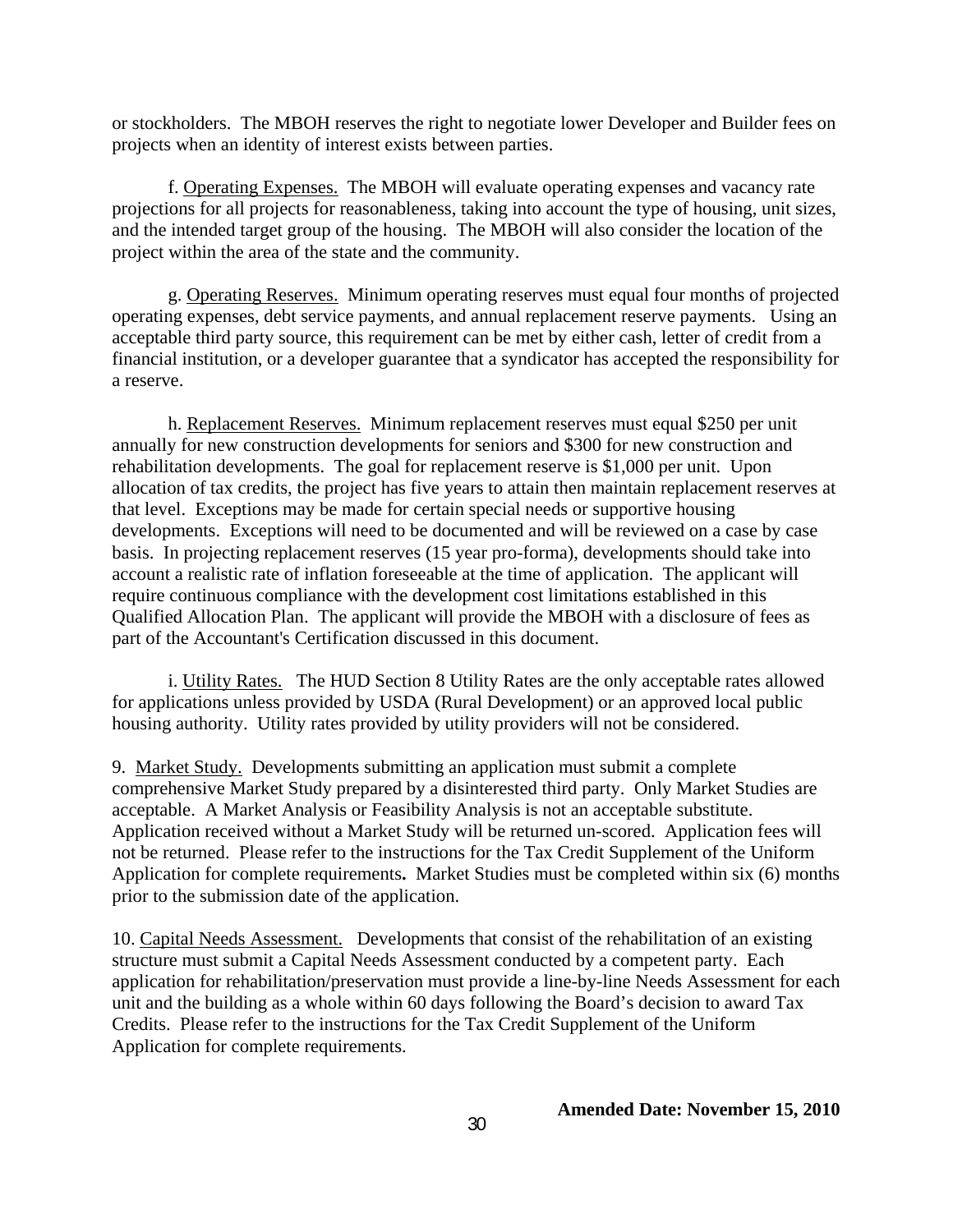11. State Law Requirements. The applicant and development team must certify and agree to comply with Montana State law requirements (e.g., certificate of contractor registration, workers compensation, unemployment compensation and payroll taxes). The MBOH will include this certification in the execution of all Reservation and Carryover Allocation documents.

#### 12. Reservation.

a. Once MBOH has determined the allocation of tax credits, MBOH will ask each successful applicant to sign a letter of reservation. A reservation is a commitment conditioned on evidence of timely progress toward completion of the development acceptable to MBOH, and compliance with federal tax credit requirements. If the owner elects the federal percentage(s) in the month that the reservation is issued by MBOH, the reservation document must be signed and returned on or before the  $25<sup>th</sup>$  of that month to assure the lock-in. Owners electing the placed-inservice date should return the signed reservation document immediately.

b. The applicant will have 90 days from the date of the reservation in which to provide evidence to MBOH that the project is progressing (i.e., purchase of land, conditional financing commitment). If the applicant cannot show significant evidence toward meeting reservation requirements, the MBOH may withdraw approval of the application.

#### 13. Status Reporting.

a. All applicants receiving reservations of credits must provide written status reports for each calendar quarter, beginning with the quarter in which the tax credit award is made. Status reports will be due on or before April 10, July 10, October 10, & January 10. The documentation regarding the progress must be development specific, and include such items as planning approval and building permits, firm debt and/or equity financing commitments, and construction progress. Owners must provide a copy of the Certificate of Occupancy for each building with the status report covering the period during which it was issued.

b. The applicant must immediately notify the MBOH in writing if changes occur in the project with respect to the Applicant, the Developer, or any other principle participant in the project. The Board must review and approve any proposed major changes to the project including but not limited to quality of construction, unit composition, target group, location and changes in areas where the project has been scored based on the scoring outlined in this Allocation Plan. The review and approval must happen prior to the change taking effect or being completed. Changes, which are completed without Board approval, can result in the loss of some or all credits.

14. Recapture of Reservations. The MBOH will recapture an approved Tax Credit reservation when a project fails to make successful progress toward completion. Submitting status reports demonstrating satisfactory evidence of the project's completion is the responsibility of the applicant. A site visit by the staff may be conducted prior to the issue of the IRS Form 8609.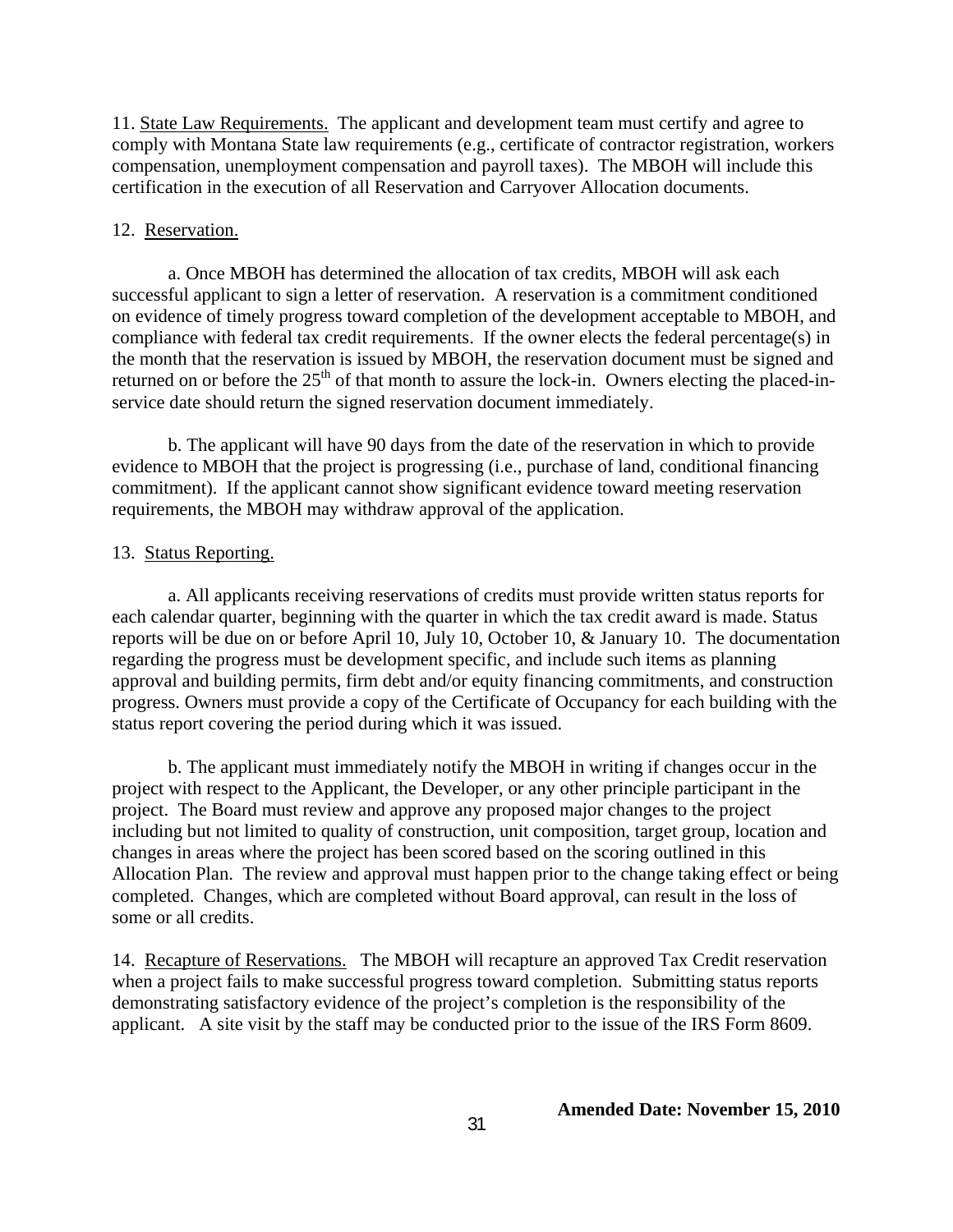15. Accountant And Owner Certification. Prior to issuance of a Carryover Allocation or IRS Form 8609, the MBOH requires an independent third party CPA cost certification, including a statement of eligible and qualified basis for the project. The Accountant Certification must include a breakdown of costs similar to the project costs and uses of the application, including development cost limitation categories as discussed in this allocation plan. The owner must provide a certification, under penalty of perjury, providing the owners name and address, the placed in service date, taxpayer identification number, the project name and address, the total eligible and qualified basis, and the percentage of the project financed by tax-exempt bonds.

16. Tax Credit Proceeds. In order to adequately evaluate sources and uses for Low Income Housing Tax Credit projects, the sponsor/developer is required to provide information to the MBOH regarding the proceeds or receipts generated from the tax credit. At application, expected proceeds must be estimated by the sponsor/developer. When equity sources are committed, the sponsor/developer must provide the MBOH with a copy of the commitment or agreement. Prior to issuance of IRS Form 8609, the MBOH will require the accountant's certification to include gross syndication proceeds and costs of syndication, even though the costs are not allowed for eligible basis.

17. Rural Development Projects. The MBOH requires a copy of the final Rural Development cost certification, as well as the Accountant Certification of tax credit eligible and qualified basis, and the owner's certification. While a Rural Development project may be technically eligible for an amount of credit, such project frequently will receive an award less than the maximum amount of credit, because less credit is required to fill the financing gap. The MBOH will award only the amount of credit determined necessary to make the project feasible.

#### 18. Tax Exempt Bond Financed Projects.

a. Projects with tax-exempt financing under the volume limitation on private activity bonds are eligible to receive tax credits outside the state's tax credit allocation volume cap. With the exception of not having eligible competition periods or submission deadlines, each project is required to submit the same information and meet the same requirements included in the current QAP as a project submitting an application under the State's tax credit allocation volume cap. If the minimum criteria are not met, the project will not receive an allocation of tax credits.

b. Projects with tax exempt financing must submit a certification from the bond financing agency indicating that the project meets the public purpose requirements of the bonds and that the project is consistent with the needs of the community.

#### 19. Carryover Allocations.

a. MBOH requires that more than 10% of the expected basis in a project, including land, must be expended by April  $30<sup>th</sup>$  of the year following the year in which the allocation was made and that the owner has title to the property and a lender's firm commitment or firm letter of acceptance in order for a project to qualify for a carryover commitment. Sponsors of tax credit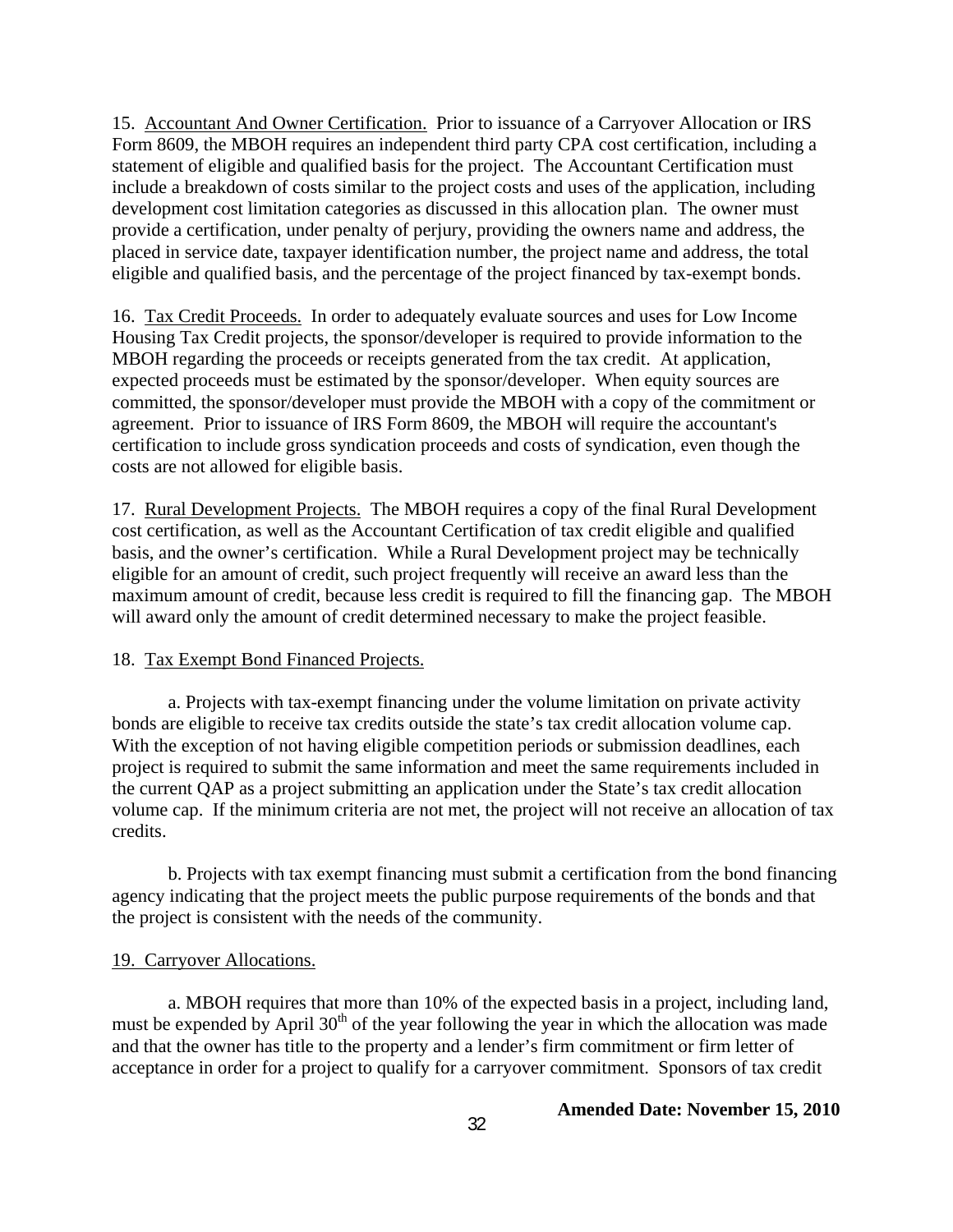projects that receive allocations "in the second half of the calendar year" will qualify under the ten percent test by the end of the twelfth month following receipt of the reservations. MBOH requires that developers provide a certified accountant's opinion relative to the ten percent test. The accountant's opinion must be in the format established by MBOH.

b. The developer must provide evidence that the Land Use Restriction Agreement (Declaration of Restrictive Covenants for Low-Income Housing Credits) has been executed and recorded.

c. Once a Carryover Allocation is provided, the developer must provide written status reports to the MBOH outlining progress toward completion. Reports will be due on or before April 10, July 10, October 10, & January 10. The documentation regarding the progress must be development specific, and include such items as planning approval and building permits, firm debt and/or equity financing commitments, and construction progress.

20. Placed In Service/Issuance of 8609. The MBOH will not issue an IRS Form 8609 until a building is placed in service, the MBOH has completed the final credit award evaluation, and the developer has provided an Accountant's Certification, a recorded executed original of the Restrictive Covenant agreement including the date, deed book and page numbers of record, and an Owner's Certification that the building has been placed in service. A building is placed in service when the building is certified or officially declared as available for occupancy. Once the 8609(s) is issued and delivered to the owner(s) he/they should sign the document(s) and send a copy of each back to MBOH. A request for 8609(s) must include the architect's verification that the items for green and energy in the application (and included as exhibit A-3 of the Restrictive Covenants) as well as provisions of accessibility listed in paragraph 4, q. (page 18) have been met.

21. Compliance Monitoring.For complete LIHTC compliance guidance, refer to the MBOH Program Compliance Manual.Federal law requires state allocating agencies (MBOH) to monitor compliance with provisions of Section 42 of the Internal Revenue Code (26 U.S.C. § 42). Federal law requires allocating agencies to provide a procedure the agency will follow in monitoring for non-compliance and inform tax credit recipients (owners) of procedures and requirements. Included in the requirements are procedures for notifying the Internal Revenue Service (IRS) of any non-compliance of which the allocating agency becomes aware.

22. MBOH Policy on Civil Rights Compliance. The owner, developer, borrowers and any of their employees, agents, or sub-contractors in doing business with the Montana Board of Housing understand and agree that it is the total responsibility of the owner(s) to adhere to and comply with all Federal Civil Rights legislation inclusive of the Fair Housing Laws, Americans With Disabilities Act as well an any State and local Civil Rights legislation along with any required related codes and Laws. Should requirements, such as design, not be specified by MBOH, it is none the less the owner(s) responsibility to be aware of and comply with all nondiscrimination provisions related to race, color, religion, sec, handicap, familial status, national origin an any other classes protected in Montana, including design requirements for construction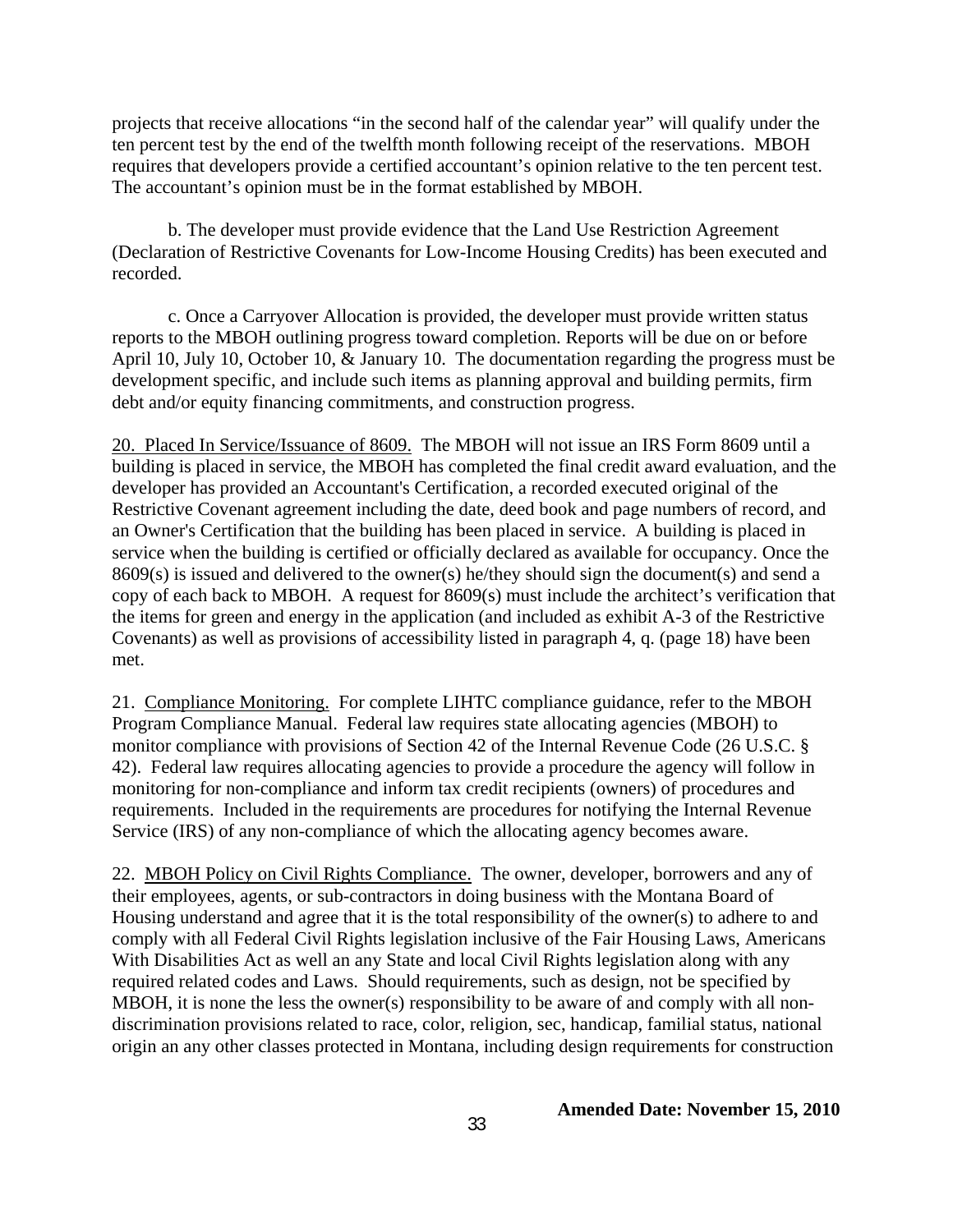or rehabilitation, Equal Opportunity in regard to marketing and tenant selection and reasonable accommodation and modification for those tenants covered under the Laws.

23. Accessibility. The Fair Housing Act including design and accessibility applies to LIHTC properties.

24. Compliance Monitoring Requirements. The following procedure describes MBOH plans for monitoring compliance on tax credit projects. Federal income tax regulations related to Procedures for Monitoring Compliance with Low-Income Housing Credit Requirements are published in 26 CFR Part 1 and 602.

### 25. Submission Deadlines.

 a**.** Owners must submit Owner Certifications (a separate certification must be submitted for each project having an allocation of tax credits) and Tenant Income Certifications on the prescribed forms prior to January 25th of each year. At the owners request to MBOH an earlier certification date may be set. However, once the certification date is set, certifications will be due at the same time each year. Federal regulations stipulate there must be no more than 12 months between certifications.

b. At the time of submission, the owner(s) will provide bank statement(s) for Reserve for Replacement (R4R) balance as of December 31 each year listing all draws, purpose, and deposits for the year. Draws taken from the R4R not directly invested into the project will be cause to replace those funds by the owner(s).

### 26. Fees.

a. An annual fee of \$**35** per low income unit (subject to change) will be payable to the MBOH when the owner submits annual certifications. The fee is for the purpose of offsetting the costs of tax credit monitoring procedures.

b. An Officer or owner of the entity which owns the property must sign the Owner's Certification. Managers or management companies of projects who are not owners may not sign this document.

27. Ownership/Management Changes. Notification of changes to ownership, property management companies, managers, site managers, or changes to points of contact must be made to the MBOH prior to or immediately upon implementation of the change.

28. Compliance Term.The owner must comply with the unit set aside percentage represented by the owner in the Declaration of Restrictive Covenants for Low Income Housing Tax Credits. Owners must continue the applicable set aside for the entire fifteen-year compliance period. Owners who received credits after 1989 must continue the set aside for the fifteen year compliance period, plus the 15 year extended use period. The owner must maintain the set aside for any additional period covered by the Declaration of Restrictive Covenants.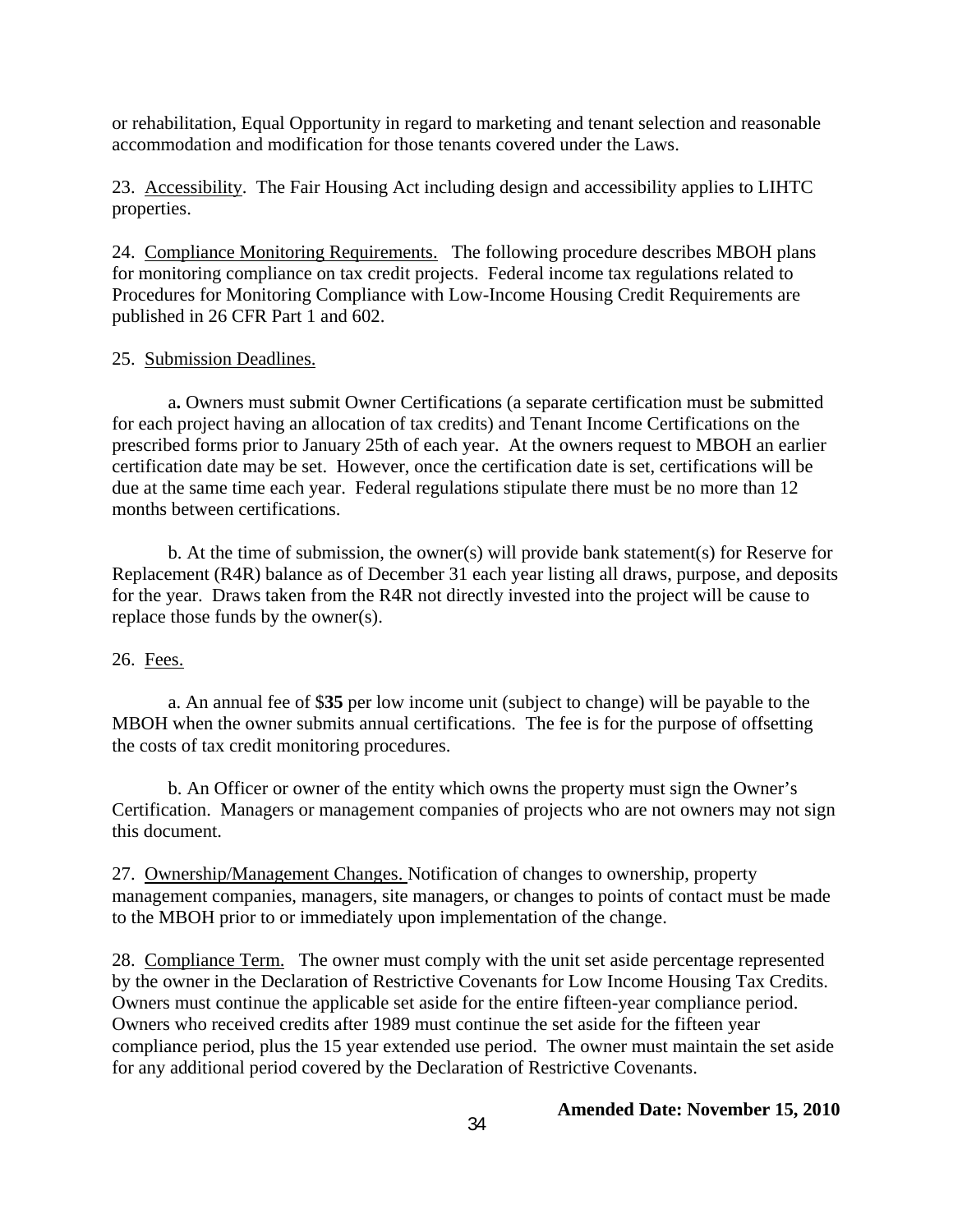29.Partnership Documentation. Once the limited partnership documentation has been completed, a copy of the agreement must be forwarded to the MBOH compliance office.

30. Owner Annual Certification (26 CFR 1.42(c)(1)). The MBOH will require a signed statement of Owner Certification from the owner on an annual basis. This statement must be filed with the MBOH every year during the compliance period, and if applicable, during the extended use agreement. Certifications are contained in Exhibit B of the Restrictive Covenants for any projects with Executed and filed Restrictive Covenants. The Final Regulations published in September 1992, added several items to the certification requirements. Owners must file annual certifications on the form provided by MBOH. This form may not be substituted. Projects that fail to provide an annual certification report on the date established by the MBOH will be subject to issue of an IRS Form 8823 for Late Owner's Certification.

31. Project Manager Education. Persons responsible for qualifying tenants and verifying compliance (involved in tenant qualification and compliance) must be certified in LIHTC compliance by one of the nationally recognized training companies. Project managers and property management company personnel must complete a nationally recognized certification course, passing the test. For MBOH purposes, to maintain certification, training with a nationally recognized compliance trainer will be repeated at least once every four years. For each of the other three years, all project managers and property management company personnel are strongly encouraged to attend annual MBOH compliance training. Many nationally recognized training companies recognize MBOH training as qualifying training in lieu of their training. The manager for a LIHTC property must be trained and certified before the project is placed in service. New managers hired for existing LIHTC projects must be certified within their first year of employment. On a case-by-case basis, MBOH may approve our compliance training as adequate training until such time as the next nationally recognized training program is offered within Montana.

32. Tenant Income Certifications.An annual Tenant Income Certification must be completed and signed by the owner/manager and tenant, and filed with the MBOH, in addition to the Owners Annual Certification. Owners of projects that have 100% tax credit units must request and be waived by MBOH staff to be eligible to participate in this program. Projects which are 100% low income and every unit is occupied by a qualified tenant and credit is claimed on 100% of the units must provide certifications for all tenants the first year or each year until the project reaches 100% low income occupancy. Managers will recertify tenants within 120 days prior to their first anniversary. The tenant will then complete self-certifications annually thereafter **by**  the anniversary of move-in on a form provided by MBOH. Thereafter, projects less than 100% low income will continue to complete and maintain annual tenant income certification for each unit.

a. The MBOH will NO LONGER accept Form FmHA 1944-8 Tenant Certification for Rural Development projects.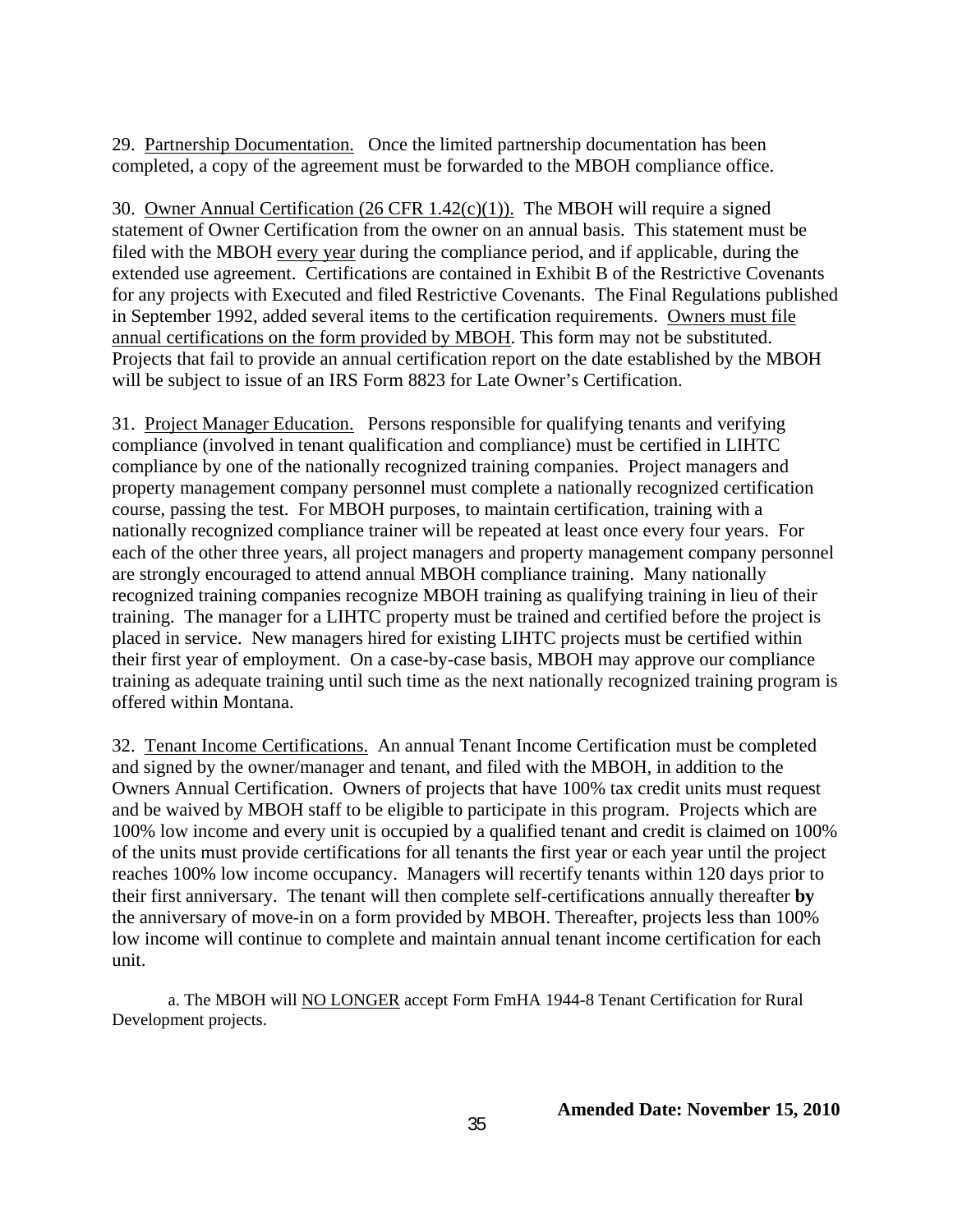b. Projects that have outstanding IRS Forms 8823 must be certified by the MBOH by successfully meeting all the compliance requirements without issue to be authorized to no longer complete and maintain Tenant Income Certifications. Projects will notify MBOH Multifamily of their desire to be audited and inspected, date that the project will be ready to be audited. Upon successful audit, they may be authorized to proceed thereafter under the provisions of the Housing and Economic Recovery Act of 2008.

c. For all other projects that are not 100% tax credit, the owners must complete the MBOH Tenant Income Certification and file it with the MBOH on an annual basis for each tenant. MBOH will not require owners to send in documentation supporting the numbers represented on the form with the Tenant Certifications. MBOH will review supporting documentation as part of the On-Site Review process. With MBOH approval, an owner's form may be substituted, if it contains all the required information. Please note the tenant must certify income "under penalty of perjury".

33. Annual Operating Expense Information. All project owners must submit operating income and cost information for the projects latest fiscal period. This information will be used to maintain a database of all tax credit projects in the state.

34.  $1<sup>ST</sup>$  Year 8609. All project owners must submit to the MBOH a signed copy of each of the project's first year 8609's that was or will be filed with the IRS.

### 35. On-Site Review Process (26 CFR 1.42 (c)(2)).

 a. The MBOH will perform an on-site review and inspection of each project at least once every three years. MBOH will notify the owner/manager in advance prior to the review. During this review MBOH staff will:

1. Tour and inspect the project and inspect a minimum of 20% of the units in each building. MBOH, at its discretion, may request to view additional units based on the initial inspection. The MBOH will not notify the Owner/Manager which units are to be sampled in advance.

2. Inspect supporting documentation for numbers represented on the Tenant Income Certification for a sample of tenants. The MBOH will not notify the Owner/Manager of which tenant records are to be sampled in advance.

3. Inspect lease-up rent records for each unit and new tenant.

b. If applicable, review completed IRS Forms 8609 and Schedule A of Form 8609 for the project for the last tax filing.

 c. Complete copies of tenant official tax credit rental files from original lease-up forward must remain within the State of Montana at the location of the rental property or the regional instate office for each unit.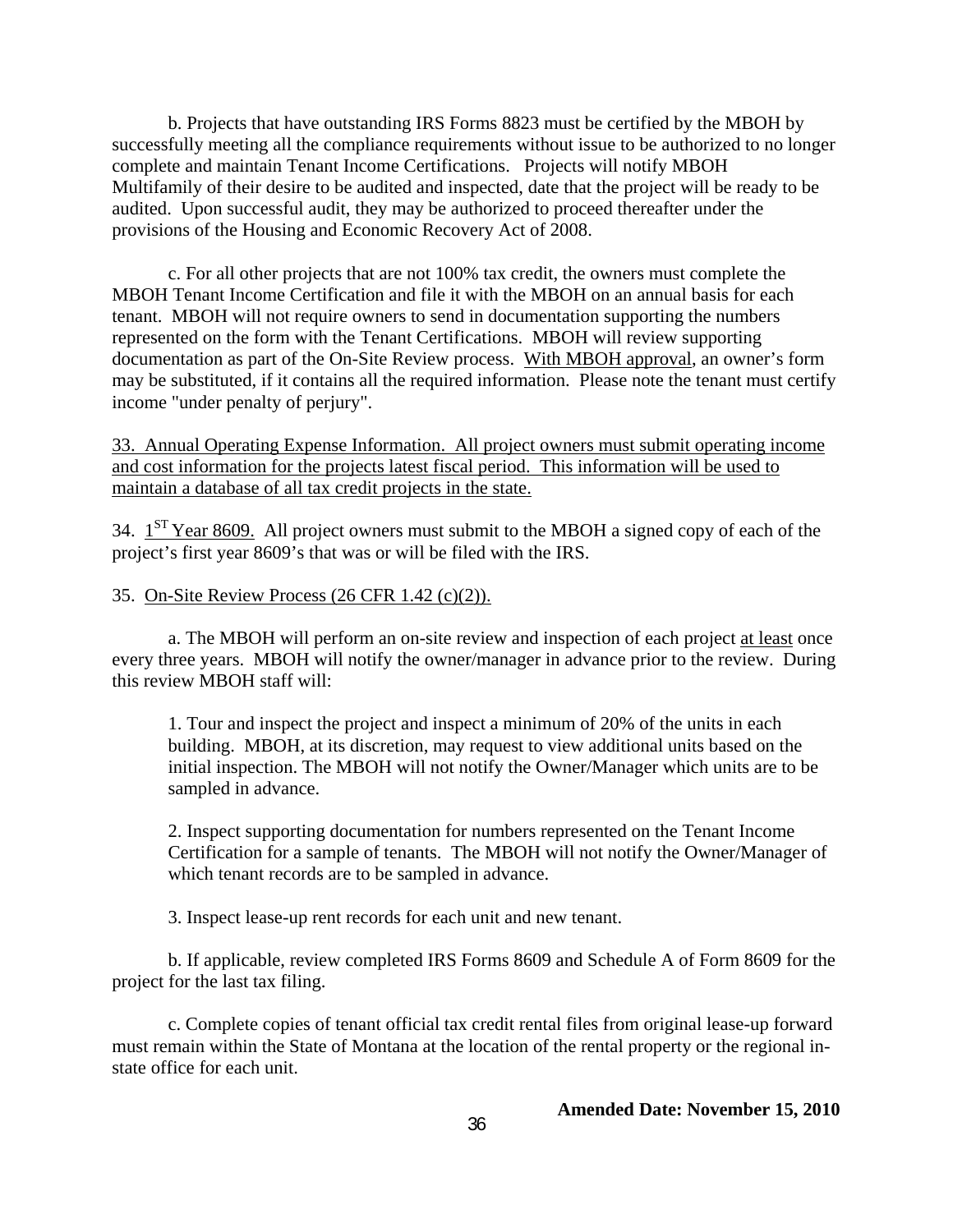d. If MBOH determines it is necessary, projects may be inspected more than once every three years. The cost of any additional inspections will be billed to the respective project.

e. Under the inspection provision (26 CFR 1.42 (d)), the MBOH has the authority to perform an on-site inspection of any low-income housing project at least through the end of the compliance period of the buildings in the project. As discussed under "Compliance Term" above, on-site reviews may continue through the extended use period for applicable projects.

f. If concerns over occupancy restrictions under Section 42 of the Code or the implementing regulations require the MBOH to undertake additional monitoring (or the MBOH elects to undertake additional monitoring), the MBOH will require the owner to substantiate compliance. The Owner will take any and all actions reasonably necessary to comply. The Owner will pay a reasonable fee to the MBOH for such monitoring activities performed by the MBOH.

### 36. Records Retention (26 CFR 1.42 (5)(b)).

a. Federal regulations require the owner of a low income housing project receiving tax credits to retain the following information for each qualified low income building in the project. The information must show for each year in the compliance period:

1. The total number of residential rental units in a building (including the number of bedrooms and the size in square feet of each residential rental unit).

2. The percentage of residential rental units in the building that are low income units.

3. The rent charged on each residential rental unit in the building (including any utility allowances).

4. The number of occupants in each low-income unit if the rent was determined by the number of occupants in each unit (projects receiving credit before the Revenue Reconciliation Act of 1989).

5. The low income unit vacancies in the building and information that shows when, and to whom, the next available units were rented. If a unit is left vacant, or in a mixed use project is rented to a non-qualifying tenant, the owner must maintain documentation showing a diligent attempt was made to rent the unit to a qualifying tenant.

6. The tenant income certification of each low income tenant (by unit), including annual certifications for each continuous tenant.

7. Documentation to support each low income tenant's income certification. This must include a copy of a) verification of income from third parties such as employers or state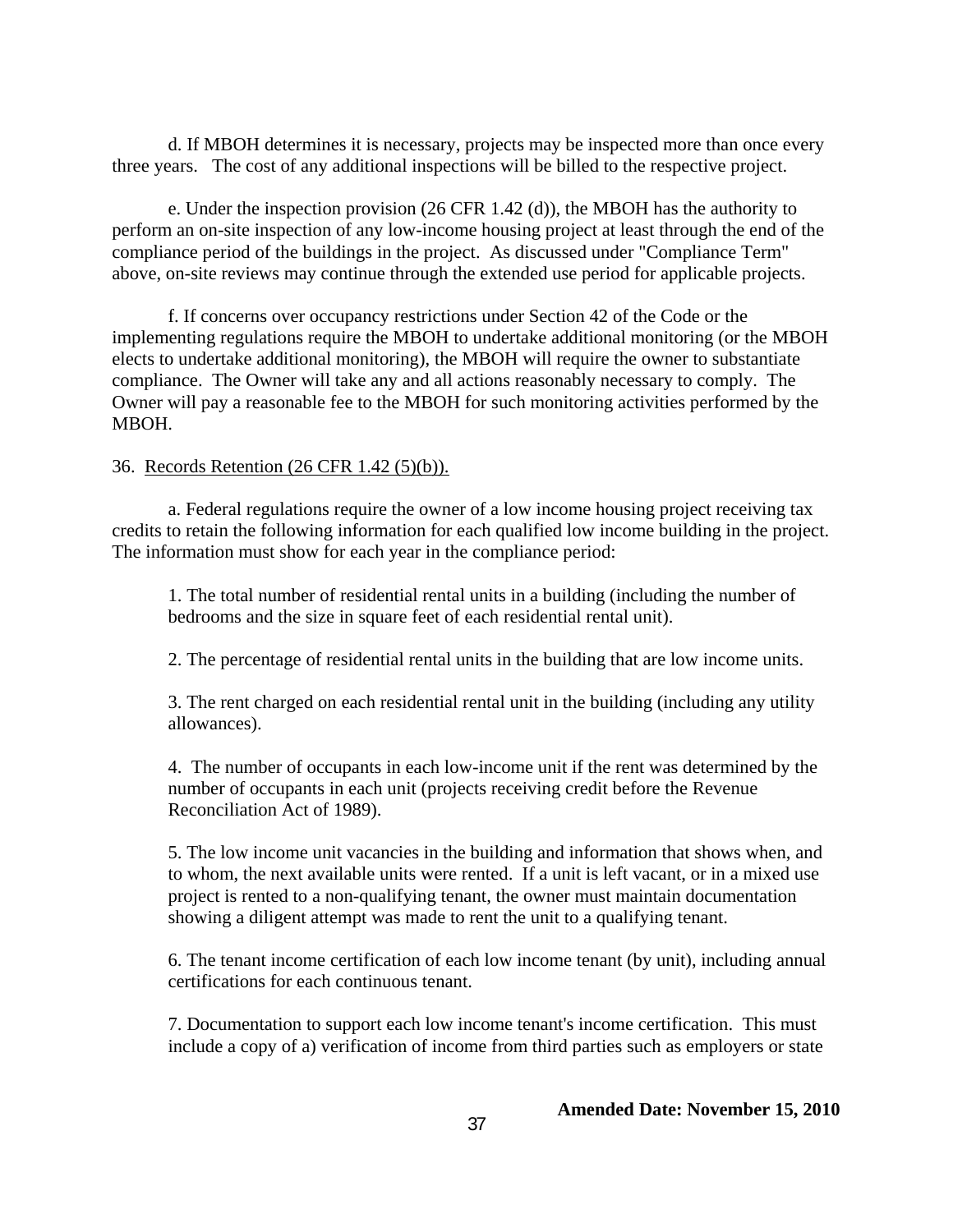agencies paying unemployment compensation, b) the tenant's federal income tax return, and c) Forms W-2.

8. The eligible basis and qualified basis of the building at the end of the first year of the credit period.

9. The character and use of any non-residential portion of the building included in the eligible basis of the building, if applicable.

b. Under the record retention provision of the IRS compliance regulations, the owner is required to retain the above mentioned records for at least 6 years after the due date for filing the federal income tax return for that year. Records for the first year of the credit period, however, must be retained for at least 6 years beyond the due date for filing the federal income tax return for the last year of the compliance period. Owner should also retain records relating to the amount of credit claimed for the Low Income Housing Tax Credit, including the Form 8609 and Schedule A of Form 8609.

37. Notice To Owner (26 CFR 1.42 (e)(2)). Under the notification-of-noncompliance provisions, the MBOH must provide prompt written notice to the owner if MBOH does not receive the certification(s) described in this document, or is not permitted to inspect the tenant income supporting documentation, rent records, or the project. In addition, the MBOH must provide prompt written notice to the owner if MBOH discovers by inspection, review, or in some other manner, that the project is not in compliance with the provisions of Section 42.

38. Correction Period (26 CFR 1.42 (e)(4)).

a. The owner will be given a correction period of up to 90 days from the date of notice. During this time, the owner must supply any missing certifications and/or bring the project into compliance with the provisions of Section 42. IRS regulations require MBOH to notify the IRS even if the non-compliance is cured so the IRS may determine whether a penalty is necessary. IRS does not intend to have MBOH determine whether penalties will be assessed.

b. If the project is out of compliance, a penalty may apply to all units in the project. The IRS will determine whether penalties will be assessed for the project. Penalties may include:

1. Recapture of any accelerated portion of the tax credits for prior years.

2. Disallowance of the credit or a portion of the credit for the entire year in which the non-compliance occurs.

3. Assessment of interest for the recapture year and previous years.

39. Notice To IRS (26 CFR 1.42 (e)(3)). MBOH must file IRS Form 8823 "Low-Income Housing Credit Agencies Report of Noncompliance" with the IRS no later than 45 days after the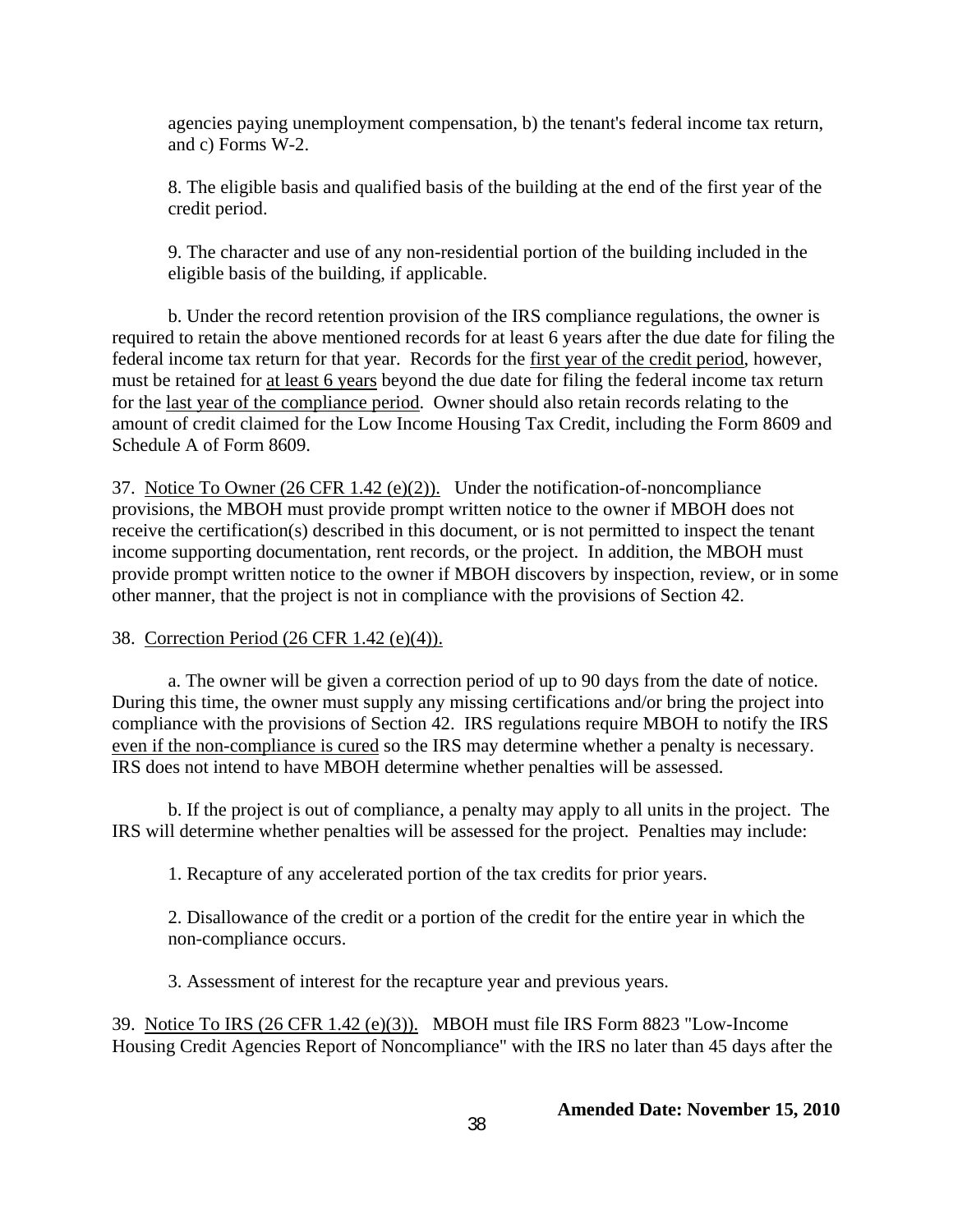end of the correction period, and no earlier than the end of the correction period. Again, MBOH must file this notice whether or not the noncompliance or failure to certify is corrected.

### 40. Liability (26 CFR 1.42 (g)).

a. Compliance with the requirements of Section 42 is the responsibility of the owner of the building for which the credit is allowable. MBOH's obligation to monitor for compliance with the requirements of Section 42 does not make the Agency liable for an owner's noncompliance.

b. No member, officer, agent, or employee of MBOH shall be personally liable concerning any matters arising out of, or in relation to, the compliance monitoring of a lowincome housing project.

41. Allocation Plan Revisions.This Allocation Plan may be amended at any time after giving public notice, scheduling and holding a public hearing, and with the approval of the MBOH and the Governor.

41. Marketing the Project. The MBOH expects all projects receiving funding to advertise the rental units on the State-approved Housing Locator website, MTHousingSearch.com. Using this product meets the criteria for advertising vacant units and provides for broad coverage to those searching for affordable housing in Montana. There is no charge for this advertising.

### 43. Closing.

a. The MBOH is charged with allocating no more tax credits to any given development than is required to make that development economically feasible. This decision shall be made solely at the discretion of MBOH, but in no way represents or warrants to any sponsor, investor, lender, or others that the development is feasible or viable.

b. MBOH reviews documents submitted in connection with this allocation is for its own purposes. In allocation of the tax credits, MBOH makes no representations to the owner or anyone else regarding adherence to the Internal Revenue Code, Treasury regulations, or any other laws or regulations governing Low Income Housing Tax Credits.

c. No member, officer, agent, or employee of MBOH shall be personally liable concerning any matters arising out of, or in relations to, the allocation of the Low Income Housing Tax Credit.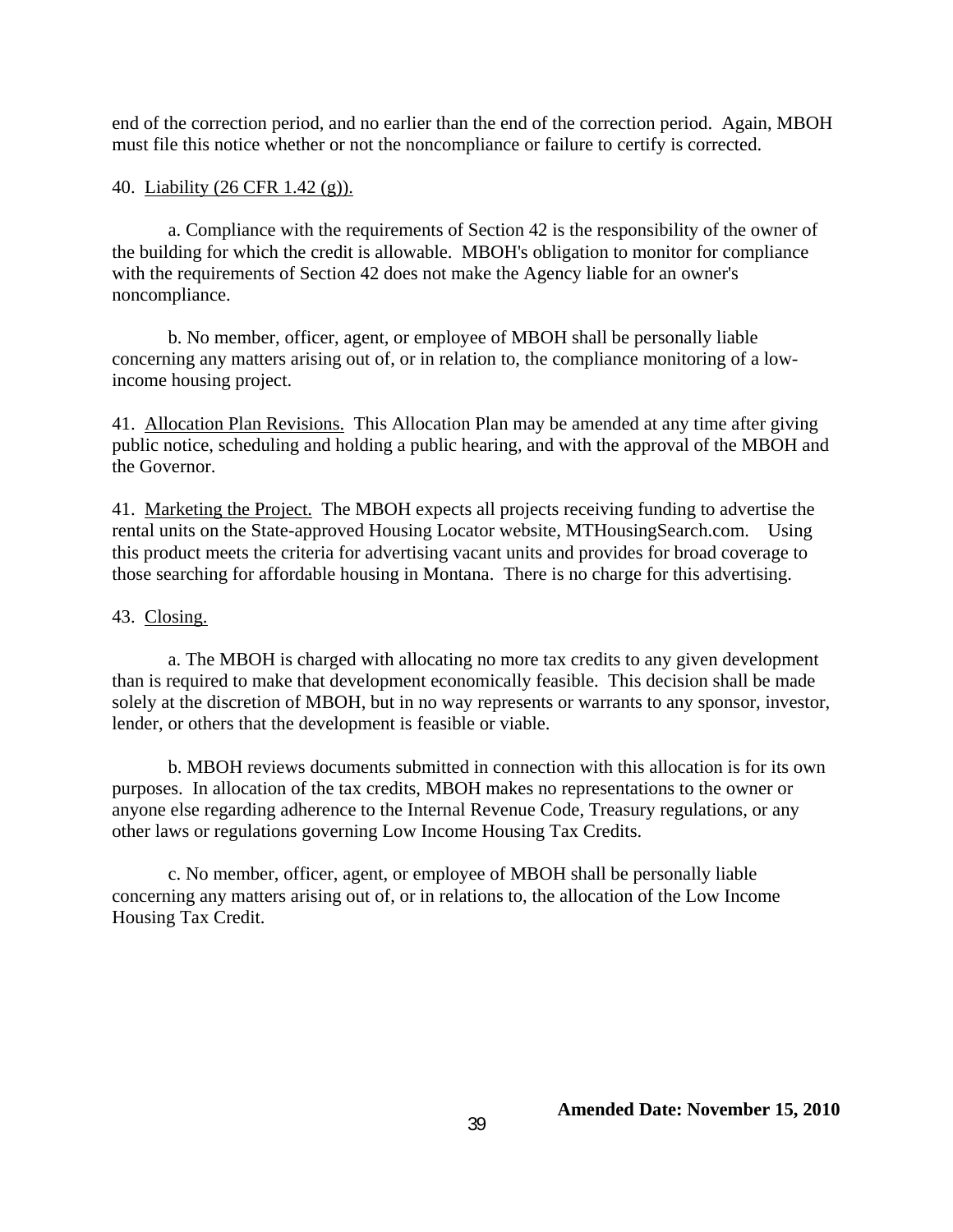### **HIGH COST AREAS LOW INCOME HOUSING TAX CREDITS**

Section  $42(d)(5)(C)$  of the Internal Revenue Code defines a Qualified Census Tract as any census tract or equivalent geographic area in which at least 50% of households have an income less than 60% of the Area Median Gross Income (AMGI). Section 42 defines a Difficult Development Area as any area designated by the Secretary of HUD as an area that has high construction, land and utility costs relative to the AMGI.

When an area, which can be a county or a specific census tract, is designated as either a Qualified Census Tract or a Difficult to Develop Area, a project proposed for a high cost area is eligible for an increase in eligible basis of up to 130%. This means that a greater amount of tax credits than otherwise available may be approved, if it is determined that the greater amount is needed for financial feasibility of given projects.

## MONTANA BUREAU OF CENSUS DESIGNATED QUALIFIED CENSUS TRACTS

### **Specific information referencing current application year is posted to the Housing web-site as soon as it becomes available. Please note specific year for appropriate application.**

## MONTANA HUD DESIGNATED DIFFICULT TO DEVELOP AREAS

**Specific information referencing current application year is posted to the Housing web-site as soon as it becomes available. Please note specific year for appropriate application.**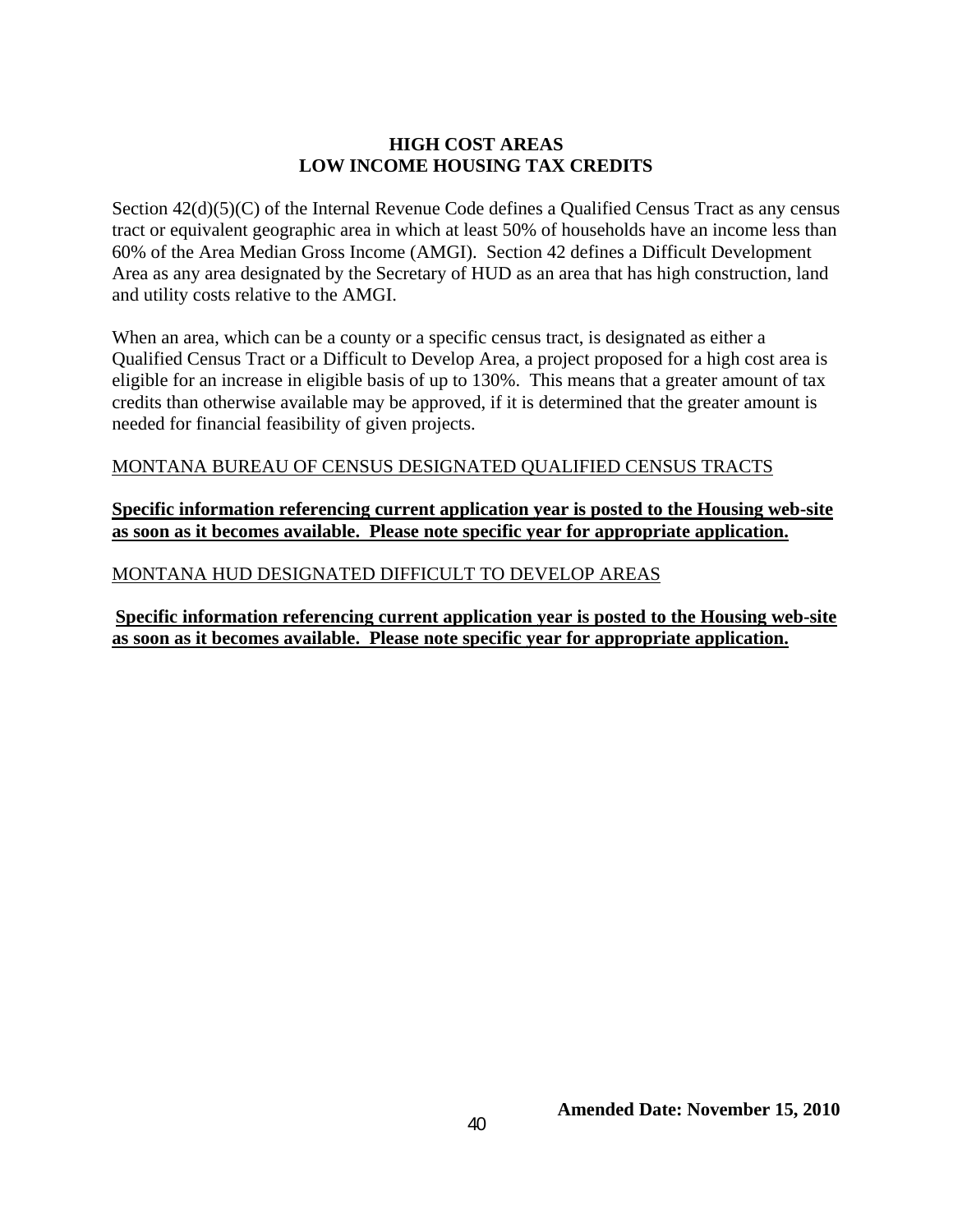### 10% and 8609 Letters and Forms

Attached you will find information regarding the submission of 10% documents, 8609 documents.

10% documents must be submitted not later than the April 30 of the year following the year of the reservation of tax credits. The documents include:

- the independent auditor's report,
- the owner's statement, 10% Certification

Exhibit  $A -$ 

- the Itemized Cost and Eligible Basis worksheet,
- Maximum Credits Based on Qualified Basis worksheet,
- Sources and Uses of Funds worksheet,
- Final Credit Calculation worksheet,
- Qualified basis on a Building-by-Building Basis worksheet,
- the Tenant Paid Utility Worksheet, Income and Rent Schedule, and Annual Operating Expenses Worksheet, and
- the Unit-by-Unit Breakdown

8609 information must be submitted to not later than six (6) months after the project has been placed in service. The final documents include:

- the final cost certification, independent auditor's report,
- the owner's statement, final allocation, and
- the Occupancy Certificates for each building

Exhibit  $A -$ 

- the Itemized Cost and Eligible Basis worksheet,
- Maximum Credits Based on Qualified Basis worksheet,
- Sources and Uses of Funds worksheet,
- Final Credit Calculation worksheet,
- Qualified basis on a Building-by-Building Basis worksheet,
- the Tenant Paid Utility Worksheet, Income and Rent Schedule, and Annual Operating Expenses Worksheet, and
- the Unit-by-Unit Breakdown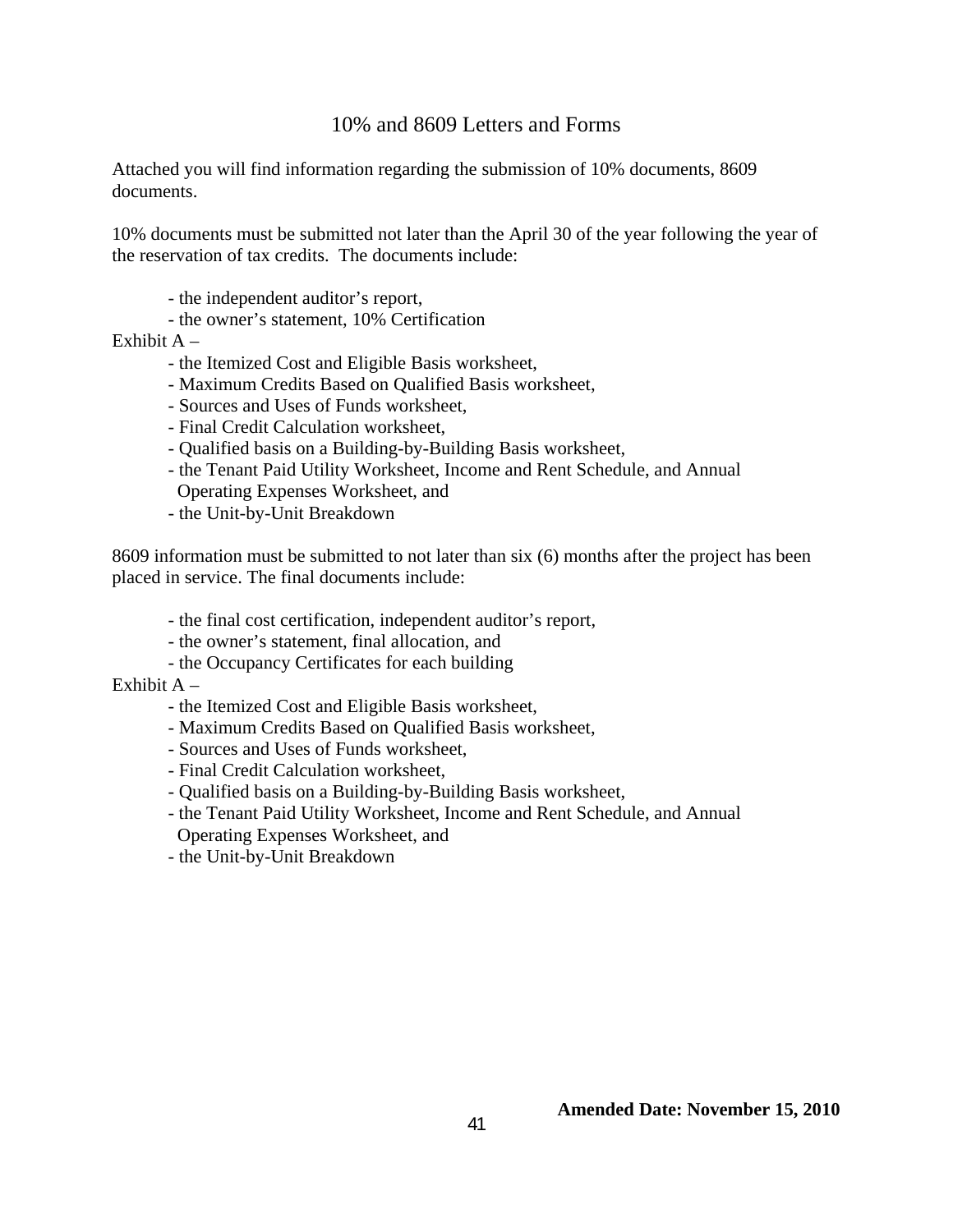10% Cost Certification Independent Auditors' Report

Date: \_\_\_\_\_\_\_\_\_\_\_\_, 20\_\_

**To: Montana Board of Housing Multifamily Program PO Box 200528 Helena MT 59620-0528** 

 **and** 

.

**(the "Owner") Street City, State Zip Code** 

**Re:** 10% Examination for  $($ "the Project")

**We have examined the "Costs Incurred" to satisfy the 10% test ("Exhibit A, Itemized Actual Cost**  and Eligible Basis") for the Owner of **the "Project"** as of April 30, 20  $\blacksquare$ . The Project **owner is responsible for the costs incurred for the 10% test. Our responsibility is to express an opinion based on our examination.** 

We have not examined or reviewed the columns **"Reasonably Expected Costs" or "The Eligible Basis by Credit Type"** as shown **at Exhibit A** and therefore express no opinion or any other form of assurance on them.

We conducted our examination in accordance with attestation standards established by the American Institute of Certified Public Accountants and, accordingly, included examining on a test basis, evidence supporting the information presented in the column entitled **Costs Incurred, shown on Exhibit A, Itemized Actual Cost and Eligible Basis** and performing such other procedures as we considered necessary in the circumstances. We believe that our examination provides a reasonable basis for our opinion.

In our opinion, the column entitled **"Costs Incurred", "Exhibit A, Itemized Actual Cost and Eligible Basis"** referred to above presents, in all material respects, the Project's **eligible** 10% **test expenditures incurred as of April 30, 20\_\_,** using the accrual method of accounting, in accordance with Internal Revenue Code (IRC) Section 461 and also the 10% carryover rules in accordance with IRC Section 42(h)(1)(E) and Treasury Regulation Section 1.42-6.

Independent Auditor's Signature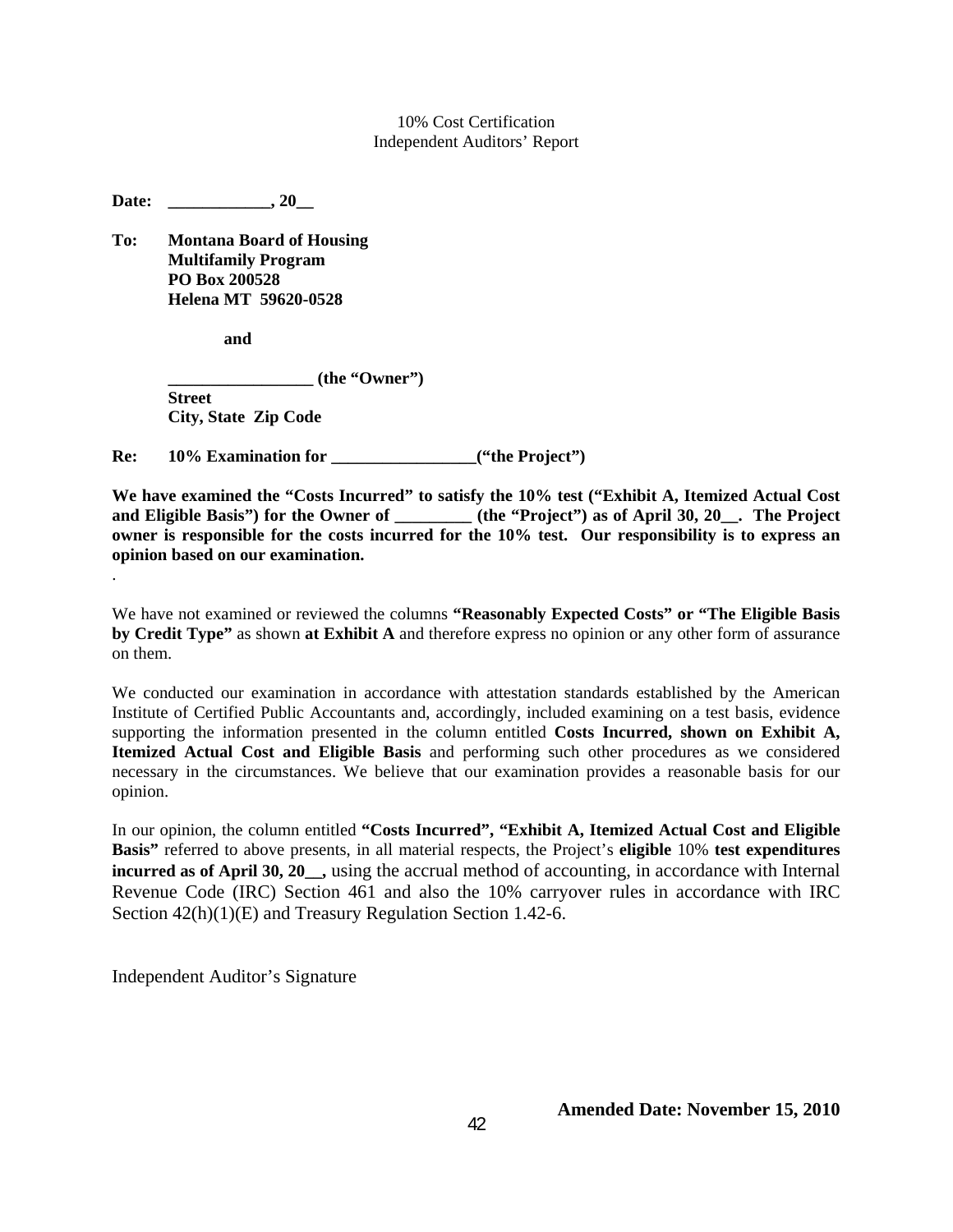#### **OWNER'S STATEMENT 10% CERTIFICATION**

|             | Board of Housing in connection with the reservation of _______ low-income housing tax credits for the ____                                                                                                                               |
|-------------|------------------------------------------------------------------------------------------------------------------------------------------------------------------------------------------------------------------------------------------|
|             | Project (the "Project").                                                                                                                                                                                                                 |
| 1)          |                                                                                                                                                                                                                                          |
|             | Basis $\frac{1}{2}$                                                                                                                                                                                                                      |
|             | The Owner's reasonable expected basis in the Project as of December 31, 20 ___ is:                                                                                                                                                       |
|             | Reasonably Expected Basis \$                                                                                                                                                                                                             |
| 2)          | The Owner's basis in the Project as of April 30, 20___ will exceed 10% of the reasonable<br>expected basis in the project as of April 30, 20_____ (All within the meaning of Section<br>$42(h)(1)(E)(ii)$ of the Internal Revenue Code.) |
| 3)          | The Owner will place the building in service no later than December 31, 20                                                                                                                                                               |
| 4)          | date is, however, subject to unanticipated delays in commencement of, or progress during,<br>development.)                                                                                                                               |
| Owner:      |                                                                                                                                                                                                                                          |
| Address:    |                                                                                                                                                                                                                                          |
|             |                                                                                                                                                                                                                                          |
| Tax I.D. #: |                                                                                                                                                                                                                                          |
|             | Street Address of Project:                                                                                                                                                                                                               |
|             |                                                                                                                                                                                                                                          |
|             | There will be NO tax exempt bond financing or grant financing utilized in the development of the Project.                                                                                                                                |
|             | Under penalties of perjury, I declare that to the best of my knowledge and belief, the information<br>presented herein is true, correct and complete.                                                                                    |
| BY          |                                                                                                                                                                                                                                          |
| <b>ITS</b>  |                                                                                                                                                                                                                                          |
| DATE :      |                                                                                                                                                                                                                                          |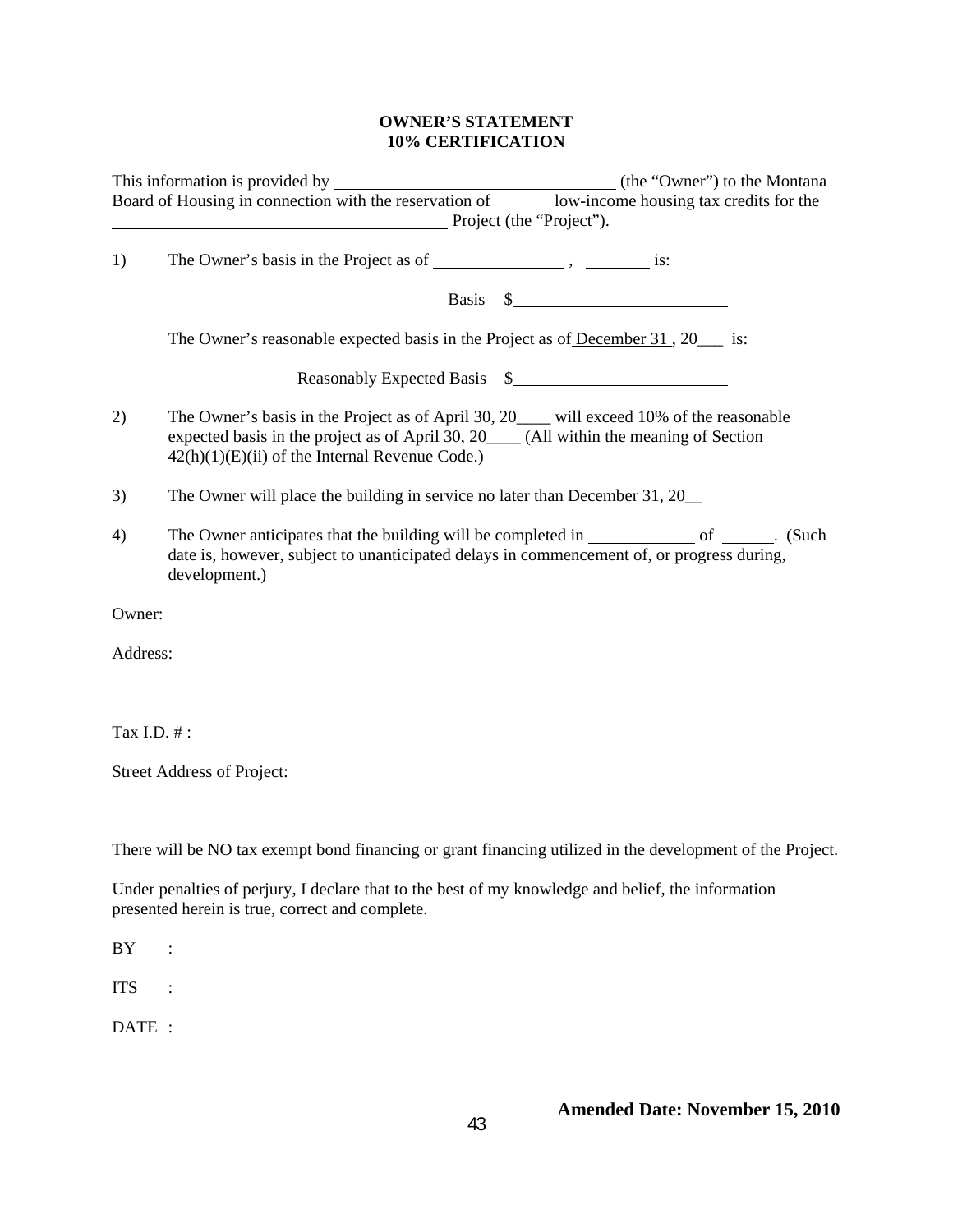#### **Final Cost Certification Independent Auditors' Report**

| .20                    |    |
|------------------------|----|
| <b>Owner's Name:</b>   |    |
| <b>Project Name:</b>   |    |
| <b>Project Number:</b> | МT |

We have audited the costs included in the accompanying **Montana Board of Housing ("MBOH") final cost certification (the "8609 certification") ("Exhibit A, Itemized Actual Cost and Eligible Basis") for \_\_\_\_\_\_\_\_\_\_\_\_\_\_\_\_\_\_\_\_\_\_\_ (the "Owner") for \_\_\_\_\_\_\_\_\_\_\_\_\_\_\_\_\_\_ ("the Project") as of 20\_\_.** The Final Cost Certification is the responsibility of the Owner's management. Our responsibility is to express an opinion on the Final Cost Certification based on our audit.

We conducted our audit in accordance with generally accepted auditing standards. Those standards require that we plan and perform the audit to obtain reasonable assurance about whether the Final Cost Certification is free of material misstatement. An audit includes examining, on a test basis, evidence supporting the amounts and disclosures in the Final Cost Certification. An audit also includes assessing the accounting principles used and significant estimates made by management, as well as evaluating the overall Final Cost Certification presentation. We believe that our audit provides a reasonable basis for our opinion.

The accompanying Final Cost Certification was prepared in conformity with the accounting practices prescribed by the Internal Revenue Service, under the accrual method of accounting, and in conformity with the format and qualified allocation plan rules set by **MBOH**, which is a comprehensive basis of accounting other than generally accepted accounting principles.

In our opinion the Final Cost Certification presents fairly, in all material respects, the actual costs and eligible basis of the Owner for the Project as of **\_\_\_\_\_\_\_\_\_\_\_\_\_, 20\_\_**, on the basis of accounting described above.

This report is intended solely for the information and use of management of the Owner and for filing with **MBOH** and should not be used for any other purpose.

We have no financial interest in the Project other than in the practice of our profession.

**Independent Auditor's Signature City, State**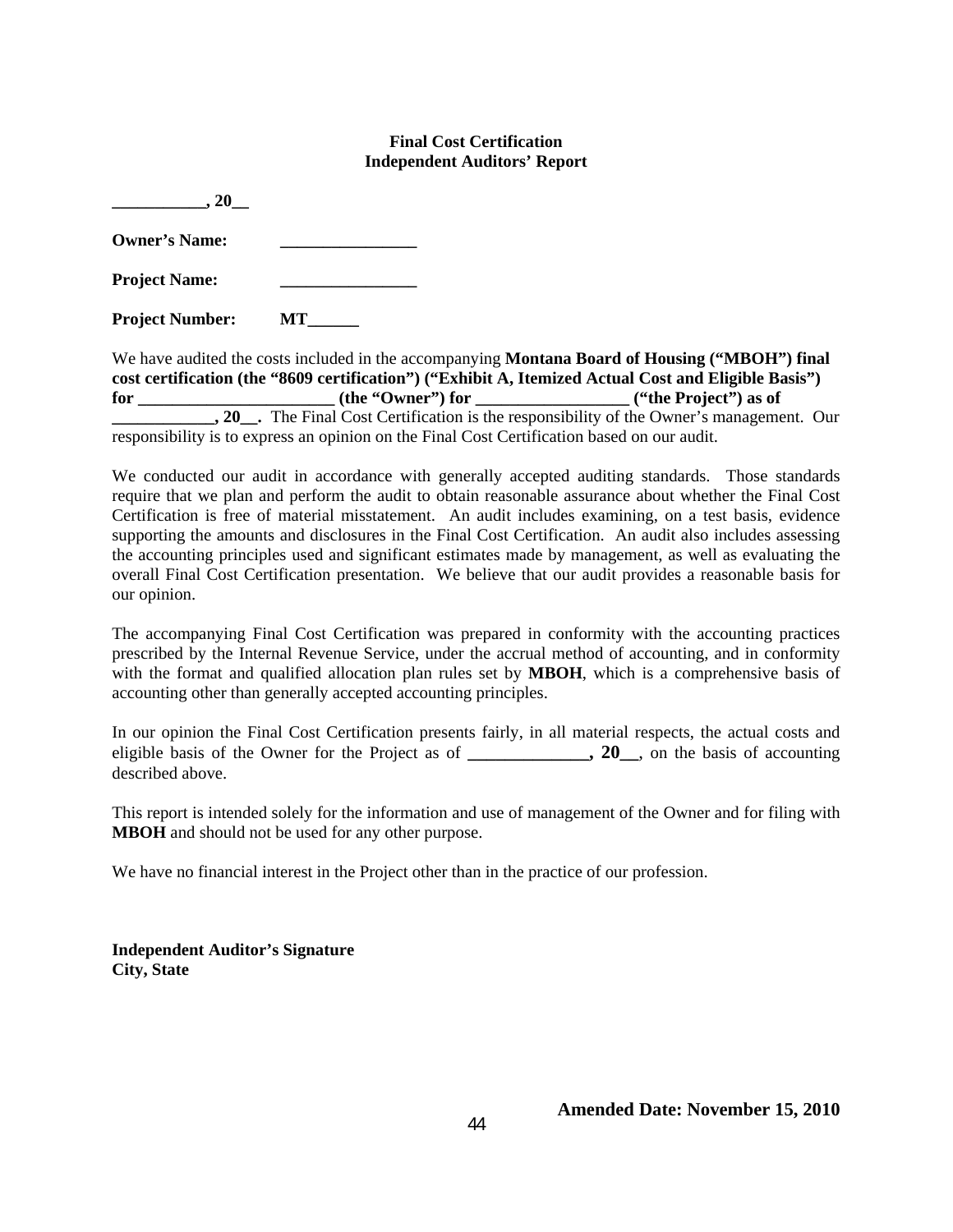#### **OWNER'S STATEMENT FINAL ALLOCATION**

|                | Board of Housing in connection with the Final Allocation of \$ _____________ of _______ low-income                                                                                                                            |  |
|----------------|-------------------------------------------------------------------------------------------------------------------------------------------------------------------------------------------------------------------------------|--|
|                | housing tax credits for the 1992 and 1993 and 1993 and 1993 and 1993 and 1993 and 1993 and 1993 and 1993 and 1993 and 1993 and 1993 and 1993 and 1993 and 1993 and 1993 and 1993 and 1993 and 1993 and 1993 and 1993 and 1993 |  |
| 1)             | The Owner's Eligible and Qualified basis in the project as of _____________, _______ within the<br>meaning of Section $42(h)(1)(E)(ii)$ of the Internal Revenue Code, is:<br>Eligible Basis \$<br>Qualified Basis \$          |  |
| 2)             | The Owner placed the building(s) in service on $\_\_\_\_\_\_\_\_\_\_\_\_\_\_\_\_\_\_\_\_\_\_\_\_\_\_\_\_\_\_\_\_\_$                                                                                                           |  |
| Owner:         |                                                                                                                                                                                                                               |  |
| Address:       |                                                                                                                                                                                                                               |  |
| Tax I.D. $#$ : |                                                                                                                                                                                                                               |  |

Street Address of Project:

There will be NO tax exempt bond financing or grant financing utilized in the development of the Project.

Under penalties of perjury, I declare that to the best of my knowledge and belief, the information presented herein is true, correct and complete.

BY :

ITS :

DATE :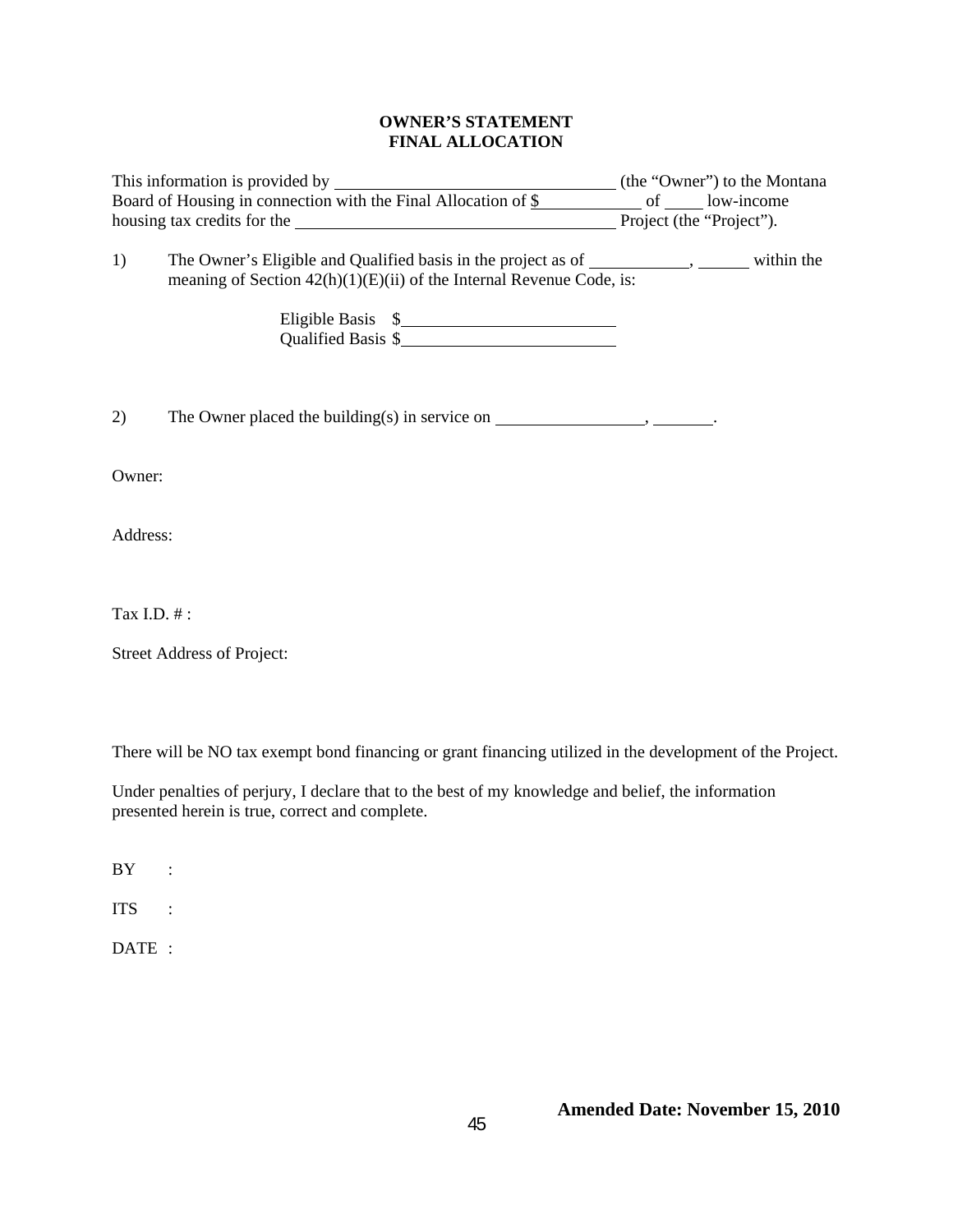#### **OWNER'S STATEMENT (Acquisition and Rehabilitation) FINAL ALLOCATION**

|             | housing tax credits for the 1000 million and the state of the state of the state of the state of the state of the state of the state of the state of the state of the state of the state of the state of the state of the stat | Project (the "Project"). |  |
|-------------|--------------------------------------------------------------------------------------------------------------------------------------------------------------------------------------------------------------------------------|--------------------------|--|
| 1)          | The Owner's Eligible and Qualified basis in the project as of _____________, ________ within the<br>meaning of Section $42(h)(1)(E)(ii)$ of the Internal Revenue Code, is:                                                     |                          |  |
|             | Acquisition:<br>Eligible Basis \$                                                                                                                                                                                              |                          |  |
|             | Rehabilitation:<br>Eligible Basis \$<br>Qualified Basis \$                                                                                                                                                                     |                          |  |
| 2)          |                                                                                                                                                                                                                                |                          |  |
| Owner:      |                                                                                                                                                                                                                                |                          |  |
| Address:    |                                                                                                                                                                                                                                |                          |  |
| Tax I.D. #: |                                                                                                                                                                                                                                |                          |  |
|             | <b>Street Address of Project:</b>                                                                                                                                                                                              |                          |  |

There will be NO tax exempt bond financing or grant financing utilized in the development of the Project.

Under penalties of perjury, I declare that to the best of my knowledge and belief, the information presented herein is true, correct and complete.

BY :

ITS :

DATE :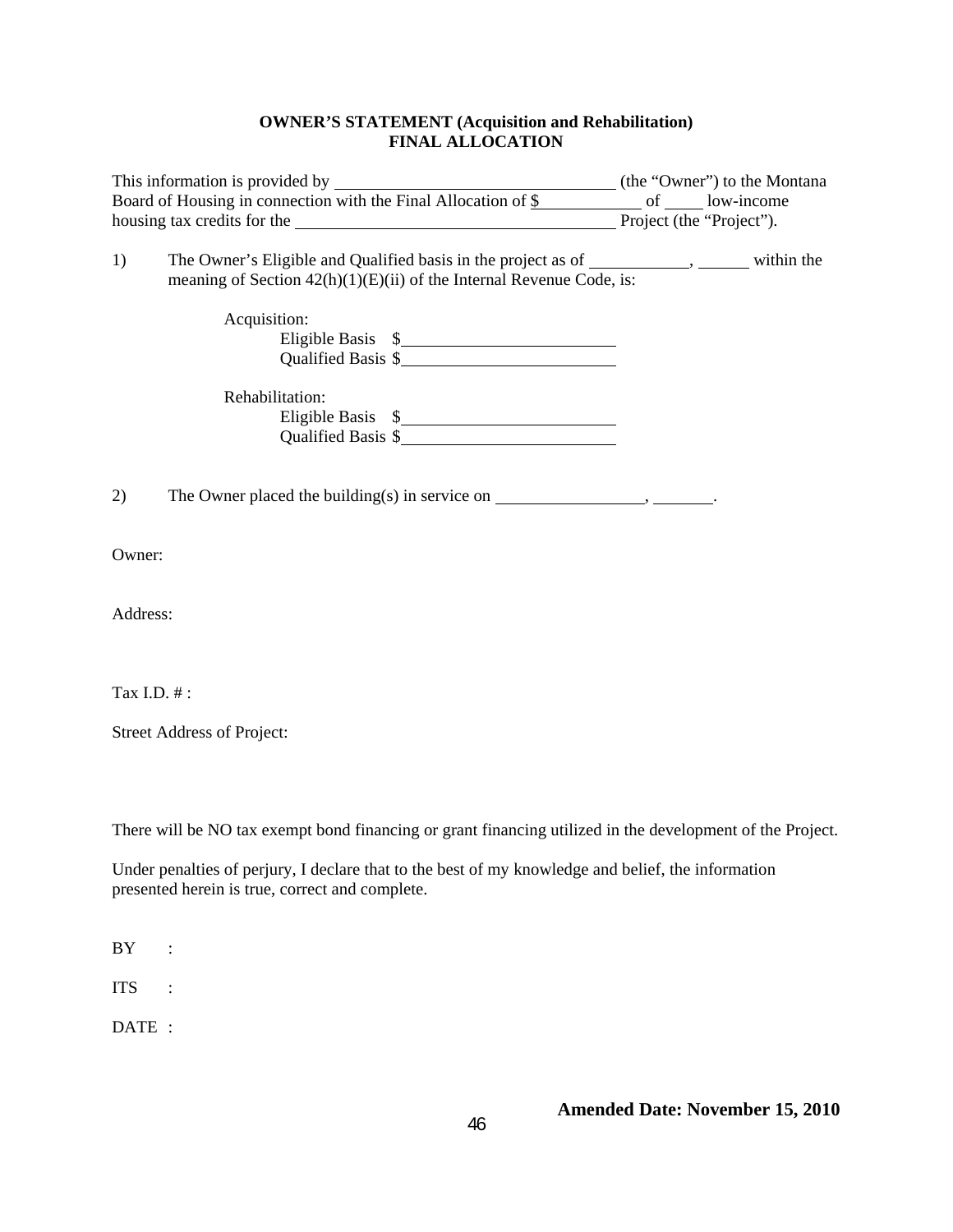\_\_\_ 10% certification (mark one)

\_\_\_ 8609 certification

## **EXHIBIT "A" Itemized Actual Cost and Eligible Basis**

| <b>Itemized Cost</b>                                                                                                                                                                                                                                                      | Costs<br><b>Incurred</b> | Reasonably<br><b>Expected Cost</b> | <b>List and Indicate</b><br><b>Eligible Basis by Credit Type</b><br><b>Fed. Subsidies</b><br>w/o Fed. Subsidies<br>4% Credit<br>9% Credits |  |
|---------------------------------------------------------------------------------------------------------------------------------------------------------------------------------------------------------------------------------------------------------------------------|--------------------------|------------------------------------|--------------------------------------------------------------------------------------------------------------------------------------------|--|
| <b>Land and Buildings:</b><br>Land<br><b>Existing Structure</b><br><b>Demolition</b><br>Other                                                                                                                                                                             |                          |                                    |                                                                                                                                            |  |
| <b>Site Work:</b><br>Site Work<br>Off Site Improvements<br>Environmental<br>Other                                                                                                                                                                                         |                          |                                    |                                                                                                                                            |  |
| <b>Rehabilitation and New Const:</b><br>New Building<br>Rehabilitation<br><b>Accessory Structures</b><br><b>General Requirements</b><br><b>Contractor Overhead</b><br><b>Contractor Profit</b><br><b>Construction Contingency</b><br>Other<br>Other                       |                          |                                    |                                                                                                                                            |  |
| <b>Professional Work and Fees:</b><br><b>Architect Design</b><br>Architect supervision<br>Attorney, Real Estate<br>Consultant/Agent<br>Engineer/Surveyor<br>Other<br>Other                                                                                                |                          |                                    |                                                                                                                                            |  |
| <b>Construction Interim Costs:</b><br>Hazard & Liability Insurance<br>Credit Report<br><b>Construction Interest</b><br><b>Origination Points</b><br><b>Discount Points</b><br><b>Inspection Fees</b><br>Title & Recording<br>Legal fees<br><b>Taxes</b><br>Other<br>Other |                          |                                    |                                                                                                                                            |  |
| <b>SUBTOTAL THIS PAGE</b>                                                                                                                                                                                                                                                 |                          |                                    |                                                                                                                                            |  |

Page 1 of 6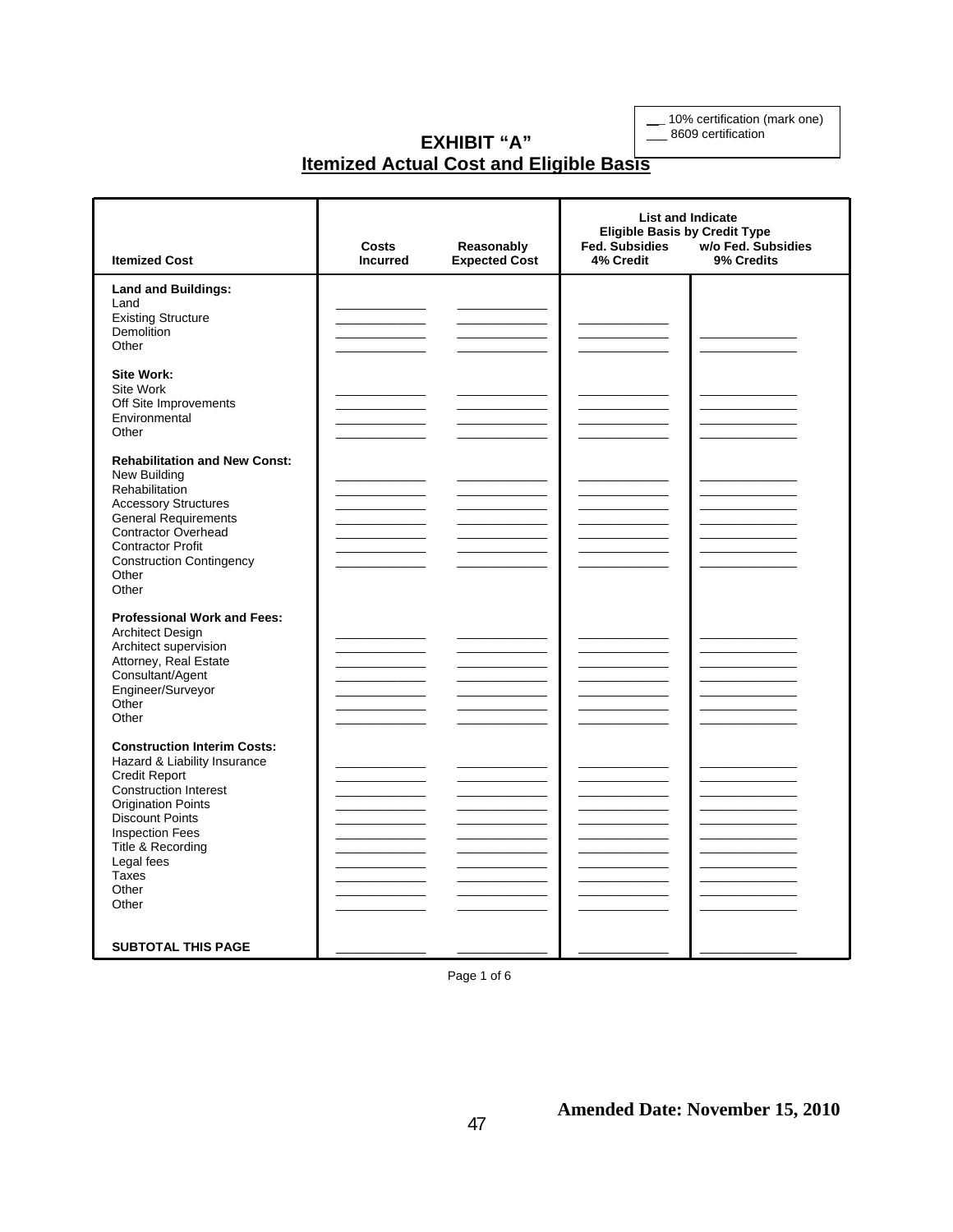\_\_\_ 10% certification (mark one) \_\_\_ 8609 certification

**EXHIBIT "A" Itemized Actual Cost and Eligible Basis**

| <b>Itemized Cost</b>                                                                                                                                                                          | Costs<br><b>Incurred</b>           | Reasonably<br><b>Expected Cost</b> | <b>List and Indicate</b><br><b>Eligible Basis by Credit Type</b><br>w/o Fed. Subsidies<br><b>Fed. Subsidies</b><br>4% Credit<br>9% Credits |  |
|-----------------------------------------------------------------------------------------------------------------------------------------------------------------------------------------------|------------------------------------|------------------------------------|--------------------------------------------------------------------------------------------------------------------------------------------|--|
| <b>Financing Fees and Expenses:</b><br><b>Credit Report</b><br><b>Discount Points</b><br><b>Origination Fees</b><br>Title and Recording<br><b>Legal Fees</b><br>Prepaid MIP<br>Other<br>Other | ______<br>$\overline{\phantom{a}}$ |                                    |                                                                                                                                            |  |
| <b>Soft Cost:</b><br>Feasibility Appraisal<br><b>Market Study</b><br><b>Environmental Study</b><br><b>Tax Credit Fees</b><br><b>Cost Certification</b><br>Other<br>Other                      |                                    |                                    |                                                                                                                                            |  |
| <b>Syndication Costs:</b><br>Organizational (Partnership)<br>Bridge Loan Fees and Expenses<br>Tax Opinion<br>Other                                                                            |                                    |                                    |                                                                                                                                            |  |
| <b>Developer's Fees:</b><br>Developer's Fees-New Construction<br>Developer's Fees-Acquisition<br>Developer's Fees-Rehabilitation<br><b>Consultant Fees</b><br>Other                           | <u> Liberal Communication</u>      |                                    |                                                                                                                                            |  |
| <b>Project Reserves:</b><br>Rent-up Reserves<br><b>Operating Reserves</b><br><b>Replacement Reserves</b><br>Escrows<br>Other<br>Other                                                         |                                    |                                    |                                                                                                                                            |  |
| <b>SUBTOTAL THIS PAGE</b><br>plus<br><b>SUBTOTAL FROM PAGE 1</b><br><b>Totals</b>                                                                                                             |                                    |                                    |                                                                                                                                            |  |
| Less<br><b>Permanent Financing Fees</b><br><b>Tax Credit Fees</b><br>Rent-up Reserves<br><b>Organizational Costs</b><br><b>Totals</b><br>Percentage                                           |                                    | %                                  |                                                                                                                                            |  |

Page 2 of 6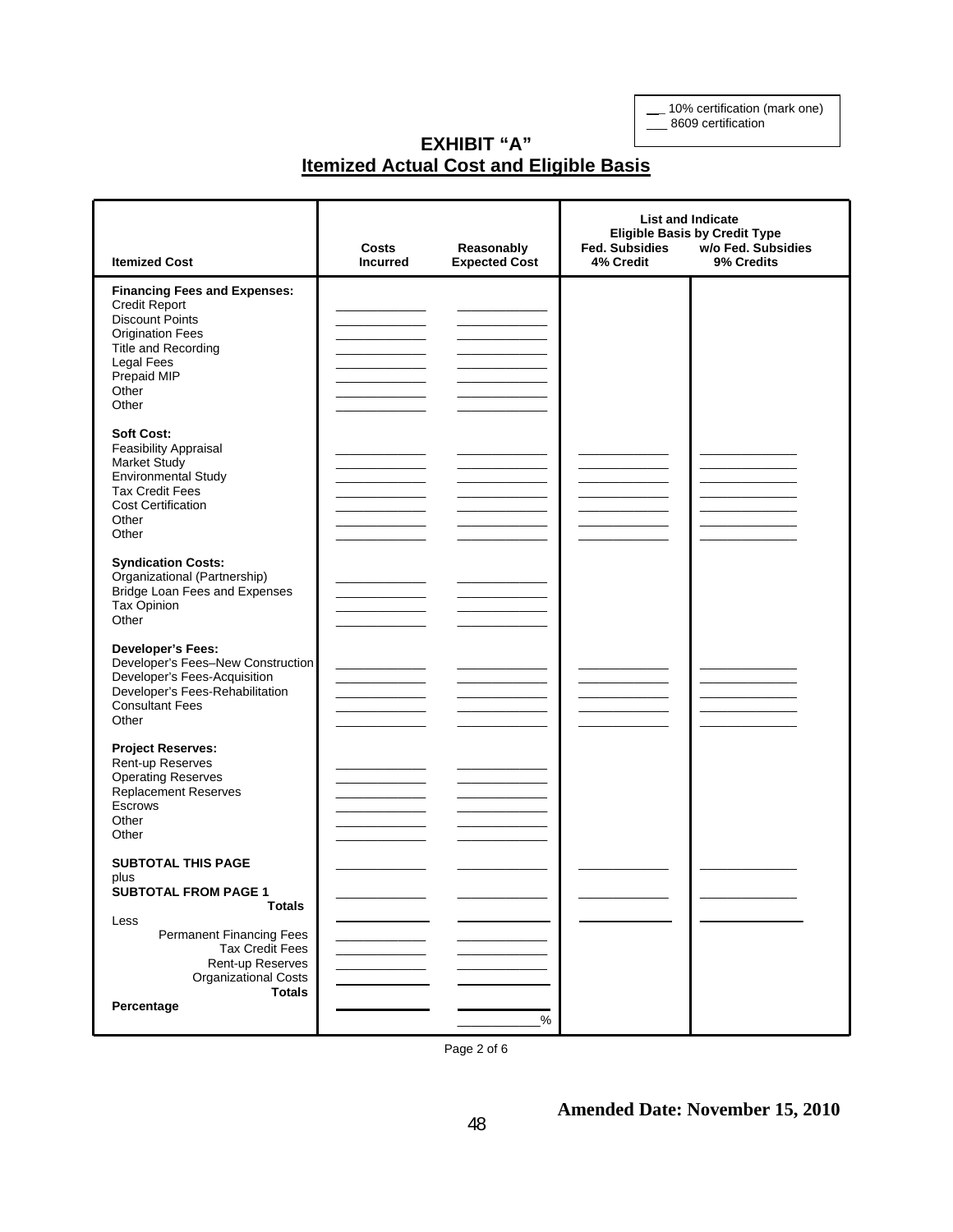\_\_\_ 10% certification (mark one) \_8609 certification

## **EXHIBIT "A" Maximum Credits Based on Qualified Basis**

|                                                                                     | <b>List and Indicate</b><br><b>Eligible Basis by Credit Type</b><br><b>Fed. Subsidies</b><br>w/o Fed. Subsidies<br>9% Credits<br>4% Credit |               |  |  |  |  |  |
|-------------------------------------------------------------------------------------|--------------------------------------------------------------------------------------------------------------------------------------------|---------------|--|--|--|--|--|
| <b>Total Eligible Basis (from previous page)</b>                                    |                                                                                                                                            |               |  |  |  |  |  |
| Less portion of grants used to finance qualified development<br>Costs. List Grants: |                                                                                                                                            |               |  |  |  |  |  |
| Less amount of nonqualified non-recourse financing                                  |                                                                                                                                            |               |  |  |  |  |  |
| Less Historic Tax Credits (Residential Portion Only                                 |                                                                                                                                            |               |  |  |  |  |  |
| Less other nonqualified costs                                                       | $\geq$                                                                                                                                     |               |  |  |  |  |  |
| <b>Total Adjusted Eligible Basis</b>                                                |                                                                                                                                            |               |  |  |  |  |  |
| Is project in QCT* or DDA*? If Yes enter 130%. If No enter 100%.                    | %<br>X.                                                                                                                                    | X<br>%        |  |  |  |  |  |
| Total Adjusted Eligible Basis (Includes high cost adjustment)                       |                                                                                                                                            |               |  |  |  |  |  |
| Applicable Fraction (smaller of Unit or Floor Space Fraction)                       | $\frac{0}{2}$                                                                                                                              | $O_{\alpha}$  |  |  |  |  |  |
| <b>Total Qualified Basis</b>                                                        |                                                                                                                                            |               |  |  |  |  |  |
| IRS Applicable Fraction (per reservation agreement)                                 | X<br>$\%$                                                                                                                                  | $\times$<br>% |  |  |  |  |  |
| Total Maximum Annual Credit (by type)                                               |                                                                                                                                            |               |  |  |  |  |  |
| <b>Total Maximum Annual Credit (Combined)</b>                                       |                                                                                                                                            |               |  |  |  |  |  |

## **Maximum Credits per Reservation Agreement**

| .<br>rean<br>отяг<br><b>IVIE</b><br><br>''''<br>$\cdot$ .<br>. . |  |
|------------------------------------------------------------------|--|
|------------------------------------------------------------------|--|

## **Tax Credit Sales Price**

| Tax Credit Sales Price per agreement with equity investors. |  |
|-------------------------------------------------------------|--|
| (ie \$0.70, \$0.75)                                         |  |
|                                                             |  |

\*QCT = Qualified Census Tract \*DDA = Difficult to Develop Area

Page 3 of 6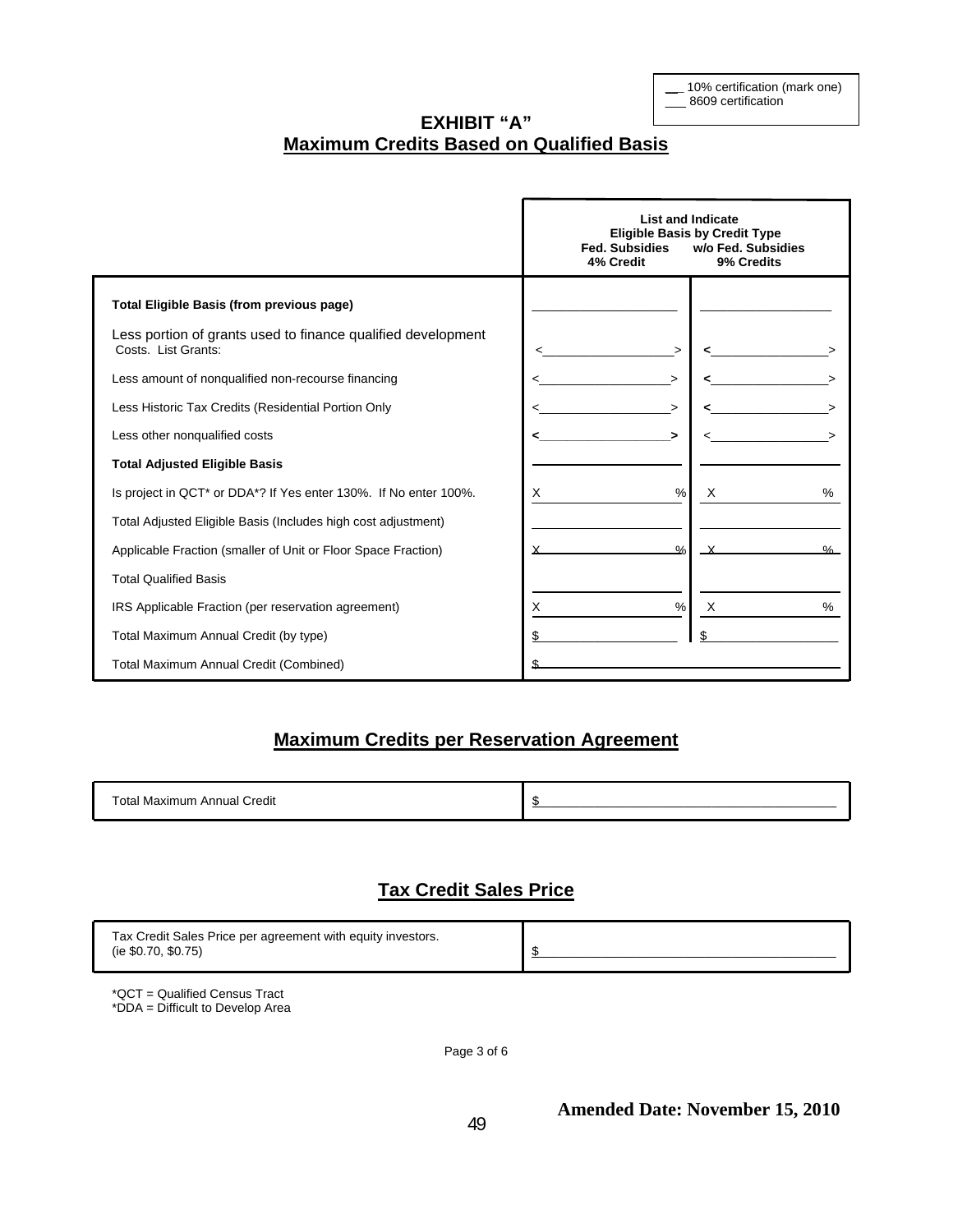\_\_\_ 10% certification (mark one)

\_\_\_ 8609 certification

## **EXHIBIT "A" Maximum Credits Based on Qualified Basis**

| Loans:<br>Name of Lender                                                                                    | Amount        |             | Rate        | Loan<br>Term | Amort.<br>Period                                                                                                       | Annual<br>Debt Service |  |  |  |
|-------------------------------------------------------------------------------------------------------------|---------------|-------------|-------------|--------------|------------------------------------------------------------------------------------------------------------------------|------------------------|--|--|--|
|                                                                                                             | \$            |             | $\sim$ $\%$ |              | <u> Albania de la Carlo de la Carlo de la Carlo de la Carlo de la Carlo de la Carlo de la Carlo de la Carlo de la </u> | $\sim$                 |  |  |  |
|                                                                                                             | \$            |             | %           |              |                                                                                                                        | \$                     |  |  |  |
|                                                                                                             | $\sim$        |             | %           |              |                                                                                                                        | \$                     |  |  |  |
|                                                                                                             | \$_           |             | %           |              |                                                                                                                        | \$                     |  |  |  |
|                                                                                                             | \$            |             | %           |              |                                                                                                                        | \$                     |  |  |  |
|                                                                                                             | \$            |             | %           |              | <u> 1989 - Johann Barnett, francuski politik (</u>                                                                     | $\mathbb{S}$           |  |  |  |
| <b>Total Loans</b>                                                                                          |               | \$          |             |              |                                                                                                                        |                        |  |  |  |
| Grants:                                                                                                     |               |             |             |              |                                                                                                                        |                        |  |  |  |
| Name of Grantor                                                                                             | Amount        |             |             |              |                                                                                                                        |                        |  |  |  |
|                                                                                                             | \$            |             |             |              |                                                                                                                        |                        |  |  |  |
|                                                                                                             | \$            |             |             |              |                                                                                                                        |                        |  |  |  |
| <b>Total Grants</b>                                                                                         |               | \$          |             |              |                                                                                                                        |                        |  |  |  |
| <b>Other Sources:</b><br>(i.e. owners equity, deferred developer fees)**<br>Name                            | Amount        |             |             |              |                                                                                                                        |                        |  |  |  |
|                                                                                                             | \$            |             |             |              |                                                                                                                        |                        |  |  |  |
|                                                                                                             | $\frac{1}{2}$ |             |             |              |                                                                                                                        |                        |  |  |  |
|                                                                                                             | \$            |             |             |              |                                                                                                                        |                        |  |  |  |
| <b>Total Other Sources</b>                                                                                  |               | $\mathbb S$ |             |              |                                                                                                                        |                        |  |  |  |
| <b>TAX CREDIT EQUITY</b>                                                                                    |               | \$_         |             |              |                                                                                                                        |                        |  |  |  |
|                                                                                                             |               |             |             |              |                                                                                                                        |                        |  |  |  |
| <b>TOTAL SOURCES:</b>                                                                                       |               | \$          |             |              |                                                                                                                        |                        |  |  |  |
| <b>TOTAL USES: (from page 2)</b>                                                                            |               | \$          |             |              |                                                                                                                        |                        |  |  |  |
| <b>Sources must equal Uses</b><br>** Rural Development projects must use required owners equity as a source |               |             |             |              |                                                                                                                        |                        |  |  |  |
|                                                                                                             |               |             |             |              |                                                                                                                        |                        |  |  |  |

Page 4 of 6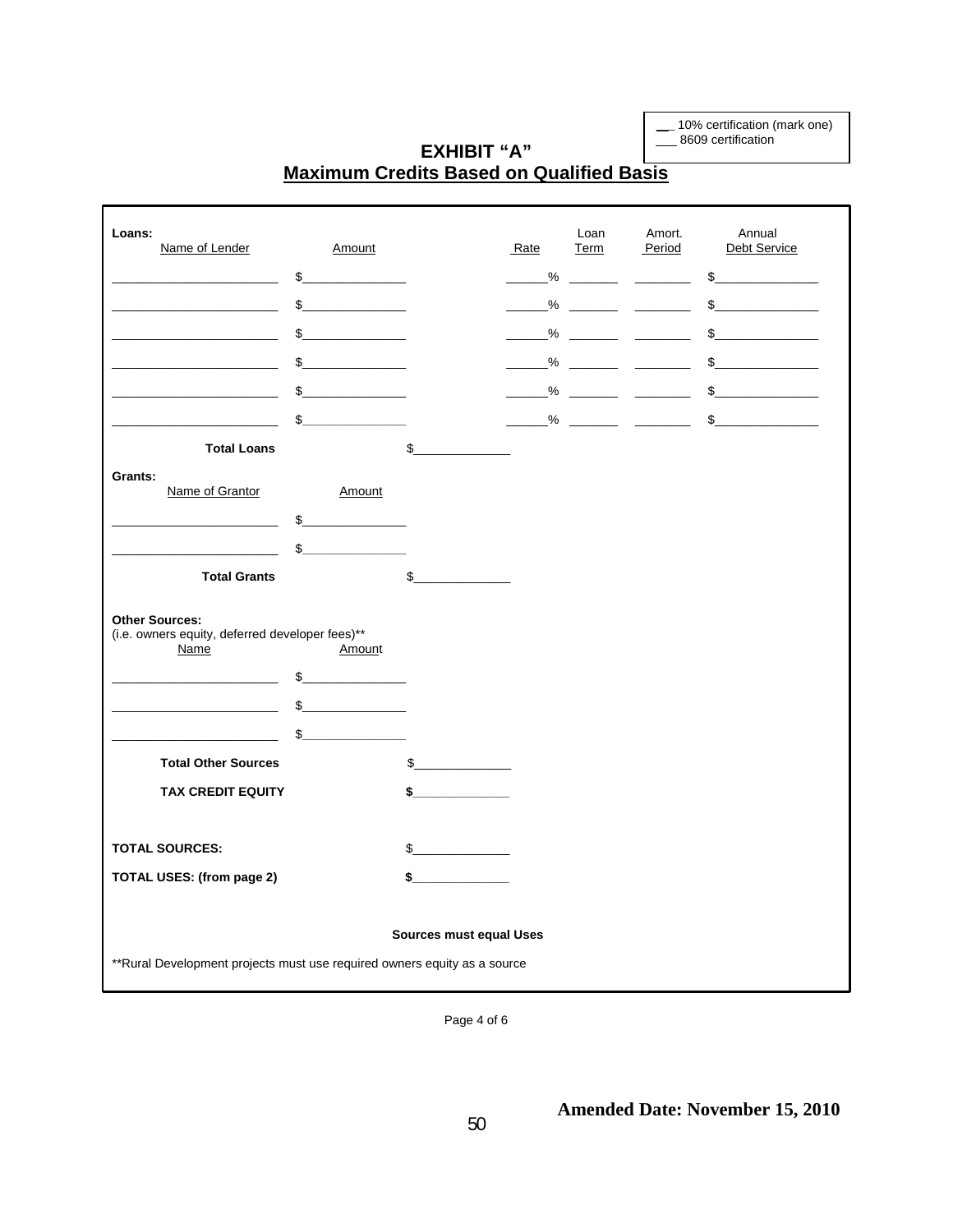## **EXHIBIT "A" Final Credit Calculation**

\_\_\_ 10% certification (mark one)  $\frac{1}{2}$  8609 certification

| Tax Credit Equity (from page 4)                                                     |   |
|-------------------------------------------------------------------------------------|---|
| Tax Credit Sales Price (from page 3)                                                | % |
| <b>Maximum Annual Credit Calculation:</b>                                           |   |
| <b>Methods</b>                                                                      |   |
| 1. Maximum Credit Based on Tax Credit Equity<br>((Equity / Sales Price) / 10 years) |   |
| 2. Maximum Credits Based on Qualified Basis<br>(from page 3)                        |   |
| 3. Maximum Credits per Reservation Agreement<br>(from page 3)                       |   |
| <b>Maximum Annual Credit Amount</b><br>(lesser of the above three methods)          |   |

## **Tax Credit Net Proceeds**

| Gross Proceeds from Sale of Tax Credits                                                                                                                                                                                                          |                                                                                                                |
|--------------------------------------------------------------------------------------------------------------------------------------------------------------------------------------------------------------------------------------------------|----------------------------------------------------------------------------------------------------------------|
| <b>Intermediary Costs:</b><br>Organizational/Partnership Expenses<br>Tax Opinion<br>Commissions<br><b>Bridge Loan Fees</b><br><b>Bridge Loan Interest</b><br>Fees to Owner or related party<br>Other<br>Other<br><b>Total Intermediary Costs</b> |                                                                                                                |
| Net Proceeds from Sales of Tax Credits                                                                                                                                                                                                           |                                                                                                                |
| (reduce the gross proceeds from the sale of the tax credits)<br>by the costs the project would not have incurred if it had<br>not used tax credits as funding source.)                                                                           | (this will be analyzed for reasonableness to determine if<br>tax credits proceeds are being used effectively.) |

Notes:

j

Page 5 of 6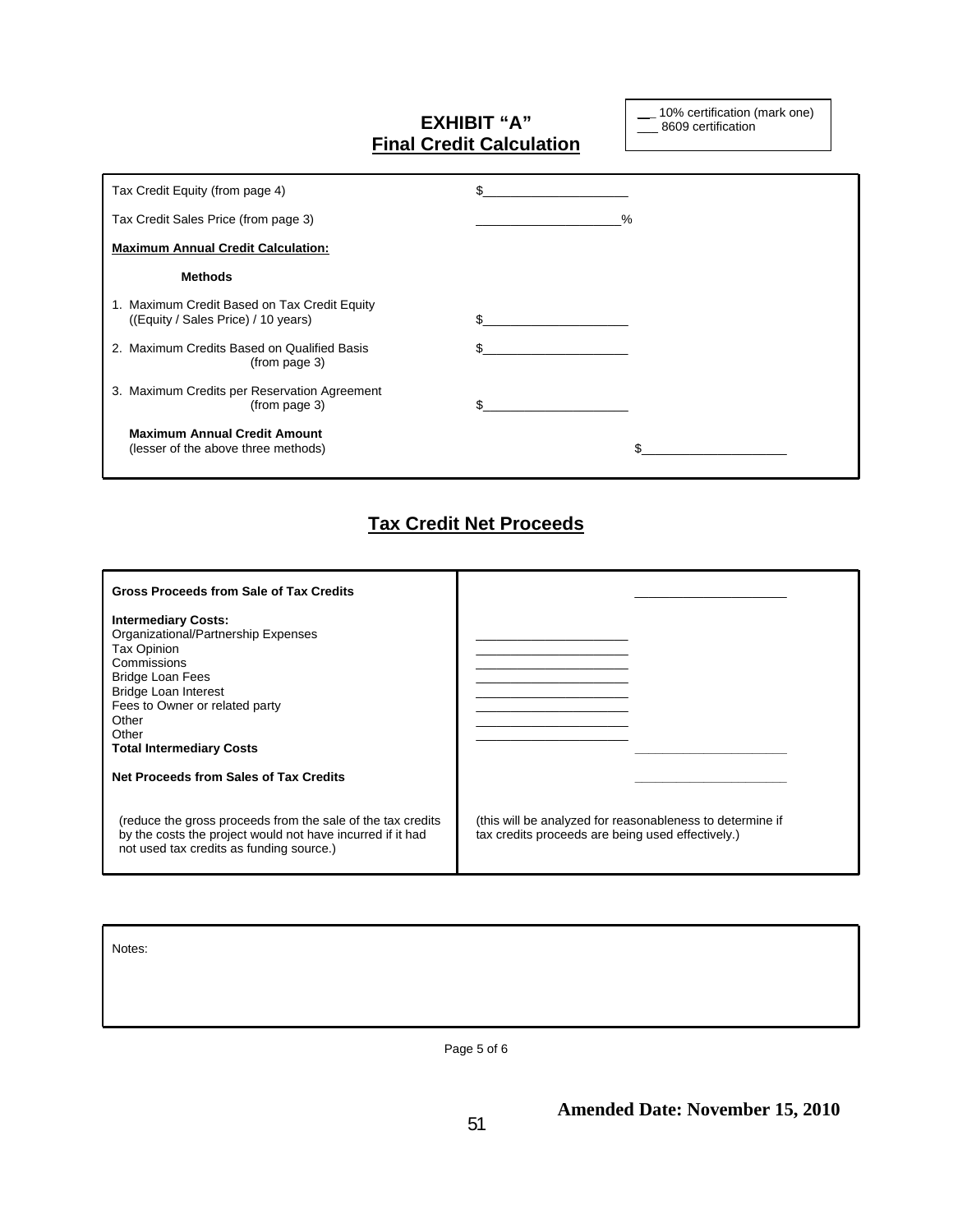\_\_\_ 10% certification (mark one) \_\_\_ 8609 certification

## **EXHIBIT "A" Qualified Basis on a Building-by-Building Basis**

| <b>Building Address</b>                                                           | Eligible Basis<br>by Building | Applicable<br>Fraction | <b>Qualified Basis</b><br>by Building | % Qualified Basis<br>by Building | <b>Tax Credits</b><br>by Building | Placed-in-Service<br>Date |  |  |  |
|-----------------------------------------------------------------------------------|-------------------------------|------------------------|---------------------------------------|----------------------------------|-----------------------------------|---------------------------|--|--|--|
| 1.                                                                                |                               |                        |                                       |                                  |                                   |                           |  |  |  |
| 2.                                                                                |                               |                        |                                       |                                  |                                   |                           |  |  |  |
| 3.                                                                                |                               |                        |                                       |                                  |                                   |                           |  |  |  |
| 4.                                                                                |                               |                        |                                       |                                  |                                   |                           |  |  |  |
| 5.                                                                                |                               |                        |                                       |                                  |                                   |                           |  |  |  |
| 6.                                                                                |                               |                        |                                       |                                  |                                   |                           |  |  |  |
| 7.                                                                                |                               |                        |                                       |                                  |                                   |                           |  |  |  |
| 8.                                                                                |                               |                        |                                       |                                  |                                   |                           |  |  |  |
| 9.                                                                                |                               |                        |                                       |                                  |                                   |                           |  |  |  |
| 10.                                                                               |                               |                        |                                       |                                  |                                   |                           |  |  |  |
| 11.                                                                               |                               |                        |                                       |                                  |                                   |                           |  |  |  |
| 12.                                                                               |                               |                        |                                       |                                  |                                   |                           |  |  |  |
| 13.                                                                               |                               |                        |                                       |                                  |                                   |                           |  |  |  |
| 14.                                                                               |                               |                        |                                       |                                  |                                   |                           |  |  |  |
| 15.                                                                               |                               |                        |                                       |                                  |                                   |                           |  |  |  |
| 16.                                                                               |                               |                        |                                       |                                  |                                   |                           |  |  |  |
| 17.                                                                               |                               |                        |                                       |                                  |                                   |                           |  |  |  |
| 18.                                                                               |                               |                        |                                       |                                  |                                   |                           |  |  |  |
| 19.                                                                               |                               |                        |                                       |                                  |                                   |                           |  |  |  |
| 20.                                                                               |                               |                        |                                       |                                  |                                   |                           |  |  |  |
| 21.                                                                               |                               |                        |                                       |                                  |                                   |                           |  |  |  |
| 22.                                                                               |                               |                        |                                       |                                  |                                   |                           |  |  |  |
| 23.                                                                               |                               |                        |                                       |                                  |                                   |                           |  |  |  |
| 24.                                                                               |                               |                        |                                       |                                  |                                   |                           |  |  |  |
| 25.                                                                               |                               |                        |                                       |                                  |                                   |                           |  |  |  |
| Totals                                                                            | $\delta$                      |                        | \$                                    |                                  | s                                 |                           |  |  |  |
| Separate sheet will need to be completed for both acquisition and rehabilitation. |                               |                        |                                       |                                  |                                   |                           |  |  |  |

Page 6 of 6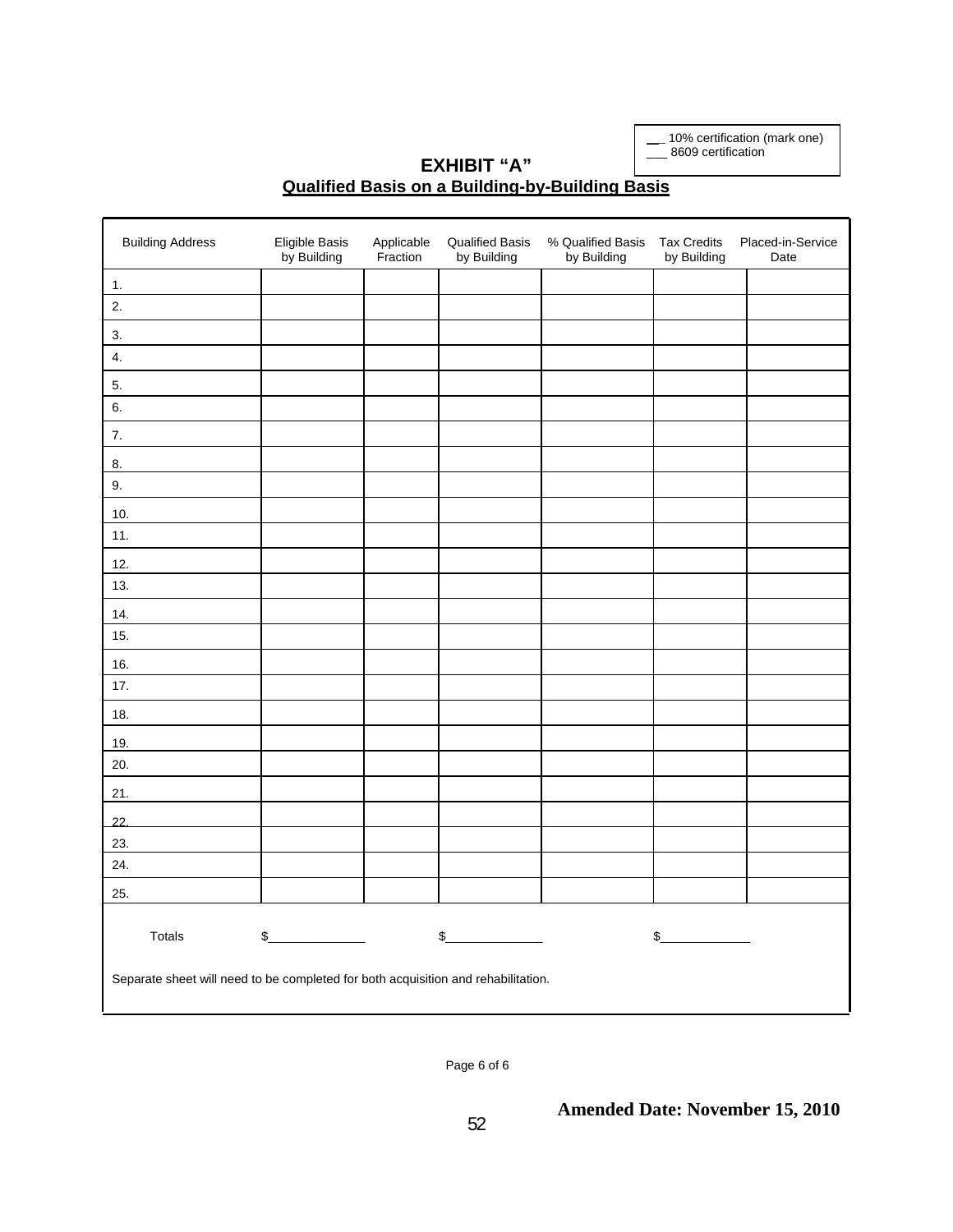### **Owners Statement Attachment**

## **Tenant Paid Utility Information**

\_\_\_ 10% certification (mark one) \_\_\_ 8609 certification

|                           | <b>Type of Utility</b> | O=Owner Pd         | <b>Bedroom Size:</b> |        |               |        |       |
|---------------------------|------------------------|--------------------|----------------------|--------|---------------|--------|-------|
| <b>Utility of Service</b> | (ie. Gas, Elec)        | <b>T=Tenant Pd</b> | 0-bdrm               | 1-bdrm | 2-bdrm        | 3-bdrm | -bdrm |
| Heating                   |                        |                    |                      |        |               |        |       |
| Air Conditioning          |                        |                    |                      |        |               |        |       |
| Cooking                   |                        |                    |                      |        |               |        |       |
| Electricity               |                        |                    |                      |        |               |        |       |
| Hot Water                 |                        |                    |                      |        |               |        |       |
| Water                     |                        |                    |                      |        |               |        |       |
| Sewer                     |                        |                    |                      |        |               |        |       |
| Trash                     |                        |                    |                      |        |               |        |       |
| <b>Totals</b>             |                        |                    |                      | \$     | $\mathbf{\$}$ | \$.    | ፍ     |

### **Income and Rent Schedule**

| Number of<br><b>Bedrooms</b> | Number of<br><b>Units</b> | <b>Contract or</b><br><b>Base Rent</b>           | Utility<br><b>Allowance</b> | <b>Gross</b><br>Rent | <b>Total monthly</b><br>Contract<br>Rent | <b>Median</b><br><b>Income</b><br>Rent | Average<br>Sq. Ft<br>Per Unit |
|------------------------------|---------------------------|--------------------------------------------------|-----------------------------|----------------------|------------------------------------------|----------------------------------------|-------------------------------|
|                              |                           |                                                  |                             |                      |                                          |                                        |                               |
|                              |                           |                                                  |                             |                      |                                          |                                        |                               |
|                              |                           |                                                  |                             |                      |                                          |                                        |                               |
|                              |                           |                                                  |                             |                      |                                          |                                        |                               |
|                              |                           |                                                  |                             |                      |                                          |                                        |                               |
|                              |                           |                                                  |                             |                      |                                          |                                        |                               |
|                              |                           | Vacancy Factor<br>Other Project Income (monthly) | %                           |                      |                                          |                                        |                               |
|                              |                           | <b>Total Monthly Income</b>                      |                             |                      | $*12=$                                   |                                        | /yearly                       |

## **Annual Operating Expenses**

| 1. Administrative:                | 3. Maintenance:                                                                                                                                                                                                                                                 |
|-----------------------------------|-----------------------------------------------------------------------------------------------------------------------------------------------------------------------------------------------------------------------------------------------------------------|
|                                   | Advertising _______________<br>Decorating ________________                                                                                                                                                                                                      |
|                                   | Repairs _________________<br>Management _____________                                                                                                                                                                                                           |
| Legal/Partnership                 | Exterminating ________________                                                                                                                                                                                                                                  |
| Accounting/Audit                  | Ground Expense _______________                                                                                                                                                                                                                                  |
|                                   | Other ______________<br>Snow removal ______________                                                                                                                                                                                                             |
| <b>Total Administrative</b>       |                                                                                                                                                                                                                                                                 |
|                                   | <b>Total Maintenance</b>                                                                                                                                                                                                                                        |
| 2. Operating:                     |                                                                                                                                                                                                                                                                 |
|                                   | Fuel ______________                                                                                                                                                                                                                                             |
| Lighting & Misc Power ___________ | 4. Taxes:                                                                                                                                                                                                                                                       |
|                                   | Water/Sewer ______________<br>Real Estate Taxes ________________                                                                                                                                                                                                |
|                                   | Gas _____________                                                                                                                                                                                                                                               |
| Trash Removal _____________       | <b>Total Taxes</b>                                                                                                                                                                                                                                              |
| Payroll/Payroll Taxes             |                                                                                                                                                                                                                                                                 |
|                                   | 5. Total Operating Expenses<br>Insurance                                                                                                                                                                                                                        |
|                                   | 6. Total Replacement Reserves<br>Other the contract of the contract of the contract of the contract of the contract of the contract of the contract of the contract of the contract of the contract of the contract of the contract of the contract of the cont |
|                                   | 7. Total Expenses                                                                                                                                                                                                                                               |
| <b>Total Operating</b>            |                                                                                                                                                                                                                                                                 |

Page 1 of 2